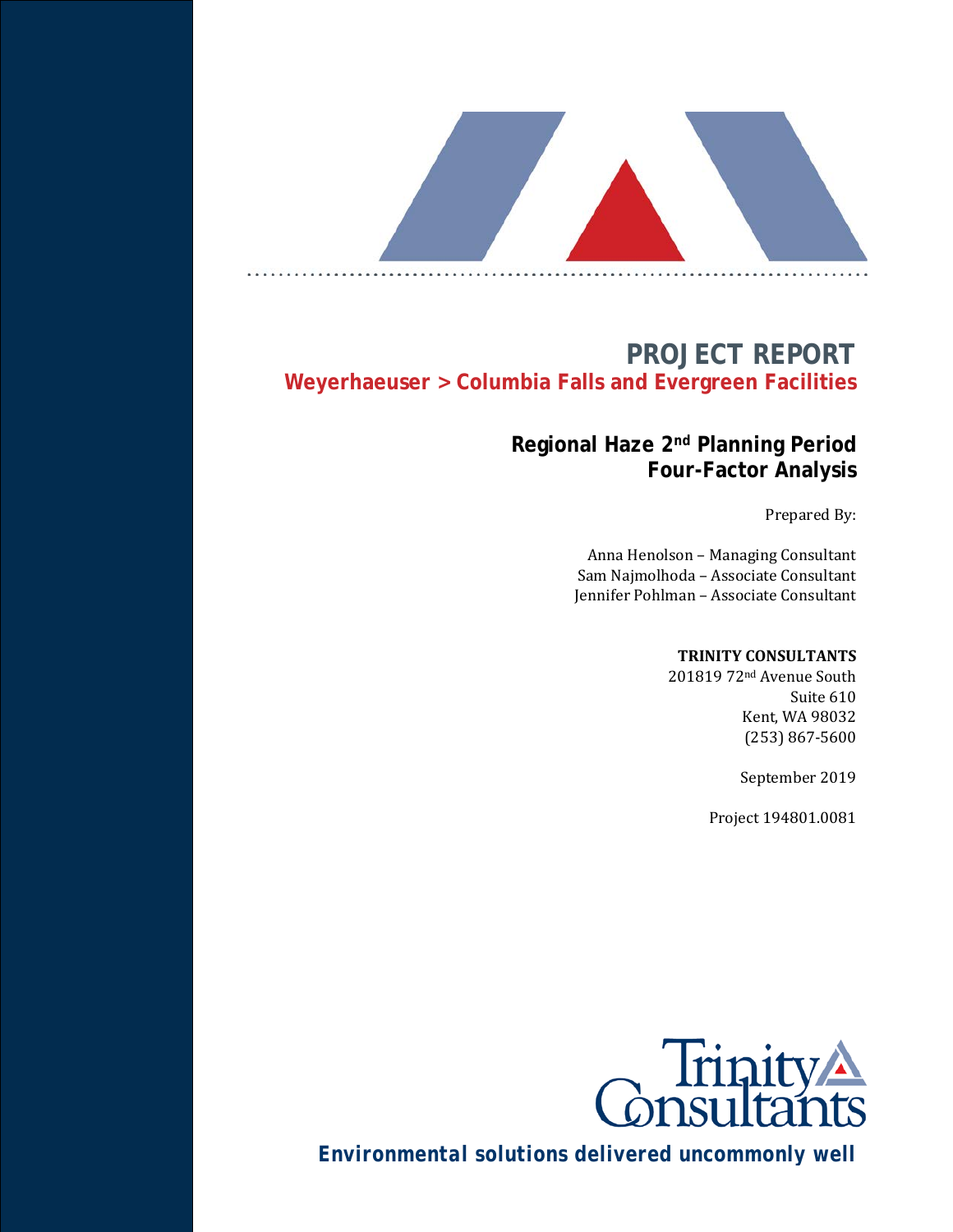| <b>TABLE OF CONTENTS</b> |  |  |  |  |  |  |  |  |  |  |  |  |  |  |  |  |  |  |  |
|--------------------------|--|--|--|--|--|--|--|--|--|--|--|--|--|--|--|--|--|--|--|
|                          |  |  |  |  |  |  |  |  |  |  |  |  |  |  |  |  |  |  |  |

| <b>1. EXECUTIVE SUMMARY</b>                                                                           | $1 - 1$ |
|-------------------------------------------------------------------------------------------------------|---------|
| <b>2. INTRODUCTION AND BACKGROUND</b>                                                                 | $2 - 1$ |
| 3. NO <sub>x</sub> CONTROL TECHNOLOGY DESCRIPTIONS                                                    | $3 - 1$ |
|                                                                                                       |         |
|                                                                                                       |         |
|                                                                                                       |         |
|                                                                                                       |         |
|                                                                                                       |         |
|                                                                                                       |         |
|                                                                                                       |         |
|                                                                                                       |         |
|                                                                                                       |         |
|                                                                                                       |         |
| 4. CONTROL TECHNOLOGY ANALYSIS FOR NO <sub>X</sub> FROM THE RILEY STOKER BOILERS (COLUMBIA            |         |
| <b>FALLS AND EVERGREEN)</b>                                                                           | $4 - 1$ |
|                                                                                                       |         |
| 4.1.1. Discussion of Current Combustion Design and Available Combustion Modification Improvements 4-1 |         |
|                                                                                                       |         |
|                                                                                                       |         |
|                                                                                                       |         |
|                                                                                                       |         |
|                                                                                                       |         |
|                                                                                                       |         |
|                                                                                                       |         |
|                                                                                                       |         |
|                                                                                                       |         |

#### 5. CONTROL TECHNOLOGY ANALYSIS FOR NO<sub>x</sub> FROM THE LINE 2 MDF FIBER DRYERS (COLUMBIA **FALLS)**  $5 - 1$

| 5.1.1. Discussion of Current Combustion Design and Available Combustion Modification Improvements 5-1 |  |
|-------------------------------------------------------------------------------------------------------|--|
|                                                                                                       |  |
|                                                                                                       |  |
|                                                                                                       |  |
| 5.3. Step 3: Evaluate Control Effectiveness of Remaining Control Technologies 5-3                     |  |
|                                                                                                       |  |
|                                                                                                       |  |
|                                                                                                       |  |
|                                                                                                       |  |
|                                                                                                       |  |
|                                                                                                       |  |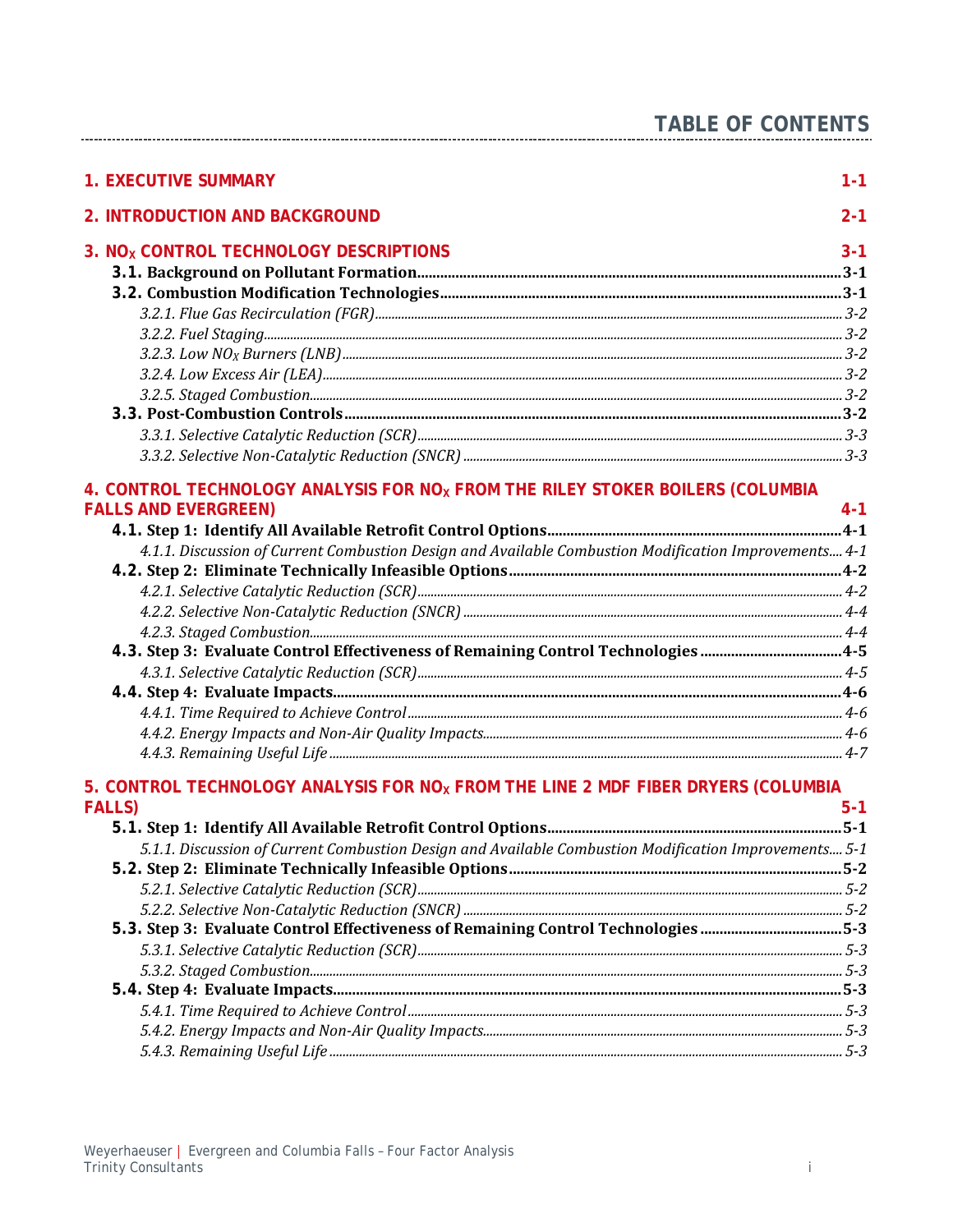#### 6. CONTROL TECHNOLOGY ANALYSIS FOR NO<sub>X</sub> FROM THE LINE 1 MDF FIBER DRYERS (COLUMBIA **FALLS OPERATIONS**) 6-1 **[FALLS OPERATIONS\)](#page-21-0)**

| 6.1.1. Discussion of Current Combustion Design and Available Combustion Modification Improvements 6-1 |         |
|-------------------------------------------------------------------------------------------------------|---------|
|                                                                                                       |         |
|                                                                                                       |         |
|                                                                                                       |         |
|                                                                                                       |         |
|                                                                                                       |         |
|                                                                                                       |         |
|                                                                                                       |         |
|                                                                                                       |         |
|                                                                                                       |         |
|                                                                                                       |         |
|                                                                                                       |         |
| <b>7. CONCLUSION</b>                                                                                  | $7 - 1$ |
| APPENDIX A: MT DEQ REASONABLE PROGRESS ANALYSIS REQUEST LETTER                                        | $A-1$   |
| APPENDIX B: RBLC AND BIOMASS BOILER PERMIT SEARCH RESULTS                                             | $B-1$   |
| <b>APPENDIX C: SCR COST ESTIMATE FOR BOILERS AND DRYERS</b>                                           | $C-1$   |
| APPENDIX D: PROCESS FLOW DIAGRAM FOR LINE 1 AND LINE 2 DRYERS                                         | $D-1$   |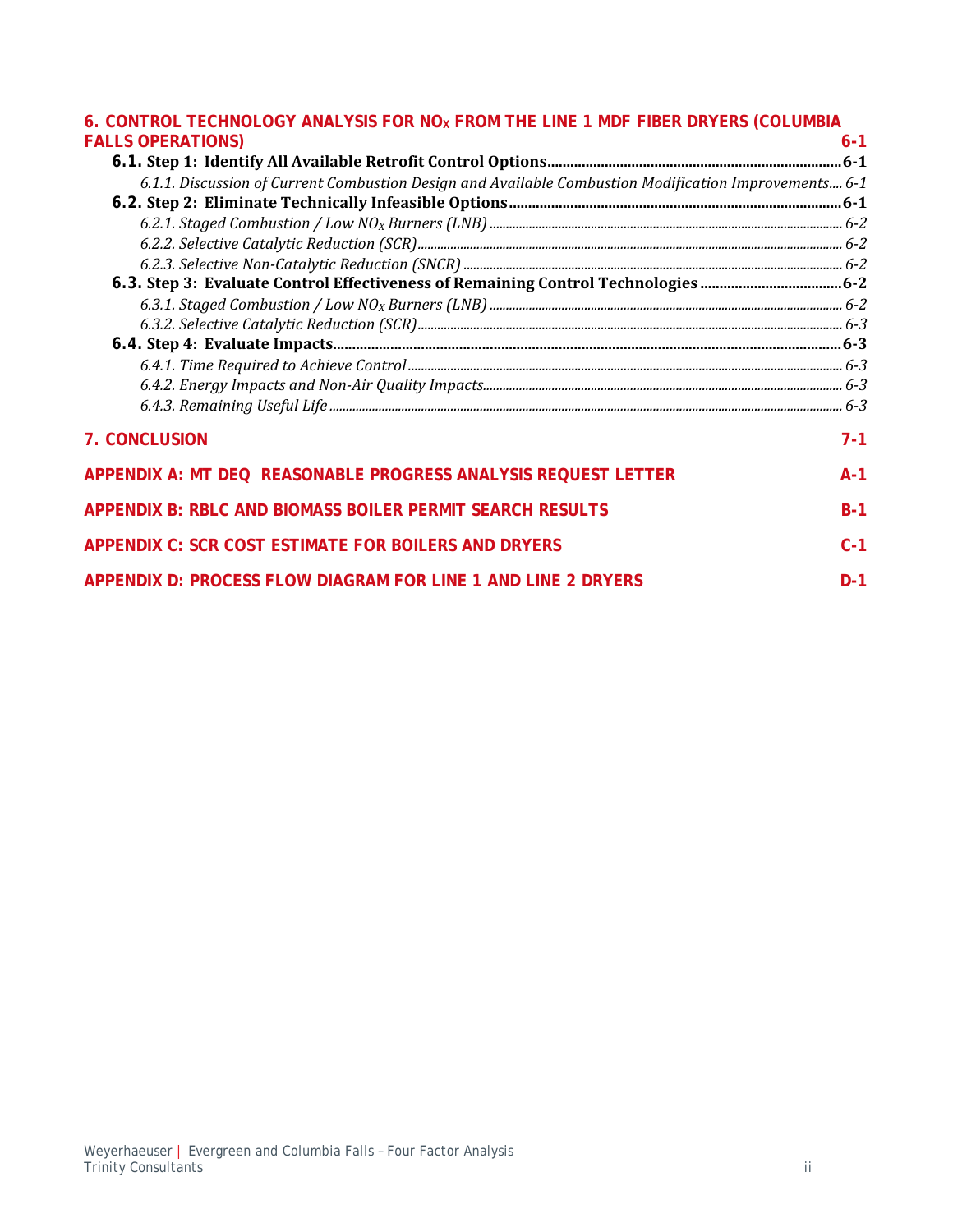|                                                                      | <b>LIST OF TABLES</b> |
|----------------------------------------------------------------------|-----------------------|
|                                                                      |                       |
| Table 4-1. Cost Effectiveness of Emissions Reduction: Columbia Falls | $4 - 5$               |
| Table 4-2. Cost Effectiveness of Emissions Reduction: Evergreen      | 4-6                   |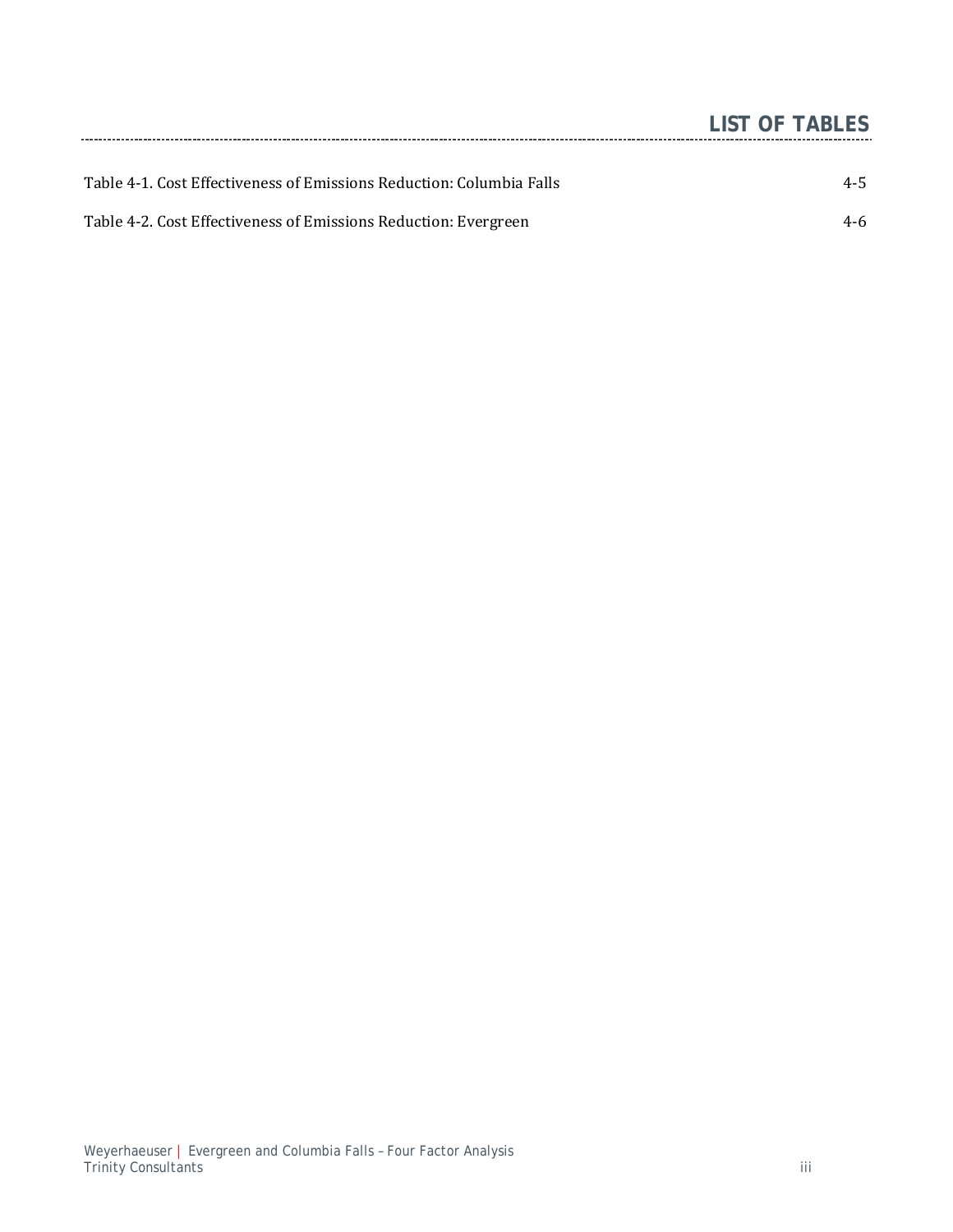<span id="page-4-0"></span>Weyerhaeuser Company (Weyerhaeuser) operates facilities in Evergreen, MT and Columbia Falls, MT. This report represents Weyerhaeuser's response to a request by the Montana Department of Environmental Quality, Air Quality Bureau (DEQ) for a four-factor analysis of additional control technologies that may be implemented at the Evergreen and Columbia Falls facilities for the reduction of nitrogen oxide  $(NO<sub>X</sub>)$  emissions. DEQ also specified that visibility modeling is not required for this analysis, and thus modeling is not performed. The Regional Haze Rule (RHR) covers emissions of pollutants that can affect visibility, including particulate matter (PM), sulfur dioxide (SO<sub>2</sub>), and NO<sub>x</sub>. Control evaluations for emissions of PM and SO<sub>2</sub> are not included in this response because DEQ requested a review of only  $NQ_x$ . DEQ's screening process eliminated PM and  $SO_2$  as pollutants of concern for these facilities. The four-factor analysis consists of the following factors for each pollutant and control technology:

- **Factor 1. Cost of Compliance**
- **Factor 2. Time Necessary for Compliance**
- Factor 3. Energy and Non-Air Quality Environmental Impacts
- $\blacktriangleright$ Factor 4. Remaining Useful Life of Any Potentially Affected Source

These factors are considered throughout this report, which is made up of the following sections:

- Section 2: Introduction and Background
- Section 3:  $NO<sub>x</sub>$  Control Technology Descriptions
- Section 4: Control Technology Analysis for  $N_{\text{O}_X}$  from the Riley Stoker Boilers
- Section 5: Control Technology Analysis for  $NO<sub>X</sub>$  from the Line 2 MDF Fiber Dryers
- Section 6: Control Technology Analysis for  $NO<sub>x</sub>$  from the Line 1 MDF Fiber Dryers ➤
- ➤ Section 7: Conclusion
- Attachment A: MT DEQ Reasonable Progress Analysis Request Letter
- Attachment B: RBLC and Biomass Boiler Permit Search Results
- Attachment C: SCR Cost Estimate for Boilers and Dryers
- ⋗ Attachment D: Process Flow Diagram of Line 1 and Line 2 Dryers

The report identifies the following potential  $NO<sub>X</sub>$  control technologies for the Weyerhaeuser boilers and dryers:

Riley Stoker Boilers  $NO<sub>X</sub>$  Emission Reduction Options

- SCR: Technical challenges of using selective catalytic reduction (SCR) for  $NO<sub>X</sub>$  emission reduction for the Riley Stoker boilers include managing gas stream temperature and catalyst effectiveness; therefore, SCR is determined to be technically infeasible. Cost calculations are included for thoroughness.
- SNCR: Selective non-catalytic reduction (SNCR) is determined technically infeasible because the boiler has no locations with temperatures within the temperature window required for the reaction.
- ➤ Staged Combustion: Implementing staged combustion technology presents numerous challenges, including injection port location limitations, flame impingement, and possible damage to the unit's structural integrity. Weyerhaeuser determined staged combustion to be technically infeasible for the Columbia Falls and Evergreen facilities' Riley Stoker boilers during the first planning period, and the control technology remains technically infeasible.

Line 2 MDF Fiber Dryers  $NO<sub>X</sub>$  Emission Reduction Options

SCR: Hot-side SCR technology is determined technically infeasible due to reactions between ammonia in the ⋗ flue gas and formaldehyde in product resin. Tail-end SCR technology has also not been demonstrated on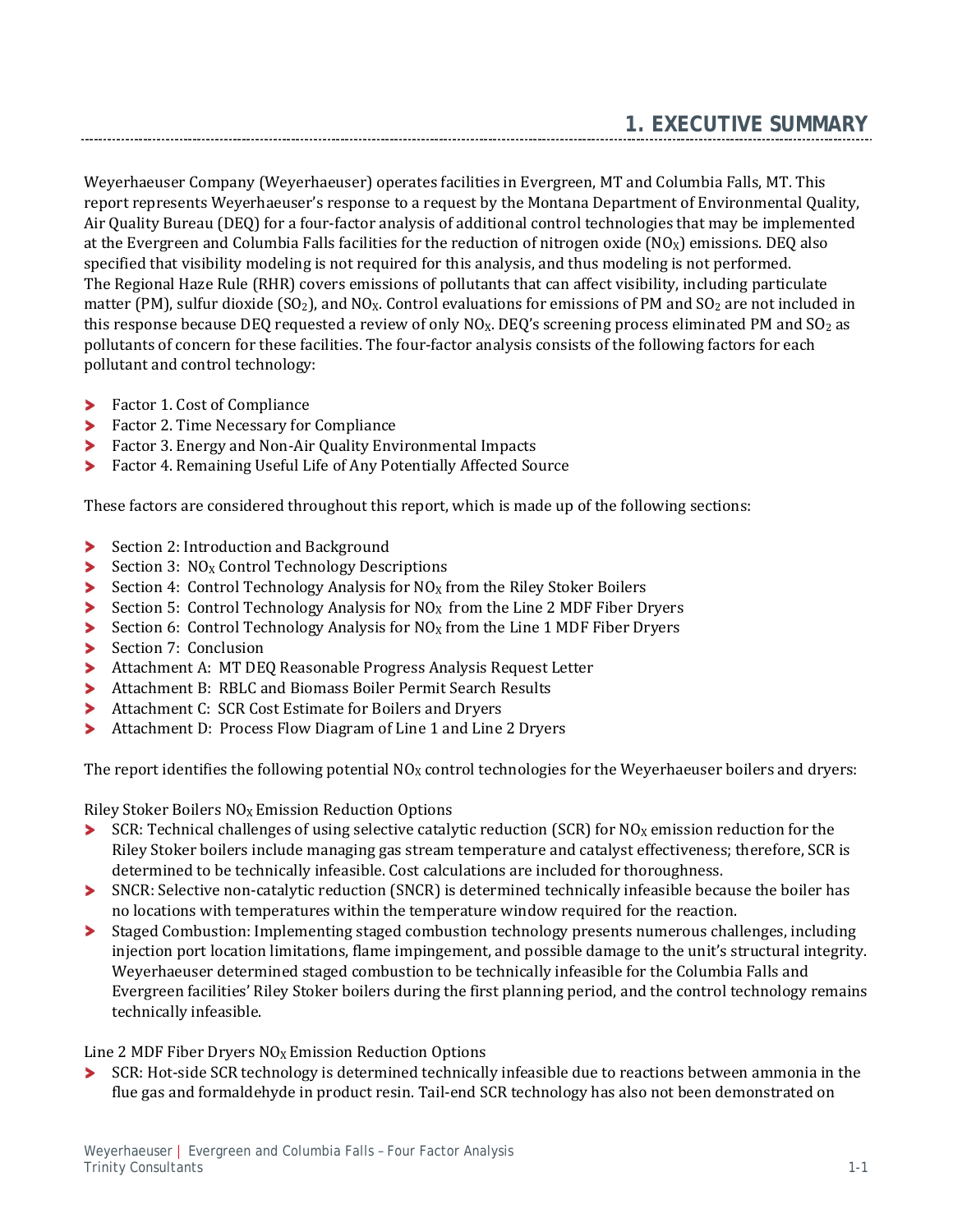wood products dryers due to technical constraints and is determined technically infeasible. Cost calculations are provided for thoroughness, and the technology is also cost ineffective.

▶ SNCR: The application of SNCR technology to wood products dryers raises challenges with both achieving ideal temperatures for reactions to occur and product damage from reactions between ammonia in flue gas and formaldehyde in product resin. Therefore, SNCR is determined to be technically infeasible.

Line 1 MDF Fiber Dryers  $NO<sub>X</sub>$  Emission Reduction Options<br>
> Staged Combustion / Low  $NO<sub>X</sub>$  Burners: The size of the

- Staged Combustion / Low  $NO<sub>X</sub>$  Burners: The size of the Line 1 MDF Fiber Dryers' combustion chamber is too small for the application of staged combustion. It is technically possible to replace the combustion chamber with one of a larger size, which would also require locating the chamber farther away from the dryer. Considering the cost of replacing the combustion chamber, the application of staged combustion cost ineffective.
- SCR: Hot-side SCR technology is determined technically infeasible due to reactions between ammonia in the flue gas and formaldehyde in product resin. Tail-end SCR technology has also not been demonstrated on wood products dryers due to technical constraints and is determined technically infeasible. Cost calculations are provided for thoroughness, and the technology is also cost ineffective.
- SNCR: The application of SNCR technology to wood products dryers raises challenges with both achieving ideal temperatures for reactions to occur and product damage from reactions between ammonia in flue gas and formaldehyde in product resin. Therefore, SNCR is determined to be technically infeasible.

All potential control technologies are deemed technologically or economically infeasible.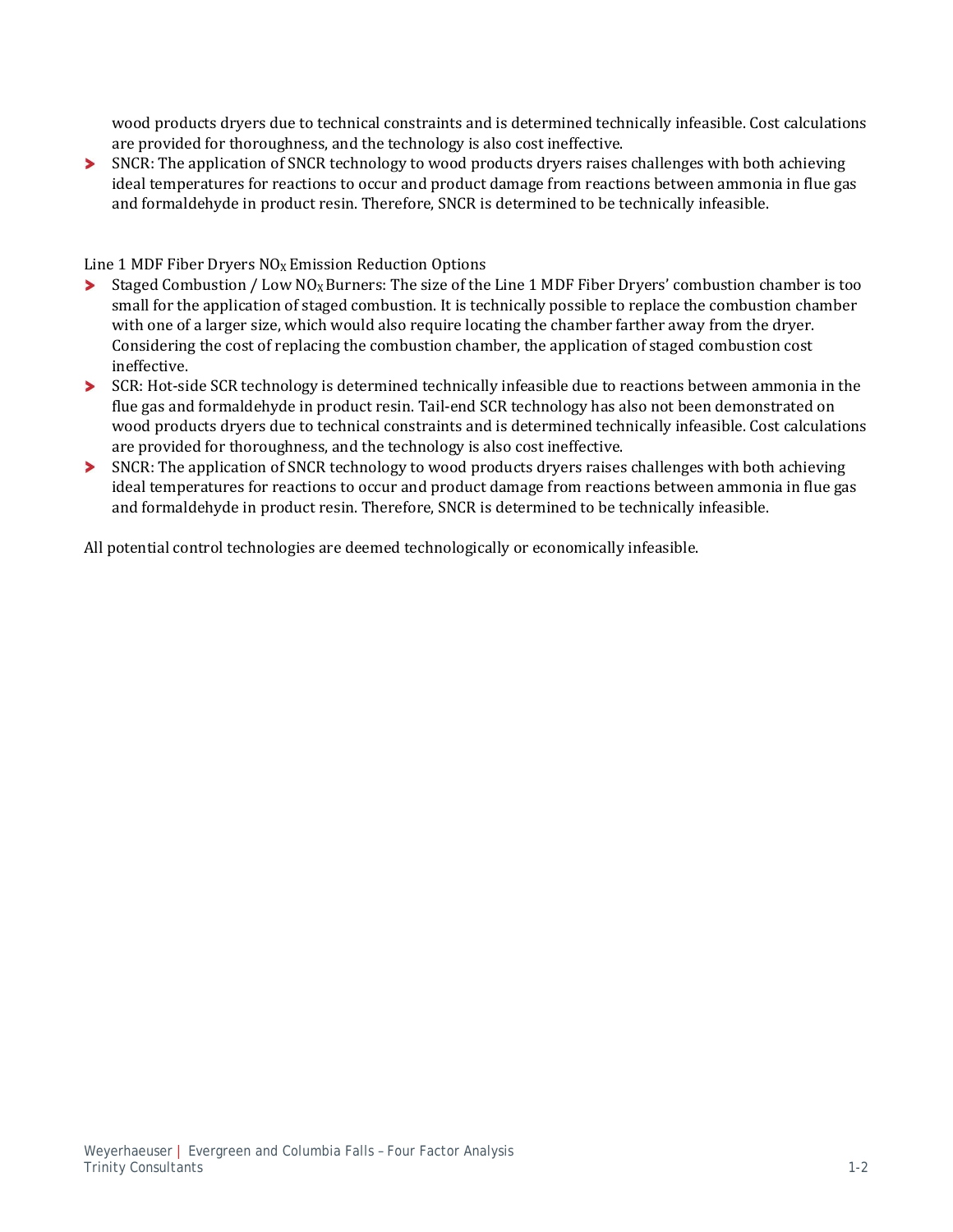<span id="page-6-0"></span>In the 1977 amendments to the Clean Air Act (CAA), Congress set a national goal to restore national parks and wilderness areas to natural conditions by preventing any future, and remedying any existing, anthropogenic visibility impairment. On July 1, 1999, the U.S. EPA published the final Regional Haze Rule (RHR). The objective of the RHR is to restore visibility to natural conditions in 156 specific areas across with United States, known as Class I areas. The Clean Air Act defines Class I areas as certain national parks (over 6000 acres), wilderness areas (over 5000 acres), national memorial parks (over 5000 acres), and international parks that were in existence on August 7, 1977.

The RHR requires states to set goals that provide for reasonable progress towards achieving natural visibility conditions for each Class I area in their state[1](#page-6-1). In establishing a reasonable progress goal for a Class I area, the state must:

- *(A) consider the costs of compliance, the time necessary for compliance, the energy and non-air quality environmental impacts of compliance, and the remaining useful life of any potentially affected sources, and include a demonstration showing how these factors were taken into consideration in selecting the goal. 40 CFR 51. 308(d)(1)(i)(A).*
- *(B) Analyze and determine the rate of progress needed to attain natural visibility conditions by the year 2064. To calculate this rate of progress, the State must compare baseline visibility conditions to natural visibility conditions in the mandatory Federal Class I area and determine the uniform rate of visibility improvement (measured in deciviews) that would need to be maintained during each implementation period in order to attain natural visibility conditions by 2064. In establishing the reasonable progress goal, the State must consider the uniform rate of improvement in visibility and the emission reduction measures needed to achieve it for the period covered by the implementation plan. 40 CFR 51. 308(d)(1)(i)(B).*

There are a few key distinctions between the second national regional haze planning period, which is currently underway, and the first planning period. Most notably, analysis for the second planning period will distinguish between natural and anthropogenic sources. Using a Photochemical Grid Model (PGM), the EPA will establish both episodic and routine background concentrations to compare against anthropogenic source contributions.

DEQ is partnering with the Western Regional Air Partnership (WRAP) to develop modeling to demonstrate and ensure that reasonable progress is being made towards the reduction of visibility impairment in federal Class I areas. This will aid to support of the development of a State Implementation Plan (SIP) for the second planning period for the federal RHR, and follow the guideline laid out in Title 40 of the Code of Federal Regulations  $(40 \text{ CFR})$  51.308 $(d)(1)$  and 40 CFR 51.308 $(d)(3)$ .

On April 19, 2019, Montana DEQ sent a letter to Weyerhaeuser requesting that they assist in "developing information for the reasonable progress analysis" for Weyerhaeuser's Evergreen and Columbia Falls facilities[2](#page-6-2). The purpose of this report is to provide information to the DEQ and the Western Regional Air Partnership

j

<span id="page-6-1"></span><sup>1</sup> After initially withdrawing efforts to adopt a state implementation plan (SIP) in 2006, the Montana Department of Environmental Quality (MDEQ) operated under a Federal Implementation Plan (FIP) developed by the EPA through 2018. MDEQ is now transitioning back to an SIP for addressing the requirements for regional haze under 40 CFR 51.308.

<span id="page-6-2"></span><sup>2</sup> Refer to letter from Montana DEQ to Weyerhaeuser dated April 19, 2019.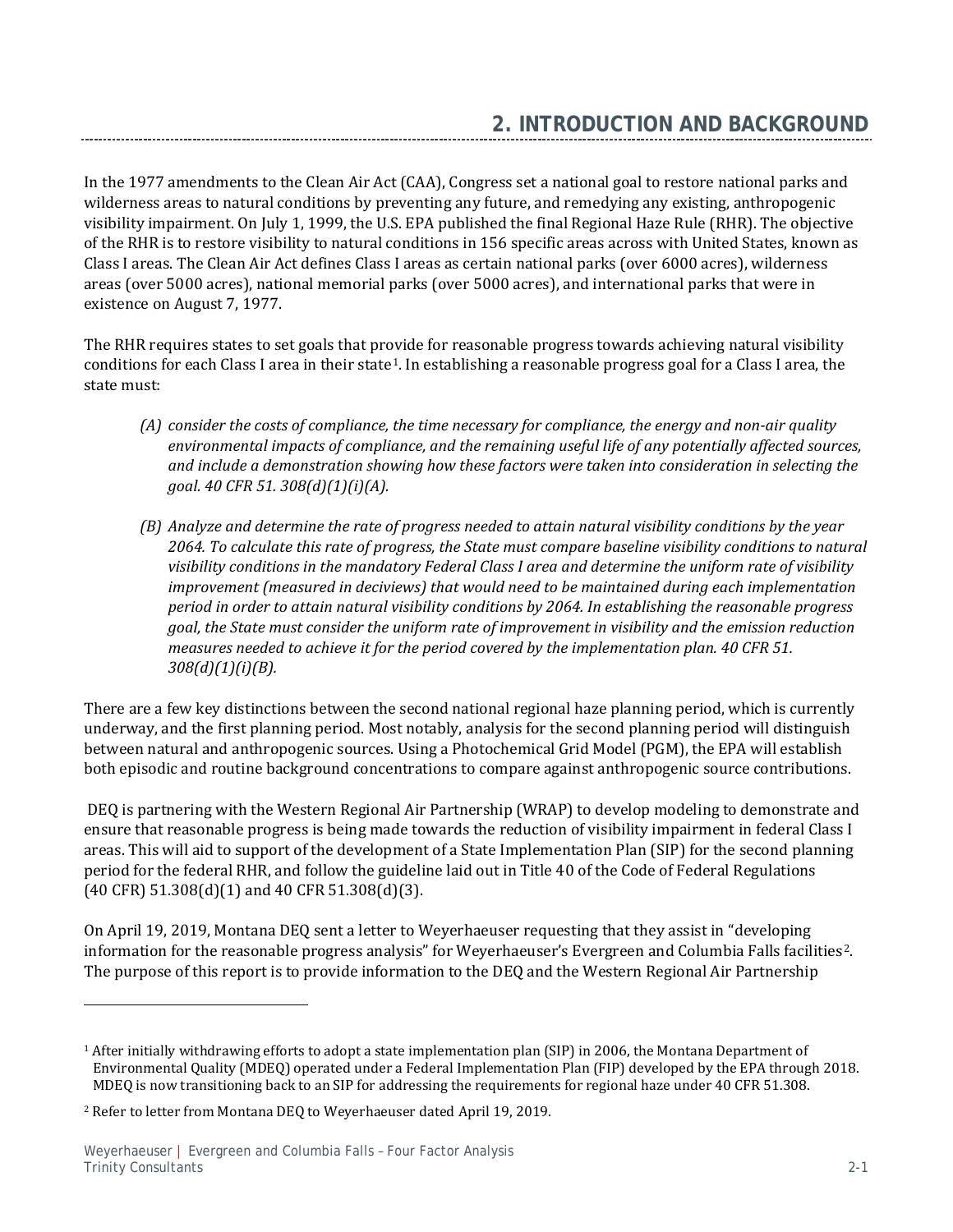(WRAP) regarding  $NO<sub>x</sub>$  emission reductions that the facilities could achieve if the emission reductions are determined by WRAP to be necessary to meet the reasonable progress goals. DEQ requested a review of only  $N_{\rm OX}$  because DEQ's screening process eliminated PM and  $SO_2$  as pollutants of concern for these facilities. Control options are only relevant for the RHR if they result in a reduction in the existing visibility impairment in a Class I area. Therefore, Weyerhaeuser assumes that DEQ will only move forward with requiring emission reductions from the boilers and dryers if the emission reductions are demonstrated to be needed to show reasonable progress and provide the most cost effective controls among all options available to DEQ.

The information presented in this report considers the following four factors for the emission reductions:

Factor 1. Costs of compliance Factor 2. Time necessary for compliance Factor 3. Energy and non-air quality environmental impacts of compliance Factor 4. Remaining useful life of any potentially affected source

Factors 1 and 3 (cost of compliance and energy and non-air quality environmental impacts of compliance) of the four factors listed above are considered by conducting a step-wise review of emission reduction options in a top-down fashion. This is similar to the top-down approach that is included in the EPA RHR guidelines<sup>[3](#page-7-0)</sup> for conducting a review of Best Available Retrofit Technology (BART) for a unit<sup>4</sup>. These steps are as follows:

- Step 1. Identify all available retrofit control technologies
- Step 2. Eliminate technically infeasible control technologies
- Step 3. Evaluate the control effectiveness of remaining control technologies
- Step 4. Evaluate impacts and document the results

Factor 4 is addressed in the step-wise review of the emission reduction options, primarily in the context of the costing of emission reduction options and whether any capitalization of expenses would be impacted by limited equipment life. Step 4 of this report summarizes the conclusions of all four factors for clarity of completeness.

j

<span id="page-7-0"></span><sup>3</sup> The BART provisions were published as amendments to the EPA's RHR in 40 CFR Part 51, Section 308 on July 5, 2005.

<span id="page-7-1"></span><sup>4</sup>References to BART and BART requirements in this analysis should not be construed as an indication that BART is applicable to the Weyerhaeuser facilities.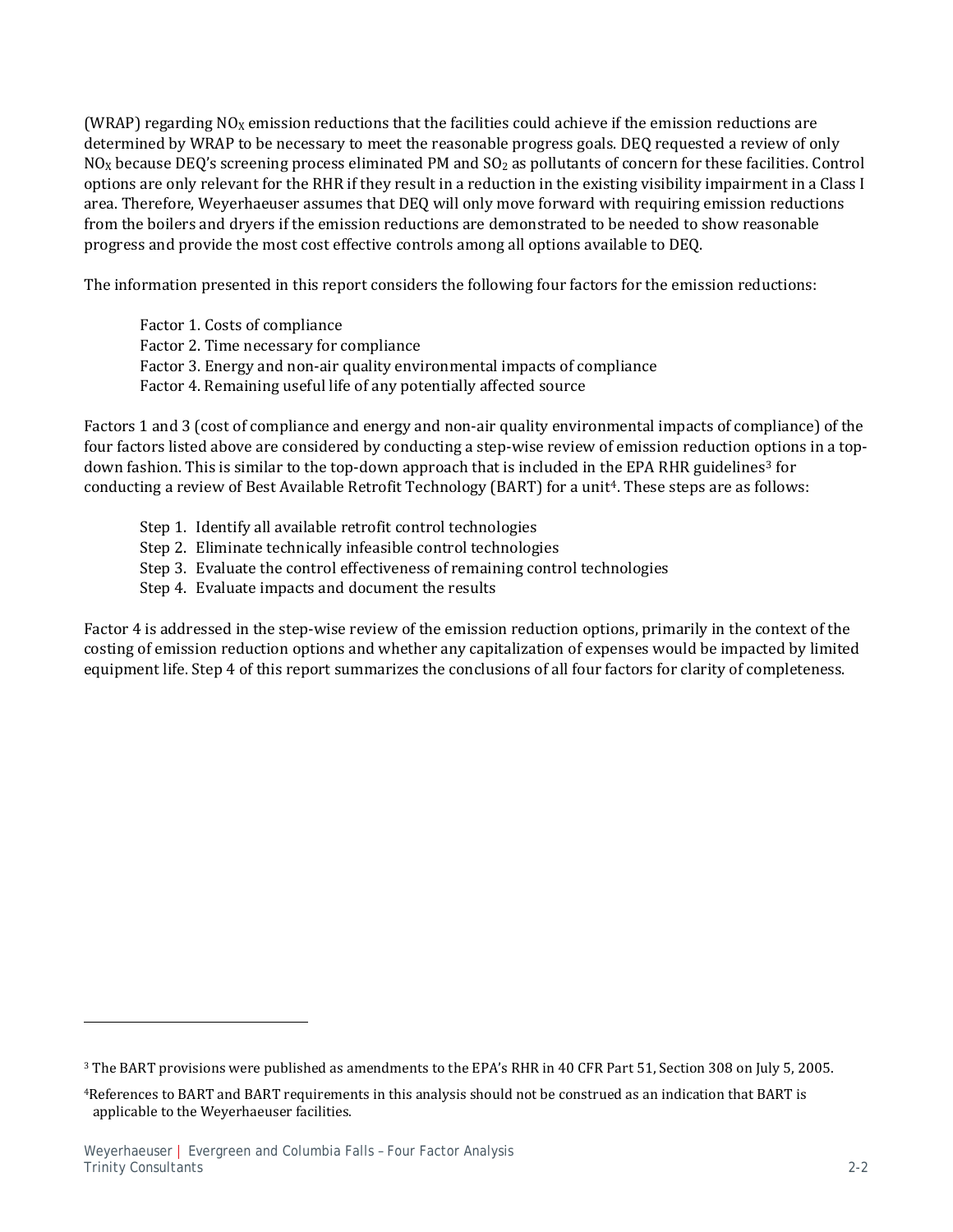<span id="page-8-0"></span>This section contains a detailed description of each  $N_{\rm Q}$  control technology discussed in later sections of the report. While the working mechanism of these technologies in  $N_{\alpha}$  removal is highlighted, the unit-specific applications of these options are discussed in Sections 4 through 6. The control technologies are classified based on whether they are post-combustion controls or combustion modifications that are pollution-preventive by design.

# **3.1. BACKGROUND ON POLLUTANT FORMATION**

<span id="page-8-1"></span>Nitrogen oxides,  $NO<sub>X</sub>$ , are produced during fuel combustion when nitrogen contained in the fuel and combustion air is exposed to high temperatures. The origin of the nitrogen (i.e. fuel vs. combustion air) has led to the use of the terms "thermal" NO<sub>x</sub> and "fuel" NO<sub>x</sub> when describing NO<sub>x</sub> emissions from the combustion of fuel. Thermal  $NO<sub>X</sub>$  emissions are produced when elemental nitrogen in the combustion air is admitted to a high temperature zone and oxidized. Fuel  $NO<sub>X</sub>$  emissions are created during the rapid oxidation of nitrogen compounds contained in the fuel. Technical literature suggests that  $N_{X}$  formation from wood combustion is primarily fuel  $N_{X}$ <sup>[5](#page-8-3)</sup>

"Fuel NOX" forms when the fuel bound nitrogen compounds are converted into nitrogen oxides. The amount of fuel bound nitrogen converted to fuel  $NQ_X$  depends largely upon the fuel type, nitrogen content of the fuel, air supply, and boiler design (including combustion temperature). The reaction between elemental nitrogen and oxygen to form nitrogen oxides happens very rapidly. Therefore, the primary mechanisms for reducing fuel  $NO<sub>X</sub>$ involve creating a minimum amount of excess oxygen available to react with the fuel bound nitrogen throughout the combustion process.[6](#page-8-4)

 $NO<sub>X</sub>$  formed in the high-temperature, post-flame region of the combustion equipment is "thermal  $NO<sub>X</sub>$ ." Temperature is the most important factor in determining the quantity of thermal  $NO<sub>X</sub>$  formed, and at flame temperatures above 2,200°F, thermal  $N_{\rm OX}$  formation increases exponentially.<sup>[7](#page-8-5)</sup>

Nitrogen oxide (NO) formation is inherent in all high temperature combustion processes. Nitrogen dioxide (NO<sub>2</sub>) can then be formed in a reaction between the NO and oxygen in the combustion gases. In stationary source combustion, little of the NO is converted to NO2 before being emitted. However, the NO continues to oxidize in the atmosphere. For this reason, all  $NO<sub>X</sub>$  emissions from boilers are usually reported as  $NO<sub>2</sub>$ , as is the case in this report.

# **3.2. COMBUSTION MODIFICATION TECHNOLOGIES**

<span id="page-8-2"></span>The control technologies for combustion modification described below decrease  $N_0$  emissions by preventing  $N_{\rm OX}$  formation during the combustion process, rather than by reducing  $N_{\rm OX}$  concentrations in the exhaust.

I

<span id="page-8-3"></span><sup>5</sup> Webster, T.S. and S. Drennan. *Low NOX Combustion of Biomass Fuels.* Coen Company, Inc. [http://www.coen.com/i\\_html/white\\_lownoxbiom.html.](http://www.coen.com/i_html/white_lownoxbiom.html)

<span id="page-8-4"></span><sup>6</sup> Kraft, D.L. *Bubbling Fluid Bed Boiler Emissions Firing Bark & Sludge.* Barberton, OH: Babcock & Wilcox. September 1998. [http://www.babcock.com/library/pdf/BR-1661.pdf.](http://www.babcock.com/library/pdf/BR-1661.pdf)

<span id="page-8-5"></span><sup>7</sup> Kraft, D.L. *Bubbling Fluid Bed Boiler Emissions Firing Bark & Sludge.* Barberton, OH: Babcock & Wilcox. September 1998. [http://www.babcock.com/library/pdf/BR-1661.pdf.](http://www.babcock.com/library/pdf/BR-1661.pdf)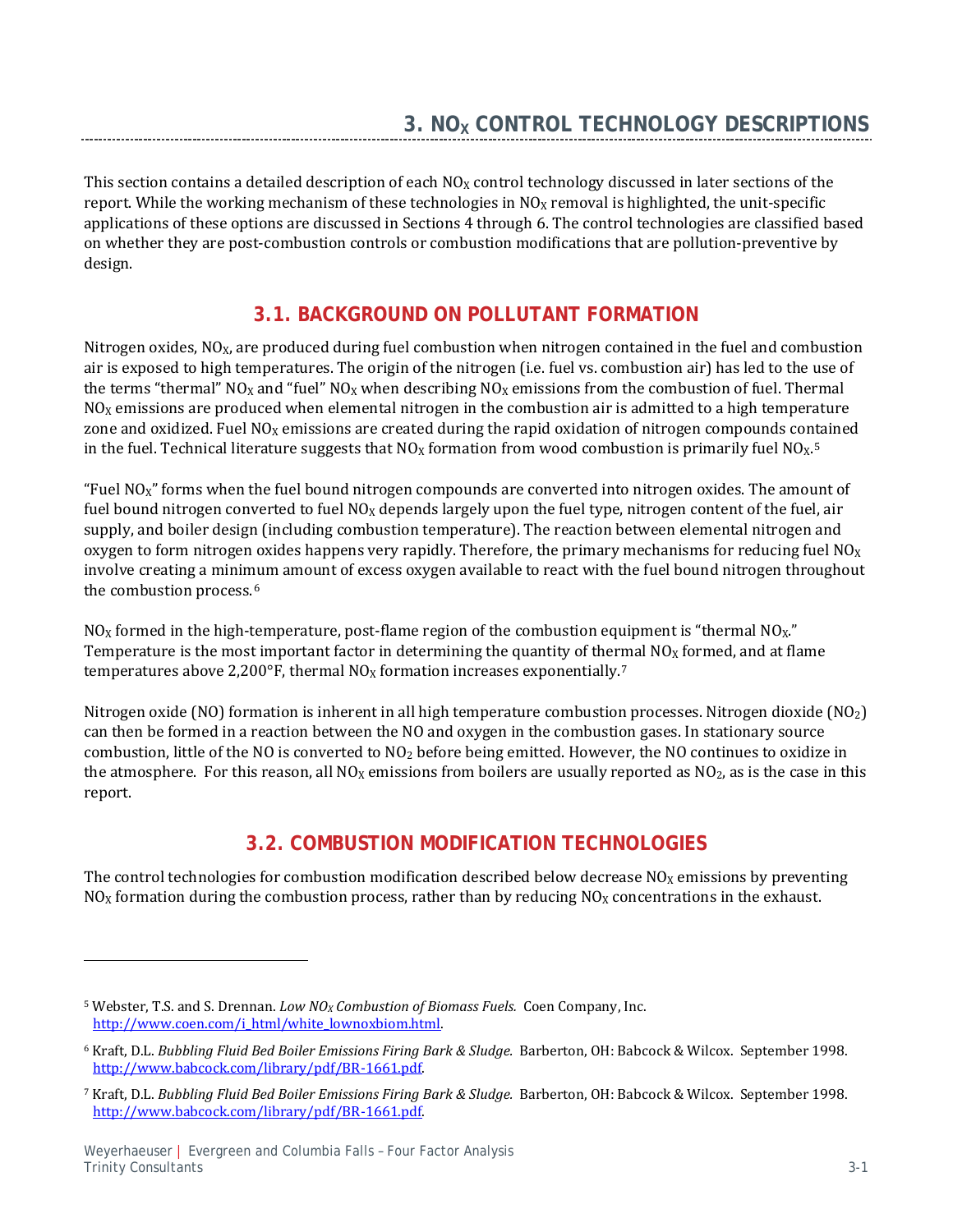### <span id="page-9-0"></span>**3.2.1. Flue Gas Recirculation (FGR)**

Flue gas recirculation (FGR) involves recycling a portion of the flue gas back into the combustion zone where inert combustion products in the recycled gas stream adsorb some of the heat generated by the combustion process, thus lowering peak flame temperature. The reduction of the peak flame temperature reduces the formation of thermal NO<sub>X</sub> (reaction of N<sub>2</sub> and excess oxygen in the combustion air to form NO<sub>X</sub> due to high temperatures of combustion).

### <span id="page-9-1"></span>**3.2.2. Fuel Staging**

Also known as "reburning" or "off-stoichiometric combustion," fuel staging is a technique where 10 to 20 percent of the total fuel input is diverted to a second combustion zone downstream of the primary zone. The fuel in the secondary zone serves as a reducing agent, and NO formed in the primary combustion zone is reduced to N2. This technique usually employs natural gas or distillate oil as the fuel in the secondary combustion zone.

### <span id="page-9-2"></span>**3.2.3. Low NOX Burners (LNB)**

Traditional burner design introduces both the fuel and air into one combustion zone. To obtain optimal flames, large amounts of excess air must be combined with the fuel. This relatively "uncontrolled" combustion creates high flame temperatures and therefore higher  $NO<sub>X</sub>$  emissions.

To control the generation of thermal  $NQ_X$ , LNB technology stages combustion in the high temperature zone of the flame. The first stage is a fuel-rich, oxygen-lean atmosphere where little oxygen is available for  $NO_X$ formation, which reduces peak flame temperatures by delaying the completion of the combustion process. Combustion takes place downstream in the second stage where excess air is available but temperatures are lower than the hottest portion of the primary flame core. LNB technology is most suitable for oil and gas combustion.

## <span id="page-9-3"></span>**3.2.4. Low Excess Air (LEA)**

LEA involves reducing the amount of excess combustion air to near-stoichiometric levels and reducing flame temperature, therefore decreasing thermal  $NO<sub>X</sub>$  formation.

### <span id="page-9-4"></span>**3.2.5. Staged Combustion**

Staged combustion technologies such as Overfire Air (OFA) reduce  $NO<sub>X</sub>$  emissions by creating a "fuel-rich" zone via air staging. Air staging involves diverting a portion of the air required through separate ports so that partial combustion is carried out in the first stage with a lower air to fuel ratio than that of normal combustion, while secondary air is supplied to complete the combustion reaction in a subsequent combustion stage. Fuel-rich conditions in the first stage reduce fuel  $NO<sub>X</sub>$  formation by limiting the amount of oxygen available to react with the fuel-bound nitrogen. Conditions in the secondary combustion zone result in lower peak temperatures and thus, lower  $NO<sub>x</sub>$  emissions.

## **3.3. POST-COMBUSTION CONTROLS**

<span id="page-9-5"></span>The post-combustion control technologies described in detail below include Selective Catalytic Reduction (SCR) and Selective Non-Catalytic Reduction (SNCR), which both reduce NO<sub>X</sub> in the flue gas by converting the NO<sub>X</sub> to N<sub>2</sub> and  $H_2O$ .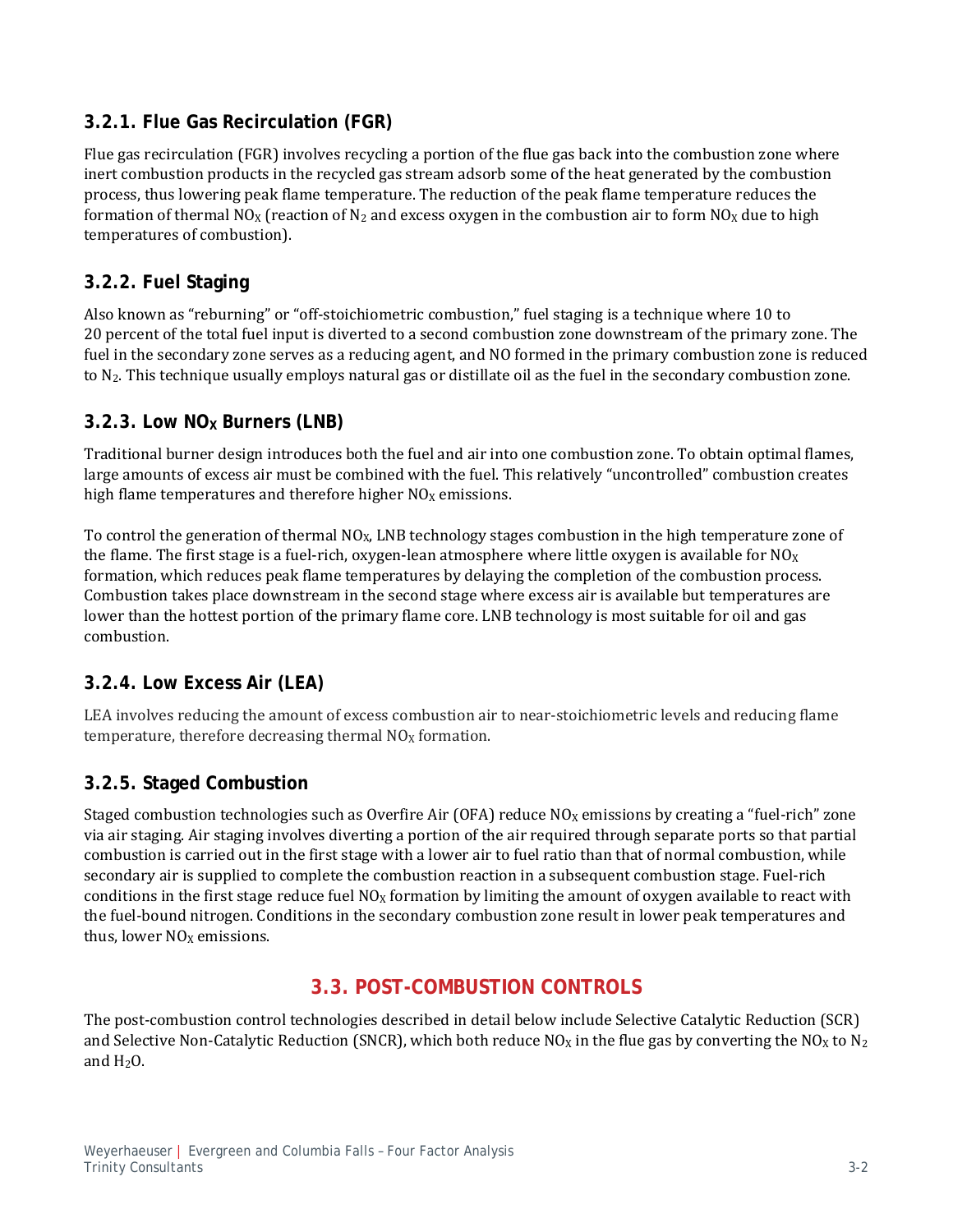### <span id="page-10-0"></span>**3.3.1. Selective Catalytic Reduction (SCR)**

The SCR technique involves injecting a reagent (ammonia or urea) into flue gas with a temperature in the range of 480 to 800°F, then passing the gas through a catalyst bed where NO<sub>X</sub> is converted to N<sub>2</sub> and H<sub>2</sub>O. The function of the catalyst is to lower the activation energy of the NO decomposition reaction, which lowers the temperature necessary to carry out the reaction. Depending on the location of the SCR system in the combustion flue gas path, SCR technologies can be tail-end (Cold-side) or high-dust (Hot-side). A high-dust SCR system is placed between the economizer and air heater, while the tail-end SCR is located downstream of the particulate control and air heater.

Babcock Power's patented Regenerative SCR (RSCR) systems are "Tail-end" SCR systems on the cold side, after the particulate control device. In the RSCR configuration, the reagent is first introduced upstream of the RSCR unit. The flue gas/reagent mixture (previously cleaned of particulate matter) then enters one end of the system, where the flue gas mixture travels up through the (hot) ceramic heat retention canister to be reheated. The flue gas mixture then flows through the catalyst section, where the ammonia reacts with the NO<sub>x</sub> to form nitrogen and water. After the catalyst, the flue gas flows through a "retention" chamber, where a burner reheats the flue gas slightly. From this chamber, the flue gas then flows through the (cold) second canister and is used to heat this canister's ceramic heat retention block. Once this cycle is complete, the air flow is diverted, so that the second canister is the inlet for the "cold" flue gas, and the first canister is the outlet for the cleaned flue gas.[8](#page-10-2) The RSCR approach minimizes the supplemental fuel required to reheat the cold exhaust gas.

## <span id="page-10-1"></span>**3.3.2. Selective Non-Catalytic Reduction (SNCR)**

SNCR is an exhaust gas treatment process in which urea or ammonia is injected into the exhaust gas. High temperatures, normally between 1,600 and 2,100°F, promote the reaction between urea or ammonia and NO<sub>X</sub> to form  $N_2$  and water without the use of a catalyst. $^9$  $^9$  The effectiveness of SNCR systems depends on the inlet NO<sub>X</sub> concentration, temperature, mixing, residence time, reagent-to- $NQ<sub>X</sub>$  ratio, and fuel sulfur content. The temperature of the system must fall within the appropriate range to avoid excess ammonia slip or the oxidation of  $NH_3$  to  $NO_x$ . Proper mixing of the reagent and the flue gas is necessary to ensure reduction of  $NO_x$ . The residence time must be of an appropriate duration to allow completion of the reaction. If the reagent-to-NO<sub>X</sub> ratio is too high, excess  $NH<sub>3</sub>$  will become present in the exhaust.

Outside of the design temperature window, the emissions are adversely affected. If the temperatures are too high, then the reagent may be oxidized, causing additional  $NO<sub>X</sub>$  emissions. If the temperatures are too low, then the reaction between the reagent and  $N_0$  is slowed, and emissions of the reagent will be present.

j

<span id="page-10-2"></span><sup>8</sup> Abrams, Richard F. (Babcock Power Environmental, Inc.) and Kevin Toupin (Riley Power, Inc.). *Efficient and Low Emission Stoker Fired Biomass Boiler Technology in Today's Marketplace.* Worcester, MA: Babcock Power Environmental, Inc. March 2007.<http://www.babcockpower.com/pdf/t-200.pdf>

<span id="page-10-3"></span><sup>9</sup> EPA, Air Pollution Control Technology Fact Sheet, EPA-452/F-03-031, Selective Non-Catalytic Reduction (SNCR), dated July 15, 2003.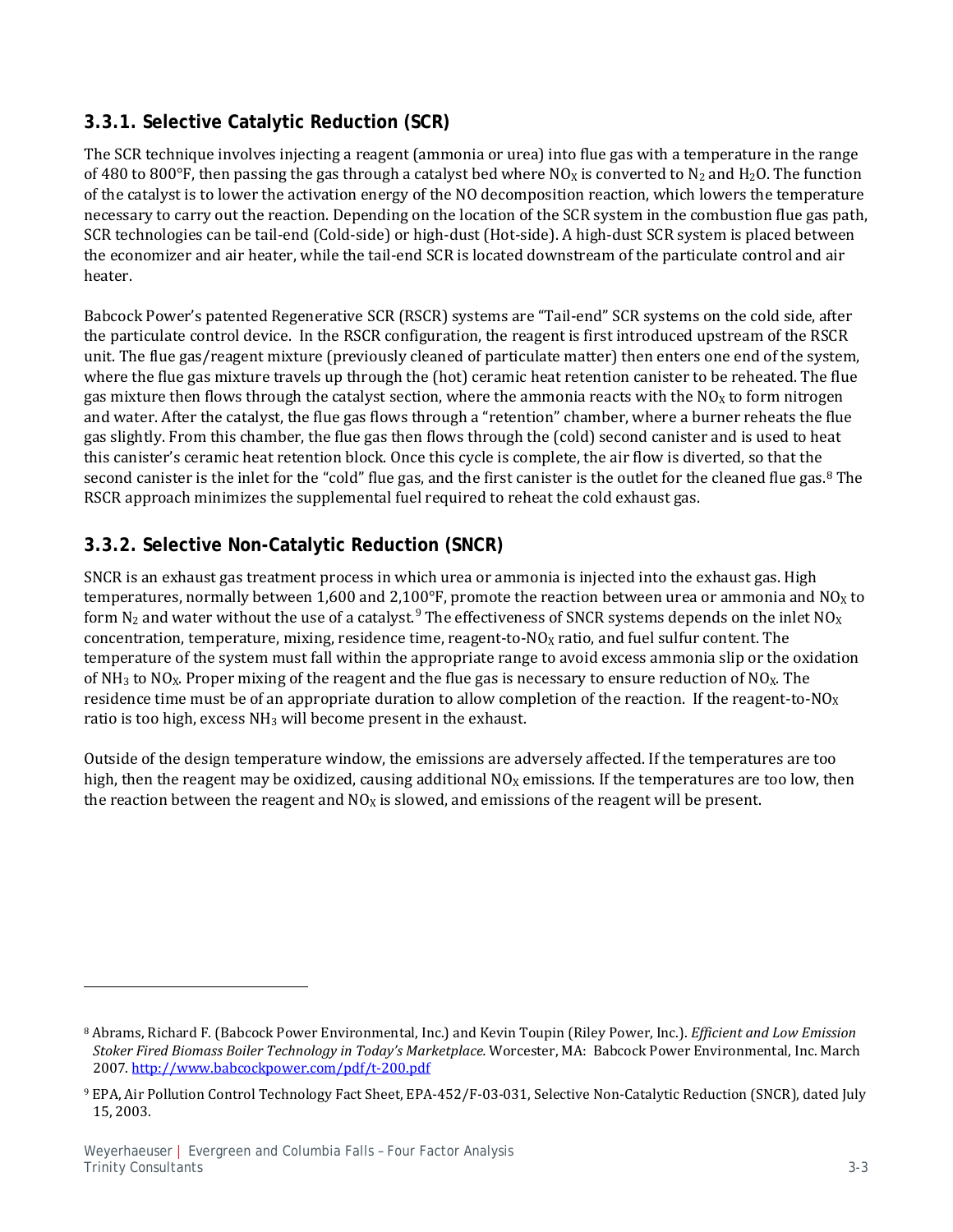# <span id="page-11-0"></span>**4. CONTROL TECHNOLOGY ANALYSIS FOR NOX FROM THE RILEY STOKER BOILERS (COLUMBIA FALLS AND EVERGREEN)**

The Riley Stoker Boiler at *Columbia Falls* Operations was installed in 1973. It supplies steam to the refiners and MDF platen press. The boiler is rated at 292 MMBtu/hr and 170,000 pounds per hour (lb/hr) steam. The boiler's average firing rate from 2017 to 2018 was 111 MMBtu/hr.

The Riley Stoker Boiler at the *Evergreen Division* facility was installed in 1971. The boiler is rated at 196 MMBtu/hr and 140,000 lb/hr steam. It supplies steam for process operations such as the dry kilns, the veneer dryers, plywood presses, and the medium density overlay (MDO) press. The boiler's average firing rate from 2017 to 2018 was 96 MMBtu/hr.

The Riley Stoker Boilers at the Columbia Falls Operations and Evergreen Division facility are similar in design. Both are spreader-stoker boilers that combust wood residue, primarily as bark from each facility's log debarking process, and both are load-following boilers, meaning their firing rates are adjusted to meet the changing steam demand of various process operations. Sanderdust burners supplement the hog fuel firing downstream of the spreader-stoker grate in both boilers. The sanderdust burners are also capable of firing natural gas, with a design capacity of approximately 10 percent of the total boiler capacity. Natural gas firing only occurs during startup and rare events of sanderdust shortage. For reasons of similarity in design and operation, the control technology evaluations for both the Columbia Falls and Evergreen units are addressed in this section.

The firing rate varies for the Riley Stoker Boilers at the Columbia Falls Operations and at the Evergreen Division facilities in order to meet the steam demand at the respective facilities. The load of the Columbia Falls Operations Riley Stoker Boiler fluctuates between 50,000 lb/hr steam and 150,000 lb/hr steam, and the Evergreen Division Riley Stoker Boiler's load varies between 30,000 lb/hr steam and 70,000 lb/hr steam. These widespread load changes often occur rapidly, sometimes swinging from the minimum load to the maximum load within thirty minutes. The average low-end temperature of the flue gas from the boilers is  $350^{\circ}$  F.

## **4.1. STEP 1: IDENTIFY ALL AVAILABLE RETROFIT CONTROL OPTIONS**

<span id="page-11-1"></span>The potentially applicable  $NO<sub>X</sub>$  control technologies are identified based on:

- A review of relevant information published in literature;
- $\blacktriangleright$ Determinations for similar units identified from a search of the EPA RACT/BACT/LAER Clearinghouse (RBLC);
- A review of recently issued permits for similar biomass boilers (a summary of relevant RBLC and permit search results is presented in Attachment B); and
- Experience in conducting control technology reviews for similar types of equipment.

#### <span id="page-11-2"></span>**4.1.1. Discussion of Current Combustion Design and Available Combustion Modification Improvements**

The Riley Stoker Boilers inherently use a process similar to fuel staging by design. The sanderdust burners, which typically supply approximately 10 percent of the heat to the boiler, are located downstream of the primary wood-fired flame. This configuration helps reduce thermal  $N_0$  by breaking the combustion event into multiple stages. The formation of  $NO<sub>X</sub>$  can be controlled using good combustion and boiler operation practices. Weyerhaeuser adheres to a robust maintenance program to maintain the boilers' burners, hog fuel feed system, fans, and other equipment in optimal condition. The boilers are also equipped with a computer control system used to maintain optimum air-to-fuel ratios and fuel feed rates. These good operating practices allow the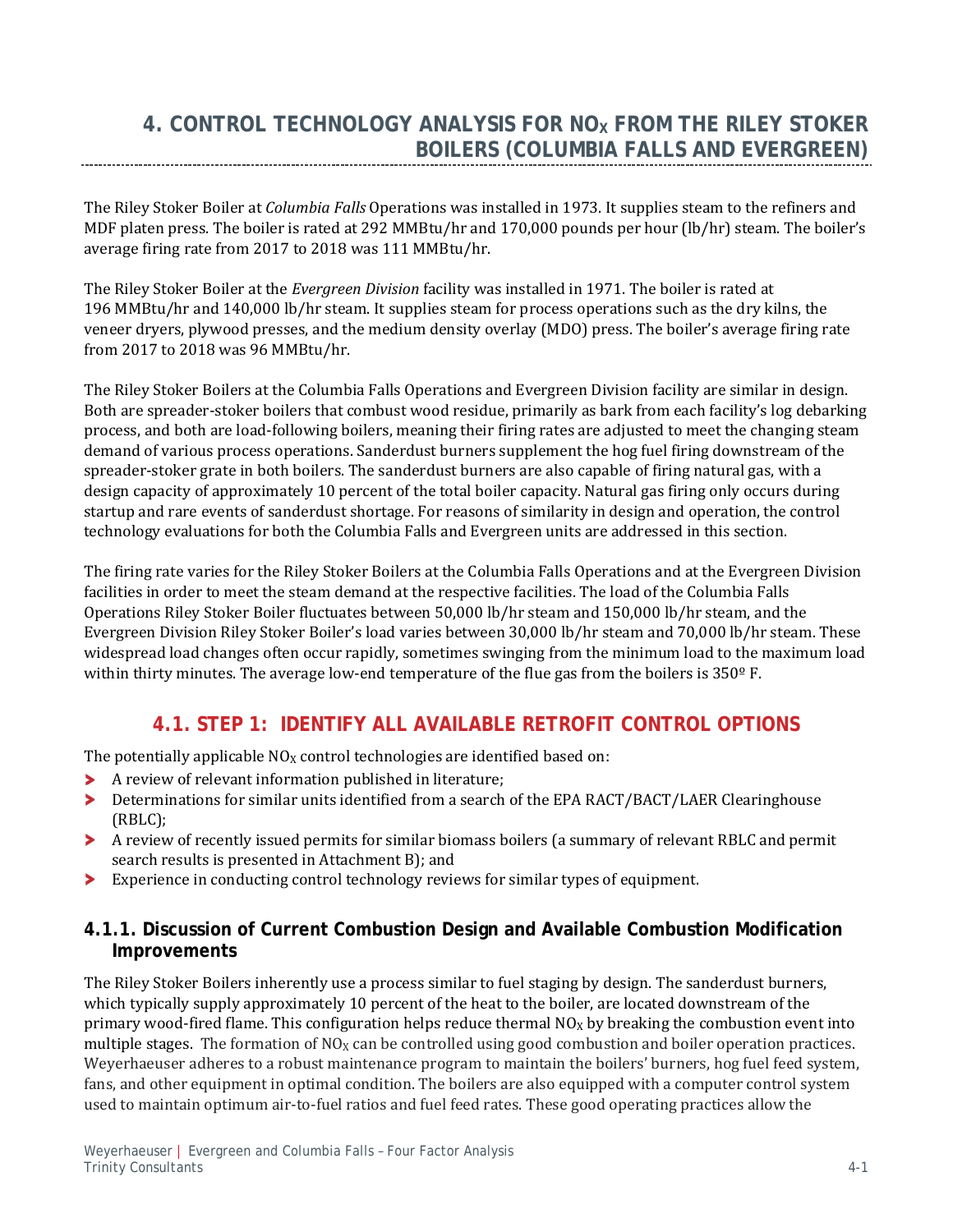facilities to meet the  $N_{\text{O}_X}$  permit limits for the Riley Stoker Boilers at the Columbia Falls Operations (134.50 lb/hr) and Evergreen Division facility (104 lb/hr).

Minimal thermal  $NO<sub>X</sub>$  is formed in wood-fired spreader stoker boilers due to the high moisture content of the wood, and the spreader stoker firing configuration. Therefore, combustion modification technologies that are aimed at reducing thermal  $NO<sub>X</sub>$  formation, such as FGR, are not considered. Additionally, combustion modification technologies used with traditional gas and oil burners, such as LNB, are not available for woodfired boilers.[10](#page-12-2) Similarly, since the boilers are of spreader stoker design, they need high excess air levels for proper fuel burning. [11](#page-12-3) As such, combustion modifications like LEA are not practical to employ on spreader stoker boilers.

Many wood-fired spreader stoker boilers include overfire air systems by design. The overfire air combustion configuration reduces  $NO<sub>X</sub>$  through staged combustion technology. Because overfire air systems are commonly employed in spreader stoker boilers, retrofitting an overfire air system on Weyerhaeuser's Riley Stoker boilers has been identified as a combustion modification improvement option.

After accounting for the physical and operational characteristics of the Riley Stoker Boilers, the post-combustion and combustion modification control technologies and strategies considered in this analysis for controlling  $NO<sub>X</sub>$ emissions include the following:

#### **Combustion Modification Improvements**

- ⋗ Staged Combustion (OFA)
- Good Operating Practices (base case)

#### **Post-Combustion Controls**

j

- Selective Catalytic Reduction (SCR)
- ⋗ Selective Non-Catalytic Reduction (SNCR)

<span id="page-12-0"></span>Each of the technologies listed above are described in Section 3 of this report, with the exception of good operating practices for the Riley Stoker Boilers.

## **4.2. STEP 2: ELIMINATE TECHNICALLY INFEASIBLE OPTIONS**

The technical feasibility of each identified technology for control of  $NO<sub>X</sub>$  emissions from the Riley Stoker Boilers is discussed in the following sections.

## <span id="page-12-1"></span>**4.2.1. Selective Catalytic Reduction (SCR)**

Implementing SCR on industrial hog fuel boilers poses several technical challenges. First, size constraints often make retrofitting an SCR system near the boiler impossible. Second, most hog fuel boilers' temperature profiles are not appropriate for SCR, and the SCR system pressure drop requirements create sizing concerns related to

<span id="page-12-2"></span> $10$  In wood-fired spreader stoker boilers such as those in the Weyerhaeuser facilities, the hog fuel is not fed using traditional burners. The majority of the wood residue fuel is fed on grates, and specialized sanderdust burners are used for up to 10 percent of the heat input capacity.

<span id="page-12-3"></span><sup>11</sup> Washington State Department of Ecology Publication No. 03-02-009, *Hog Fuel Boiler RACT Determination*, April 2003, http://www.ecy.wa.gov/biblio/0302009.html.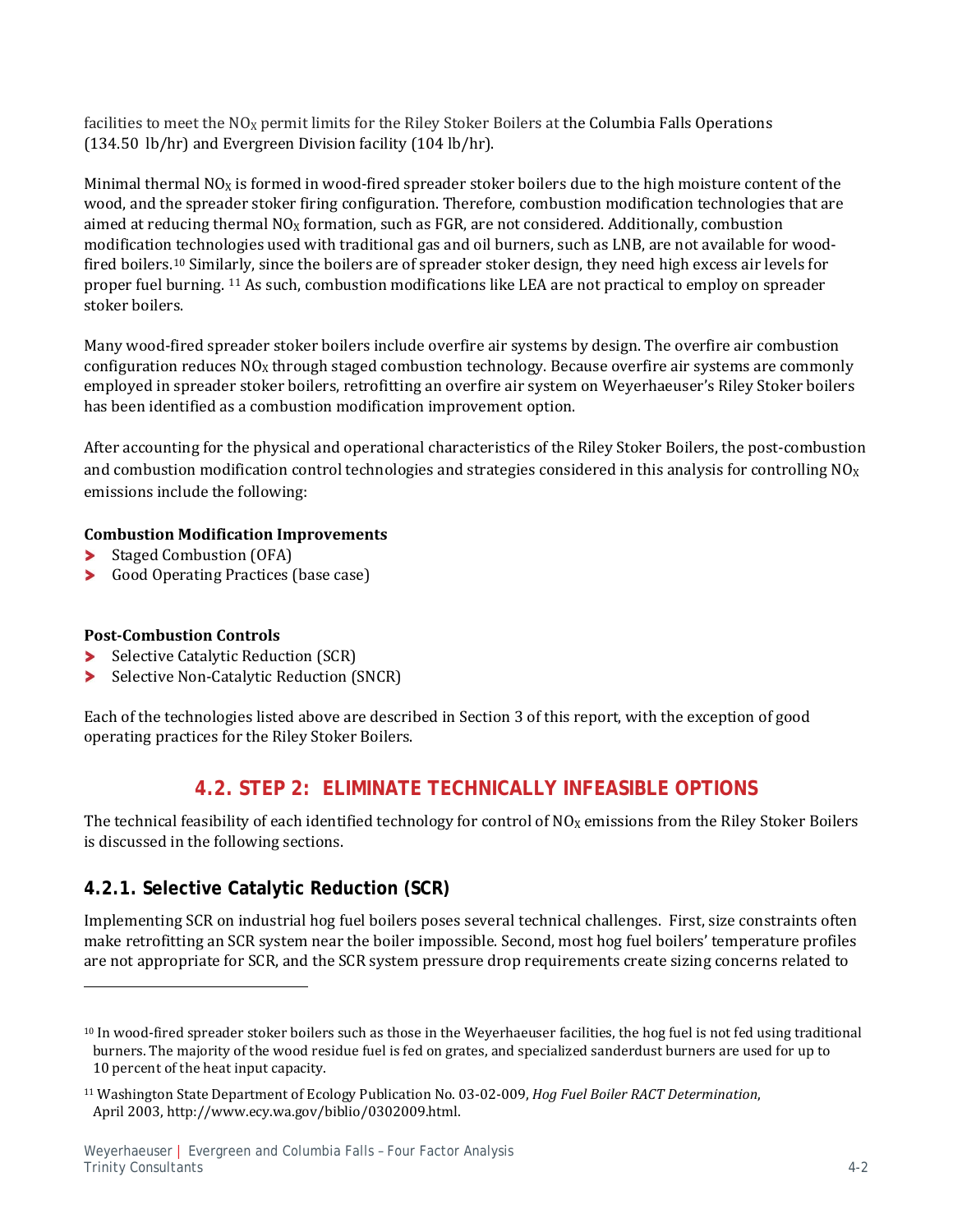existing boiler fans. Third, the National Council for Air and Stream Improvement (NCASI) notes that the high PM concentrations upstream of the PM control equipment (Hot-side/High-dust) would impede catalyst effectiveness and could result in deactivation or poisoning of the catalyst, which requires downtime to clean and/or replace the catalyst. The installation of SCR downstream of the PM control equipment (Cold-side/Tailend SCR) would render the gas stream too cold for an effective reaction with the catalyst to reduce  $NQ_X$ .<sup>[12](#page-13-0)</sup> In biomass boilers, plugging and fouling of the catalyst can occur due to large amounts of fly ash generated by the biomass.

The desired minimum temperature for SCR application to achieve 70% control is  $575^{\circ}F$  [13.](#page-13-1) The maximum exhaust temperature of the Riley Stoker Boiler at Columbia Falls Operations is 500°F and the exhaust temperature for the boiler at the Evergreen Division facility is 430°F. While the exhaust temperatures of the two boilers are close to the range of operation of the SCR system, higher temperatures would be needed for optimum control efficiency for tail-end SCR application.

In an RSCR system, the regenerative heating reduces the required heat input; however, this reheating of the flue gas still represents a significant amount of auxiliary fuel that would be necessary for successful operation. Moreover, it is not considered available as RSCR has not been previously demonstrated on load-following industrial boilers. As noted above, locating the SCR in a higher temperature region (Hot-side/High-Dust SCR) to avoid the issue with use of auxiliary fuel would result in exposure to high particulate emissions from hog fuel combustion that could significantly damage the catalyst.

The technical difficulties described above apply generally to biomass boilers, and recent applications indicate that advanced technologies and auxiliary heating of the tail-end flue gas may overcome these difficulties. However, the wide load swings experienced by the Weyerhaeuser boilers result in unstable exhaust temperatures and would make it particularly difficult to control the reagent injection rate needed to ensure appropriate  $NO<sub>x</sub>$  reductions while avoiding excessive ammonia slip. For these reasons, SCR technology has not been successfully demonstrated for a load-following spreader-stoker boiler with load swings comparable to the Riley Stoker Boilers at the Columbia Falls Operations and Evergreen Division Facility[.14](#page-13-2),[15](#page-13-3)

Regional Haze guidelines state that technologies which have not yet been applied to (or permitted for) full scale operations need not be considered available; thus, technologies that have not been successfully implemented on a comparable emission unit, such as SCR on a load-following spread-stoker boiler, are considered to be technically infeasible. Nevertheless, an economic analysis has been conducted on the boilers at the Weyerhaeuser facilities to further demonstrate the infeasibility of the tail-end SCR application on the boilers. The demonstration of the economic infeasibility of the SCR technology is included under Step 3.

j

<span id="page-13-0"></span><sup>12</sup> NCASI Special Report 03-04, *NOX Control in Forest Products Industry Boilers: A Review of Technologies, Costs, and Industry Experience*, August 2003.

<span id="page-13-1"></span><sup>&</sup>lt;sup>13</sup> EPA Cost Manual Section 4.2 Figure 2.2 shows that the optimum temperature for operation of SCR with 70% removal efficiency is approximately 575°F.

<span id="page-13-2"></span><sup>14</sup> NCASI Corporate Correspondent Memorandum No. 06-014, *Information on Retrofit Control Measures for Kraft Pulp Mill Sources and Boilers for NOX, SO2 and PM Emissions*, June 2006.

<span id="page-13-3"></span><sup>&</sup>lt;sup>15</sup> A review of the RBLC database and of recently issued biomass boiler permits, performed in 2019, indicates that SCR technology has not been previously demonstrated on similar load-following boilers. Refer to Attachment B of the letter for a list of RBLC search results for biomass boilers.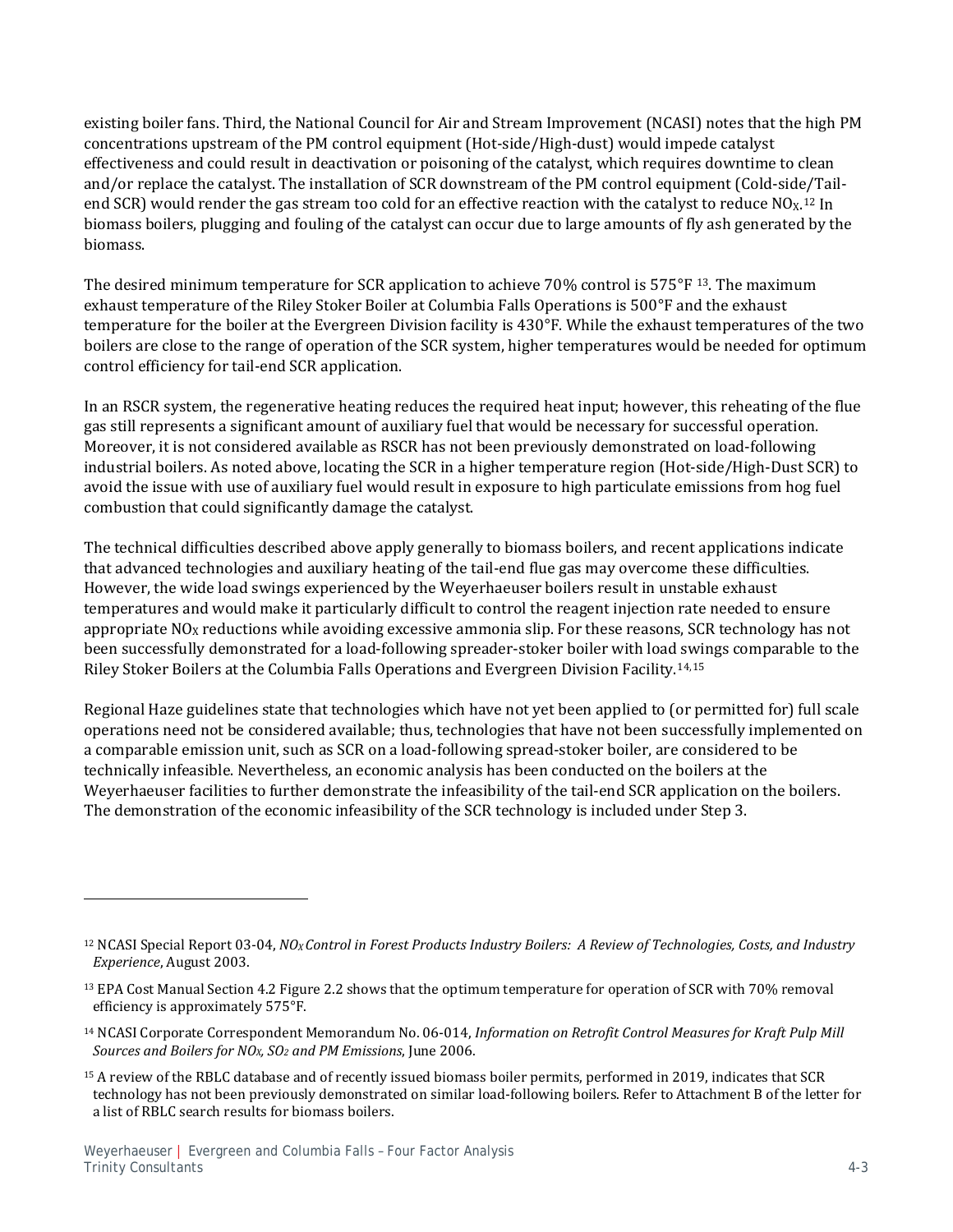### <span id="page-14-0"></span>**4.2.2. Selective Non-Catalytic Reduction (SNCR)**

While there have been recent advancements in SNCR technology, such as setting up multiple injection grids and the addition of sophisticated Continuous Emissions Monitoring Systems (CEMS)-based feedback loops, implementing SNCR on industrial load-following hog fuel boilers continues to pose several technical challenges. In a SNCR system, the injection of the reagent must be applied in a narrow temperature window in order for the reduction reaction to successfully complete. As mentioned in Section 3, high temperatures, normally between 1,600 and 2,100°F, promote the reaction between urea or ammonia and NO<sub>x</sub> to form N<sub>2</sub> and water. In a loadfollowing boiler, the region of the boiler where the optimal temperature range is present would vary depending on the firing rate, making it very difficult to control the SNCR reaction temperature. Modeling studies performed for the Columbia Falls and Evergreen Riley Stoker Boilers indicate that the boiler grate is the only location that reaches even the low end of this temperature range. Therefore, no locations exist within the boilers with high enough temperature for SNCR to be technically feasible.[16](#page-14-2)

Another factor preventing proper implementation of SNCR technology in load-following biomass boilers is inadequate reagent dispersion in the injection region, which can lead to significant amounts of unreacted ammonia exhausted to the atmosphere (i.e., large ammonia slip). At least one pulp mill wood-fired boiler had to abandon their SNCR system due to problems caused by poor dispersion of the reagent within the boiler.[17](#page-14-3) 

SNCR has yet to be successfully demonstrated for a hog fuel boiler with swing loads comparable to the Riley Stoker Boilers at the Columbia Falls Operations and Evergreen Division facilities. Therefore, SNCR is considered to be technically infeasible.[18](#page-14-4)

### <span id="page-14-1"></span>**4.2.3. Staged Combustion**

j

Implementing staged combustion technology would require installation of OFA injection ports, which poses several site-specific technical obstacles for Weyerhaeuser's Riley Stoker Boilers. The ports would need to be installed at the exact location where the current sanderdust burners are located, and installing OFA in the boilers' small combustion chambers would likely result in flame impingement on boiler walls, leading to tube wall overheating and mechanical failure. Flame impingement can also result in premature flame quenching and increased soot and CO emissions.[19](#page-14-5) Staged combustion generally lengthens the flame configuration so the applicability is limited to installations large enough to avoid flame impingement on internal surfaces.<sup>[20](#page-14-6)</sup>

<span id="page-14-6"></span><sup>20</sup> Sloss, Leslie L. Nitrogen oxides technology fact book. 1992.

<span id="page-14-2"></span><sup>&</sup>lt;sup>16</sup> Thermal profile models provided in a Phase 1 Engineering Evaluation performed by Jansen Combustion and Boiler Technologies, Inc. in August 2012.

<span id="page-14-3"></span><sup>17</sup> NCASI Corporate Correspondent Memorandum No. 06-014, *Information on Retrofit Control Measures for Kraft Pulp Mill Sources and Boilers for NOX, SO2 and PM Emissions*, June 2006.

<span id="page-14-4"></span> $18$  A review of the RBLC database and of recently issued biomass boiler permits, performed in September 2019, indicates that SNCR technology has not been previously demonstrated on similar load-following boilers. SNCR installations are identified for three industrial biomass boilers. However, each of the boilers with SNCR does not operate under loadfollowing conditions comparable to the Weyerhaeuser Riley Stoker Boilers. The RBLC search results indicate that the SNCR installations are only on biomass boilers located at lumber mills, which do not experience the same fluctuations in steam demand that Weyerhaeuser and other wood product mills experience. Further detail for each SNCR application is provided in Attachment B.

<span id="page-14-5"></span><sup>19</sup> NCASI Special Report 03-04, *NOX Control in Forest Products Industry Boilers: A Review of Technologies, Costs, and Industry Experience*, August 2003.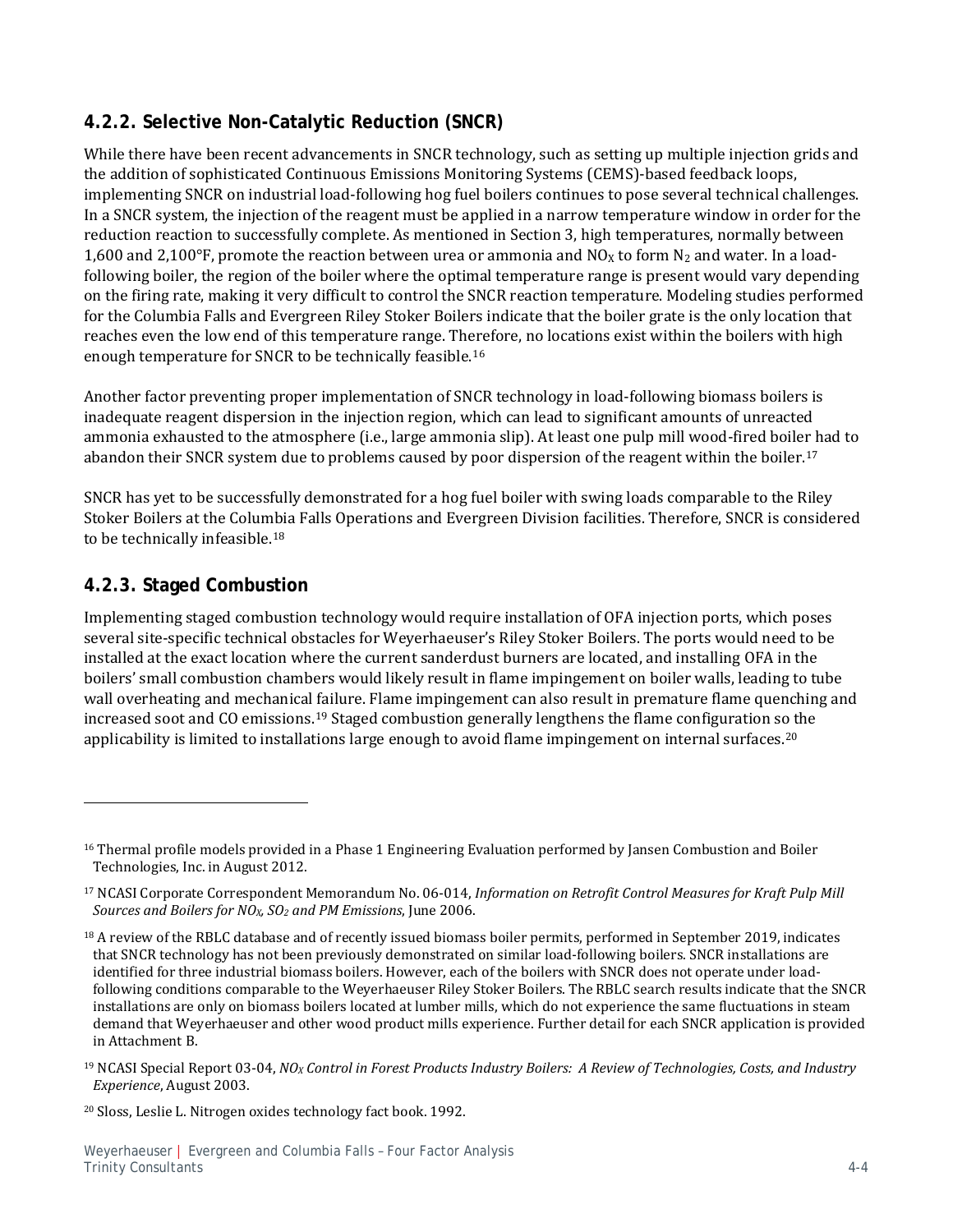Other issues related to general OFA retrofit installations include penetration of the boiler walls, which may affect the structural integrity of the unit, and which would require re-routing of the steam tubes. The reducing atmosphere created in the fuel-rich primary combustion zone may also result in accelerated corrosion of the furnace. Additionally, grate corrosion and overheating may occur in stokers as primary air flow is diverted to overfire air ports.[21](#page-15-2)

Retrofitting the Riley Stoker Boilers with OFA injection ports is not technically feasible due to the numerous technical issues described above. Therefore, OFA technology is considered to be technically infeasible and is not considered further in the analysis.

### <span id="page-15-0"></span>**4.3. STEP 3: EVALUATE CONTROL EFFECTIVENESS OF REMAINING CONTROL TECHNOLOGIES**

### <span id="page-15-1"></span>**4.3.1. Selective Catalytic Reduction (SCR)**

An economic analysis is conducted on the boilers at the Weyerhaeuser facilities to further demonstrate the infeasibility of the tail-end SCR application on the boilers. Higher  $NO<sub>X</sub>$  reduction efficiencies can be achieved if the flue gas is reheated to a higher temperature (to the optimum level); therefore, a range of control efficiencies are evaluated. As summarized in Table 4.1 and 4.2, the cost of reheating the flue gas alone makes this technology cost ineffective at both the Columbia Falls and Evergreen Division facilities, regardless of the control efficiency target of the system. For detailed cost calculations, please refer to Attachment C of this report.<sup>[22](#page-15-3)</sup>

| Control<br><b>Option</b> | Cost of<br>Reheating<br><b>Flue Gas</b><br>$(\frac{$}{yr})$ | <b>Total</b><br>Annual<br>Cost of<br><b>SCR</b><br>$(\frac{$}{y}r)$ | <b>Baseline</b><br>Emission<br><b>Level</b><br>(tpy) | <b>Emission</b><br>Reduction<br>(tpy) | <b>Cost Effectiveness</b><br>(\$/ton removed) |
|--------------------------|-------------------------------------------------------------|---------------------------------------------------------------------|------------------------------------------------------|---------------------------------------|-----------------------------------------------|
| 70% Control              | \$356,823                                                   | \$1,144,194                                                         | 587                                                  | 411                                   | \$2,785                                       |
| 80% Control              | \$594,704                                                   | \$1,385,905                                                         | 587                                                  | 470                                   | \$2,952                                       |
| 90% Control              | \$951,527                                                   | \$1,746,556                                                         | 587                                                  | 528                                   | \$3,306                                       |

#### **Table 4.1 Cost Effectiveness of Emissions Reduction: Columbia Falls**

I

<span id="page-15-2"></span><sup>21</sup> Controlling Nitrogen Dioxides under the Clean Air Act, A Menu of Options: Industrial and Commercial Boilers, <http://www.p2pays.org/ref/02/01245/3017103.pdf>

<span id="page-15-3"></span><sup>&</sup>lt;sup>22</sup> Note that multiple control efficiencies were requested from the vendor, but costs for only the 90% control efficiency case were provided. The cost estimates for 70% and 80% control provided in Attachment C are based on applying general assumptions regarding the capital cost break-down (50% fixed, 50% linearly proportional to control efficiency) for the 90% control efficiency case.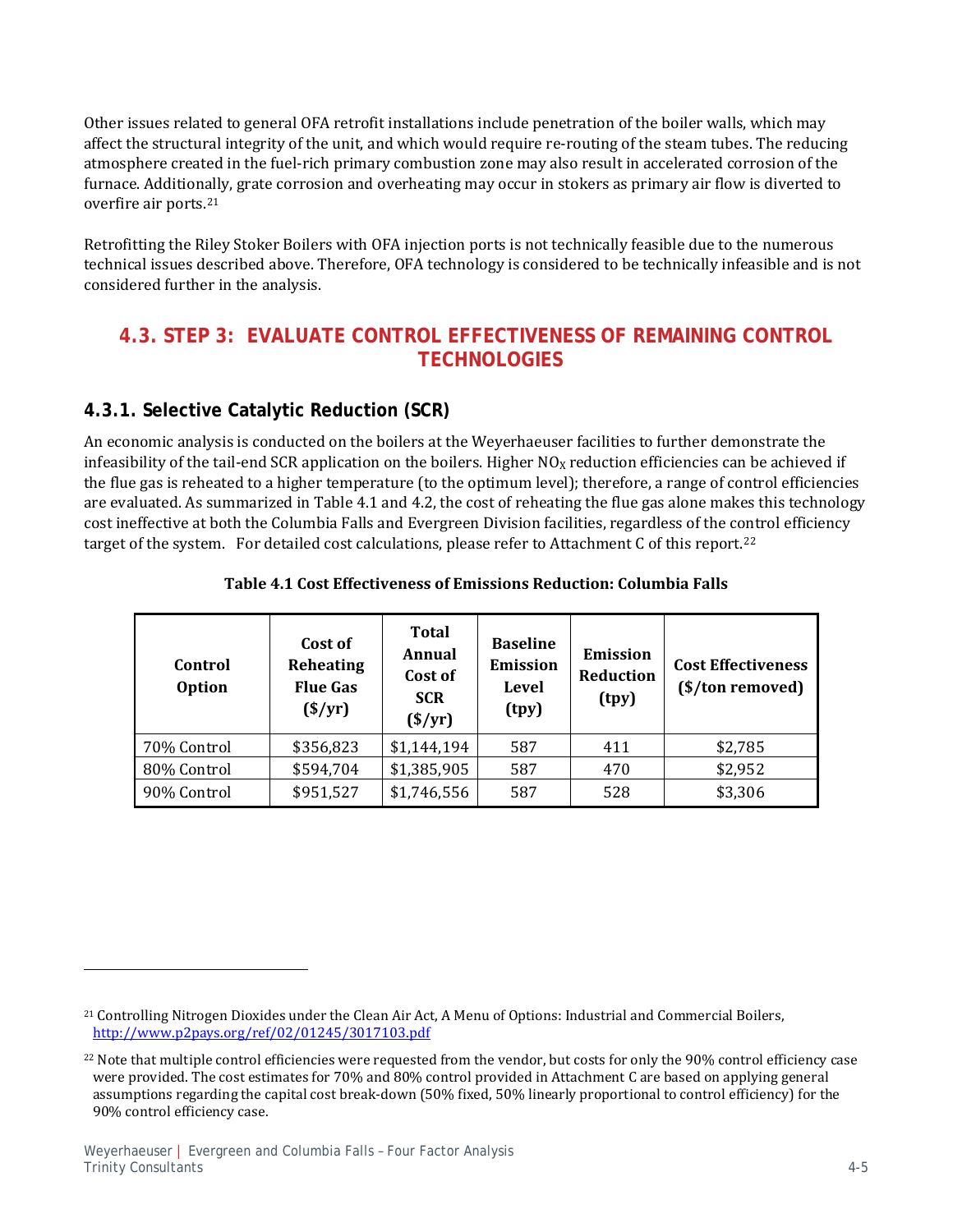| Control<br><b>Option</b> | Cost of<br>Reheating<br><b>Flue Gas</b><br>$(\frac{\$}{yr})$ | <b>Total</b><br>Annual<br>Cost of<br><b>SCR</b><br>$(\frac{$}{y}r)$ | <b>Baseline</b><br><b>Emission</b><br>Level<br>(tpy) | <b>Emission</b><br>Reduction<br>(tpy) | <b>Cost Effectiveness</b><br>(\$/ton removed) |
|--------------------------|--------------------------------------------------------------|---------------------------------------------------------------------|------------------------------------------------------|---------------------------------------|-----------------------------------------------|
| 70% Control              | \$421,277                                                    | \$999,961                                                           | 587                                                  | 162                                   | \$8,815                                       |
| 80% Control              | \$566,545                                                    | \$1,146,142                                                         | 587                                                  | 162                                   | \$8,840                                       |
| 90% Control              | \$784,448                                                    | \$1,364,956                                                         | 587                                                  | 162                                   | \$9,358                                       |

**Table 4.2 Cost Effectiveness of Emissions Reduction: Evergreen**

As discussed in Step 2 in previous paragraphs, the installation of an RSCR would pose significant design challenges in load-following boilers. An evaluation based on a vendor quote specific to an RSCR system is not available at this time.[23](#page-16-3) For the purpose of an economic analysis, the cost to install an RSCR system is expected to be similar to that for a tail-end SCR system. From the cost evaluation, it can be concluded that there are economic constraints associated with installing a SCR control system. As such, RSCR and SCR are not cost effective.

# **4.4. STEP 4: EVALUATE IMPACTS**

<span id="page-16-0"></span>All control technology options are considered technically or economically infeasible for these boilers. Good combustion and boiler operation practices constitute the most suitable control option for the Riley Stoker Boilers.

## <span id="page-16-1"></span>**4.4.1. Time Required to Achieve Control**

Weyerhaeuser believes that reasonable progress compliant controls (good operating practices) are already in place. However, if DEQ determines that one of the  $NO<sub>X</sub>$  reduction options analyzed in this report is necessary to achieve reasonable progress, it is anticipated that this change could be implemented during the period of the second long-term strategy for regional haze (approximately ten years following the reasonable progress determination for this second planning period).

# <span id="page-16-2"></span>**4.4.2. Energy Impacts and Non-Air Quality Impacts**

The cost of energy required to operate the control devices has been included in the cost analyses found in Appendix C. To operate the control devices, there would be decreased overall plant efficiency due to the operation of these add-on controls. At a minimum, this would require increased electrical usage by the plant with an associated increase in indirect (secondary) emissions from nearby power stations. Reheating the flue gas for SCR application would also require substantial natural gas usage with an associated increase in direct emissions.

The use of  $NO<sub>X</sub>$  reduction methods that incorporate ammonia injection leads to increased health risks to the local community from ammonia slip emissions. Additionally, there are safety concerns associated with the

I

<span id="page-16-3"></span><sup>&</sup>lt;sup>23</sup> A quote for an RSCR system from Babcock Power Environmental Inc. was requested by Anna Henolson (Trinity) on 12/06/2011.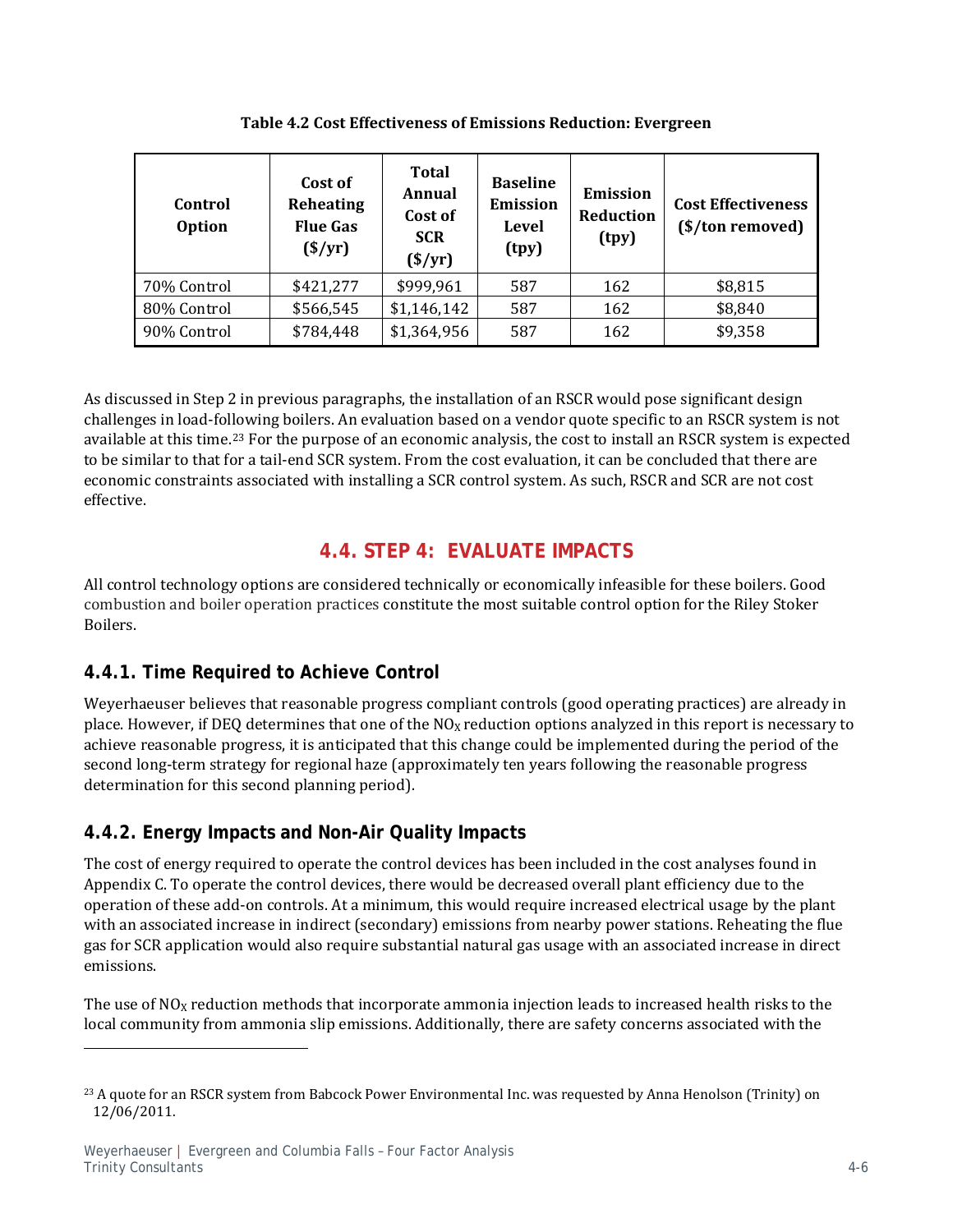transport and storage of ammonia, including potential ammonia spills that can have serious adverse health impacts.

### <span id="page-17-0"></span>**4.4.3. Remaining Useful Life**

The remaining useful life of the equipment is used for evaluating economic feasibility and may need to be considered in establishing RP goals for the region. The remaining useful life of each Riley Stoker Boiler is 20 years or more.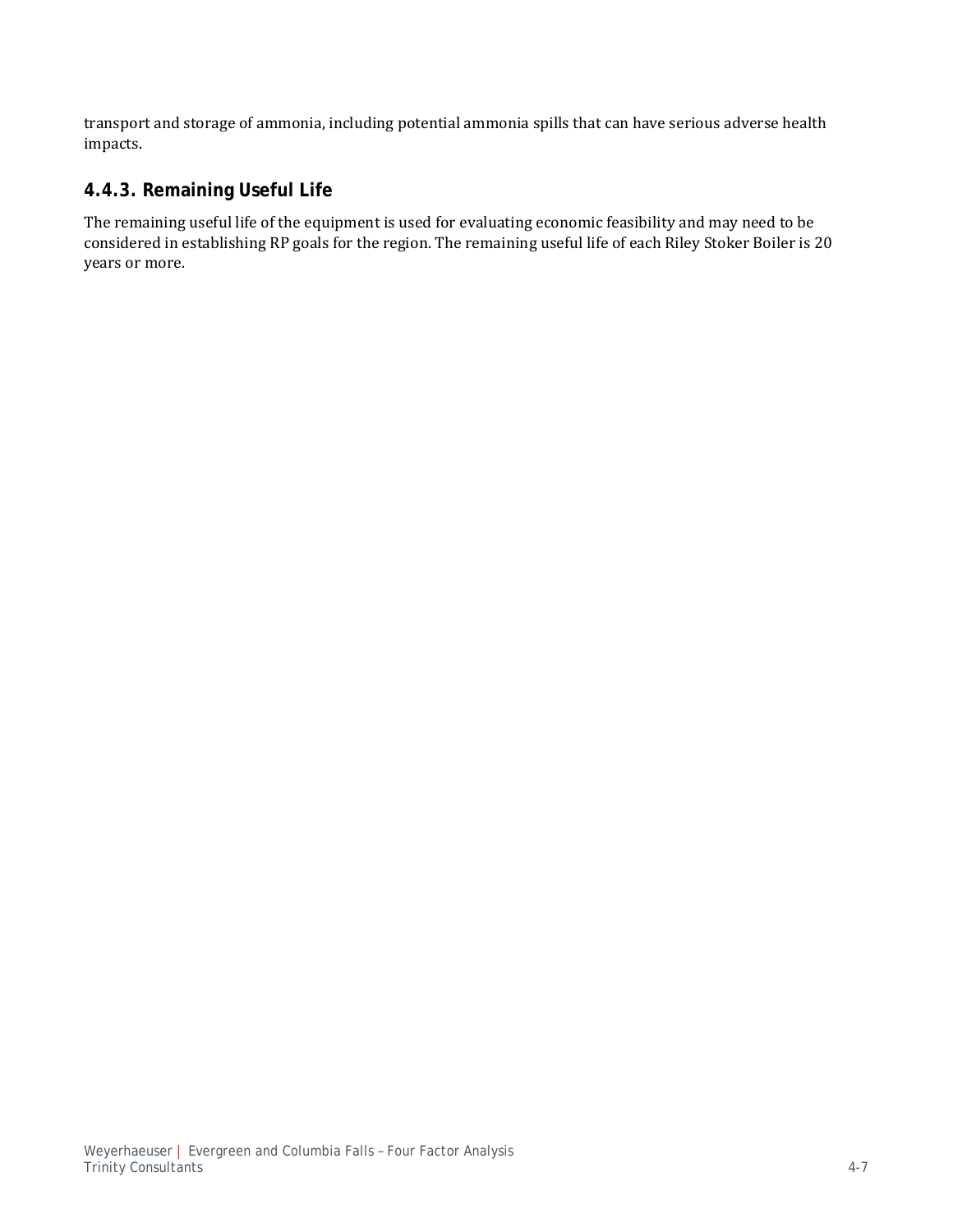<span id="page-18-0"></span>The Line 2 MDF Dryers at Columbia Falls Operations are direct-contact dryers. The flue gas from the combustion chamber, rated at 85 MMBtu/hr, feeds a two-stage flash tube dryer (the first stage dryer and the second stage dryer). The Line 2 Dryers are equipped with venturi scrubbers, followed by biofilters for particulate and VOC control. The burner that supplies the heat to the dryers is fired with sanderdust from the process and employs staged combustion to limit  $NO<sub>X</sub>$  formation. A copy of the Process Flow Diagram for the Dryers in included in Attachment D.

## **5.1. STEP 1: IDENTIFY ALL AVAILABLE RETROFIT CONTROL OPTIONS**

<span id="page-18-1"></span>Potentially applicable  $NO<sub>X</sub>$  control technologies are identified based on a review of determinations for similar units identified from the RBLC search (Attachment B presents a summary of the RBLC search results for the  $NO_X$ control technologies for MDF dryers). After accounting for the physical and operational characteristics of the Line 2 MDF Fiber Dryers, the control technologies and strategies considered in this analysis for controlling  $NO<sub>X</sub>$ emissions include the following:

Selective Catalytic Reduction (SCR)

I

⋗ Selective Non-Catalytic Reduction (SNCR)

The Line 2 MDF Fiber Dryers are currently equipped with staged combustion, and hence this control is treated as a baseline scenario against which additional control options are considered. Please refer to Section 3 of this report for a description of the control technologies listed above.

#### <span id="page-18-2"></span>**5.1.1. Discussion of Current Combustion Design and Available Combustion Modification Improvements**

The combustion for the Line 2 MDF Fiber Dryers employs a staged combustion design.[24](#page-18-3) First, the burners fire sanderdust at less than stoichiometric oxygen to fuel ratio. The primary combustion stage is "fuel rich", which limits formation of fuel  $NO<sub>X</sub>$ . As the flame progresses in the firebox, additional air is added to complete the combustion process. Due to the lower temperature required in the secondary combustion zone, thermal  $NO<sub>X</sub>$ formation is also reduced.

Most of the  $NO<sub>X</sub>$  emissions from wood-fired units arise from the fuel nitrogen. As such, combustion modification technologies aimed at reducing thermal  $NO<sub>X</sub>$  formation, such as FGR, are not considered. Since the dryers burn wood residue in a small combustion chamber with no available footprint for a secondary combustion zone, fuel staging is not an available combustion modification option (as the technology involves the diversion of fuel to a secondary combustion zone). Additionally, fuel staging primarily reduces thermal  $NO<sub>X</sub>$  as opposed to fuel  $NO<sub>X</sub>$ (the primary component of the dryers' exhaust). LEA is also not an available control alternative as high excess

<span id="page-18-3"></span><sup>&</sup>lt;sup>24</sup> It should be noted that the Columbia Falls Operations air permit specifies that the Line 2 Dryers employ LNB/FGR; however, the technology employed in practice is staged combustion. The burners contribute to lower  $NO<sub>X</sub>$  formation by firing the sanderdust at sub-stoichiometric conditions; however, the burners themselves do not support the secondary combustion stage needed to complete the combustion process. The unit does not employ any form of FGR. An RBLC search returns results for wood product dryers implementing LNB/FGR in the last ten years. As mentioned in 5.1.1, FGR is not considered because most of the  $NO<sub>X</sub>$  emissions from the wood-fired boilers arise from fuel nitrogen.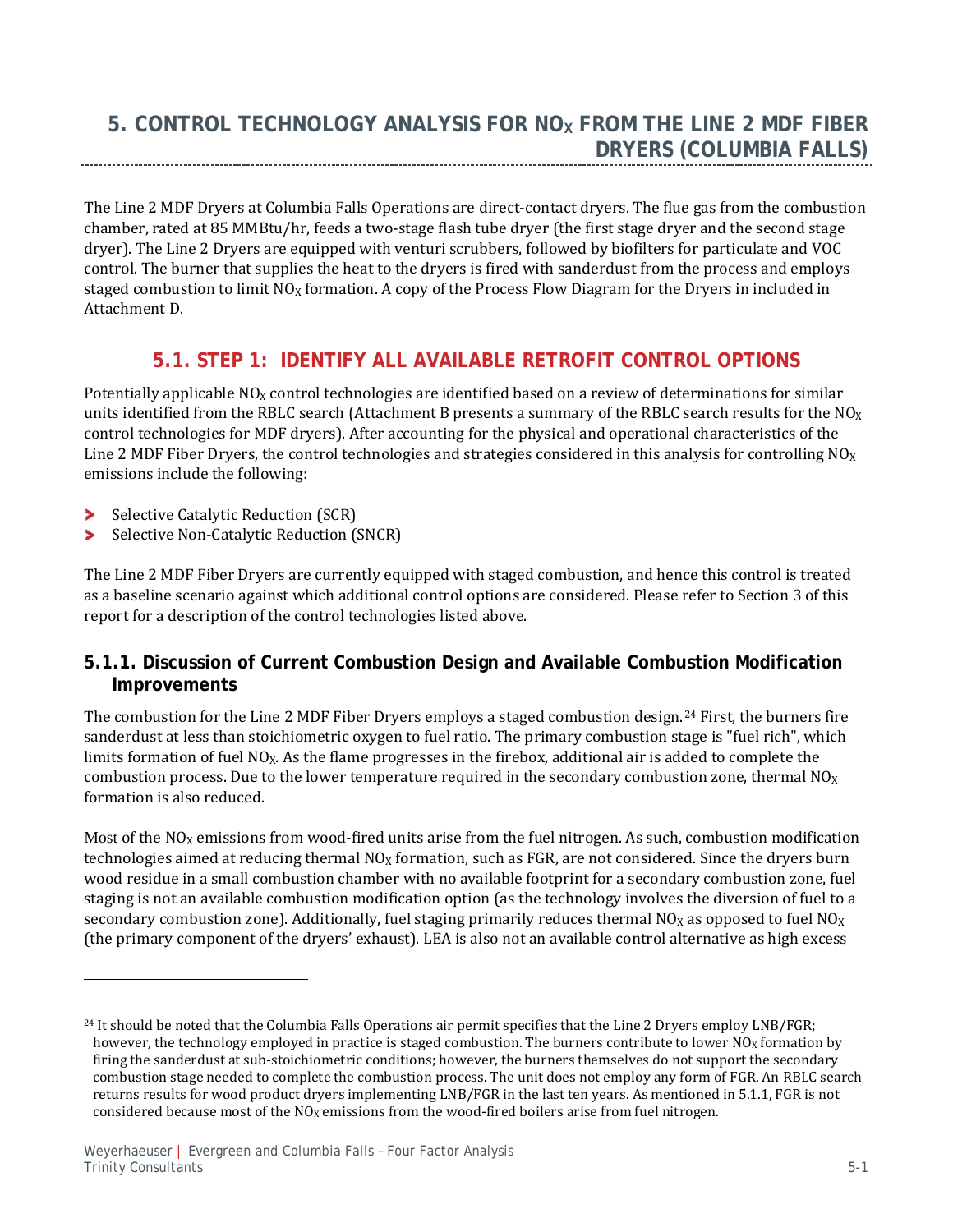<span id="page-19-0"></span>air levels are needed for proper fuel burning in MDF dryers due to limited thermal decomposition of wood furnish components in the drying process. Therefore, no combustion modification improvements are identified for the Line 2 Dryers.

## **5.2. STEP 2: ELIMINATE TECHNICALLY INFEASIBLE OPTIONS**

The technical feasibility of each identified technology for the control of  $NO<sub>X</sub>$  from the Line 2 MDF Fiber Dryers is discussed in the following sections.

## <span id="page-19-1"></span>**5.2.1. Selective Catalytic Reduction (SCR)**

SCR technology has not been previously demonstrated on a wood product dryer. This control option does not appear in the RBLC search results for similar units. SCR technology is not technically feasible for wood products dryers because of the direct contact of the combustion air with the wood product material. If the reagent were to be injected in the optimal temperature range directly after the burner (hot-side SCR), the ammonia in the flue gas would deposit on the wood fibers (due to the direct-fired nature of the burners where the combustion gases come in contact with the material being dried), causing product damage. Specifically, the ammonia would tie up the formaldehyde in the urea-formaldehyde resin, altering the resin chemistry and causing structural defects. Furthermore, for a hot-side SCR, the SCR system is located prior to the particulate control processing. Such a design is technically difficult due to the small size of the combustion chamber. It also poses the risk of damage to the catalysts in the bed due to the large amount of particulates in the gas.

An alternative to avoid product fouling issues is to place the SCR system post particulate control (tail-end SCR). As mentioned previously, the Line 2 Dryers are currently equipped with venturi scrubbers followed by biofilters. For a tail-end SCR application, the flue gas from the dryers would need to be reheated to a temperature optimal for the injection of the ammonia reagent. The reheating cost alone is a significant hurdle in the application of this technology for these dryers.

The tail-end SCR can be located after the venturi scrubbers, prior to the biofilter. However, this system design would require a modification to the biofilters to accommodate increased flow and heat. A large volume of cooling air is added to the dryer exhaust stream prior to the biofilter in order to cool the flue gas to the biofilter's optimum temperature of 104 °F. Hence, the temperature is considerably lower and the flow is considerably higher post-biofilter. The size of the SCR system will also be significantly larger in such a scenario.

For the reasons mentioned above, SCR has not been successfully demonstrated on wood products dryers. Therefore, it is considered technically infeasible. However, a demonstration of the economic infeasibility of the tail-end SCR technology is included under Step 3 of this section.

## <span id="page-19-2"></span>**5.2.2. Selective Non-Catalytic Reduction (SNCR)**

As previously discussed, SNCR systems are installed where the temperature in the combustion zone of the unit reaches the optimum range for operation of the SNCR of 1600 to 2100 °F. The combustion zone for the Line 2 Dryers reaches a maximum temperature of approximately 1500 °F, which is lower than the minimum temperature needed for SNCR. Moreover, as for SCR, if the reagent were to be injected near the optimal temperature range within the combustion chamber, the reagent in the flue gas would deposit on the wood fibers and cause product damage (see reasoning in 5.2.1). Due to these reasons, SNCR has not been successfully demonstrated on wood products dryers. Therefore, SNCR is considered technically infeasible and is not considered further.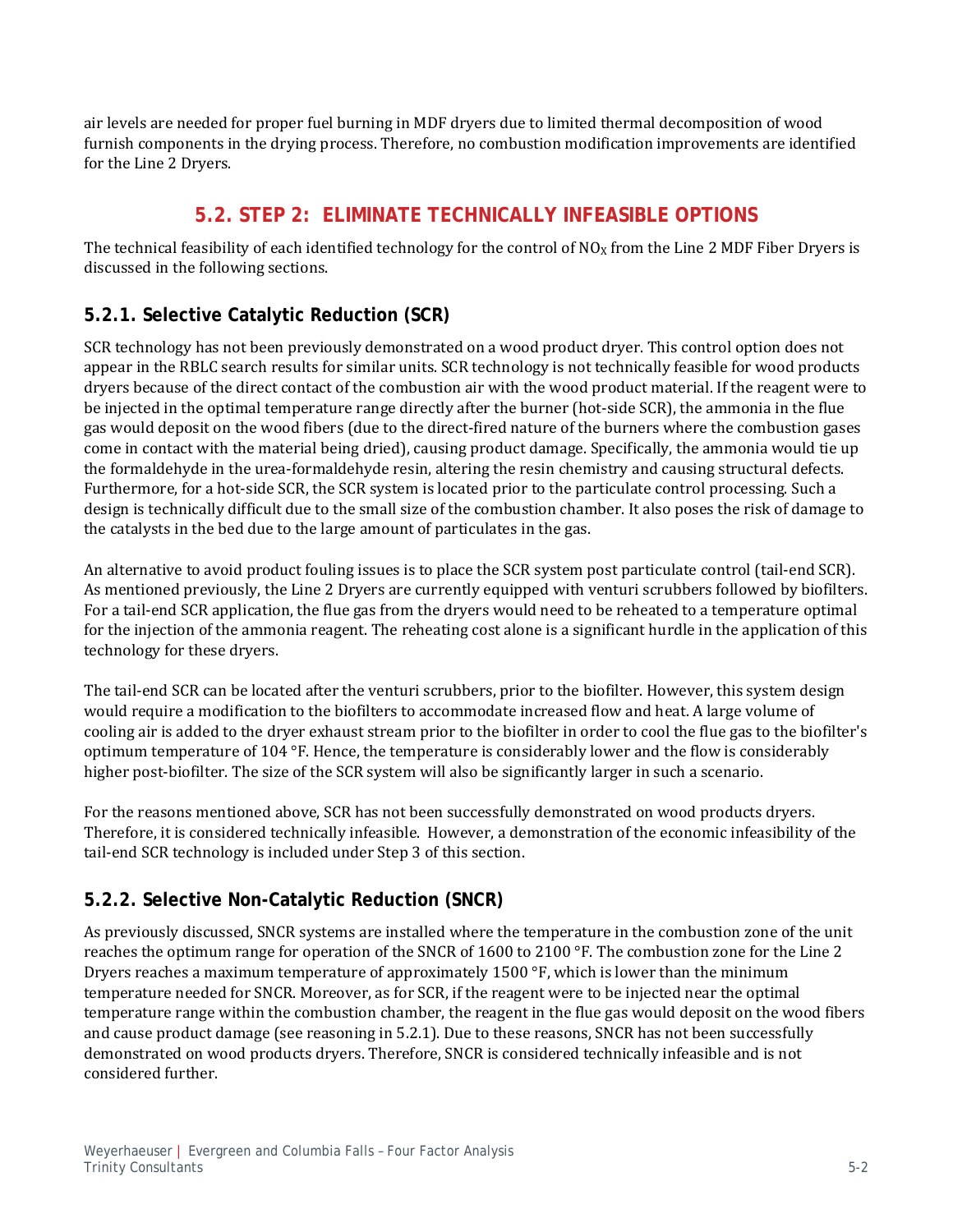## <span id="page-20-0"></span>**5.3. STEP 3: EVALUATE CONTROL EFFECTIVENESS OF REMAINING CONTROL TECHNOLOGIES**

## <span id="page-20-1"></span>**5.3.1. Selective Catalytic Reduction (SCR)**

For the purpose of an economic analysis, the cost to reheat the gas alone is evaluated for two tail-end SCR system locations – pre-biofilter and post-biofilter. The cost of reheating the flue gas alone for a SCR application placed post-biofilter is estimated at over \$103,000 per ton  $NO<sub>X</sub>$  removed. For a scenario where the SCR system is placed prior to the biofilter, the flue gas reheating cost alone is estimated at over \$31,000 per ton  $NO<sub>X</sub>$  removed. The biofilter would also need to be modified and expanded, adding additional capital and operating costs. For detailed calculations, refer to Attachment C. From the cost evaluation, it is clear that SCR is cost prohibitive. As such, this technology is economically infeasible.

### <span id="page-20-2"></span>**5.3.2. Staged Combustion**

<span id="page-20-3"></span>Staged combustion technology, presently installed and operational, is an available  $NO<sub>X</sub>$  control for the Line 2 Dryers. There are no other control options that are both technically and economically feasible.

## **5.4. STEP 4: EVALUATE IMPACTS**

Staged combustion constitutes the most suitable control option for the Line 2 MDF Fiber Dryers. Weyerhaeuser employs a robust maintenance program that keeps this technology effective at reducing  $NQ_X$  emissions. The burner itself is also strictly controlled with a computer that monitors and controls fuel feed and combustion air, as well as monitoring combustion zone temperatures and fire brick temperatures.

## <span id="page-20-4"></span>**5.4.1. Time Required to Achieve Control**

Weyerhaeuser believes that reasonable progress compliant controls (staged combustion) are already in place; therefore, time required to achieve control is not applicable.

### <span id="page-20-5"></span>**5.4.2. Energy Impacts and Non-Air Quality Impacts**

The cost of energy required for successful operation of the SCR are included in the calculations, which can be found in detail in Appendix C. To operate the control devices, there would be decreased overall plant efficiency due to the operation of these add-on controls. At a minimum, this would require increased electrical usage by the plant with an associated increase in indirect (secondary) emissions from nearby power stations. Significant usage of natural gas would be necessary just for reheating the flue gas for SCR application.

The use of  $NO<sub>X</sub>$  reduction methods that incorporate ammonia injection leads to increased health risks to the local community from ammonia slip emissions. Additionally, there are safety concerns associated with the transport and storage of ammonia, including potential ammonia spills that can have serious adverse health impacts.

### <span id="page-20-6"></span>**5.4.3. Remaining Useful Life**

The remaining useful life of the dryers is not used for evaluating the economic feasibility of control options. All add-on control technology options are considered technically or economically infeasible for this unit. The remaining useful life of the equipment may need to be considered in establishing Reasonable Progress goals for the region. The remaining useful life of the Line 2 MDF Fiber Dryers is at least 20 years.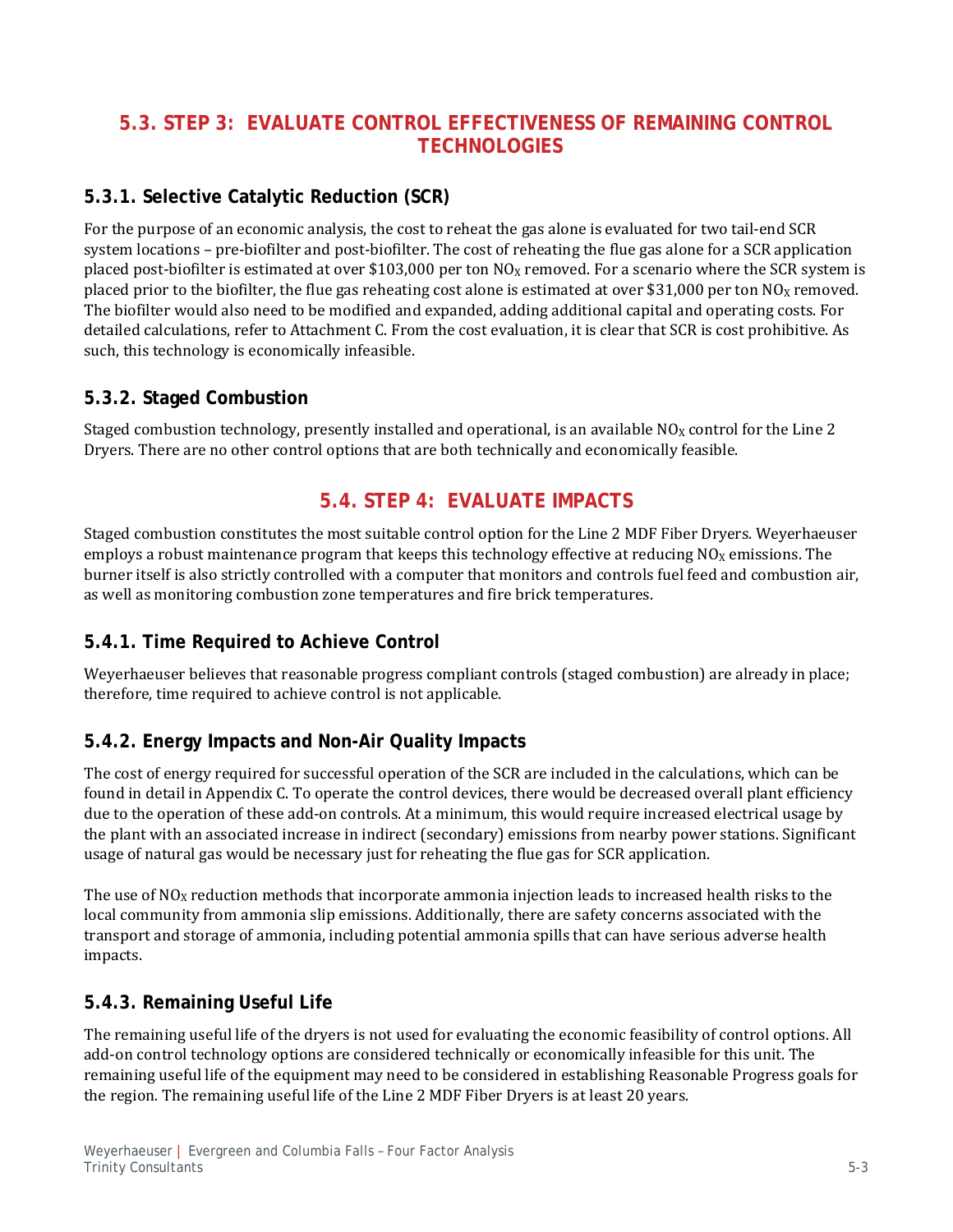<span id="page-21-1"></span><span id="page-21-0"></span>The Line 1 MDF Fiber Dryers at the Columbia Falls Operations include a core dryer and a face dryer, each installed with a sanderdust burner with a capacity of 50 MMBtu/hr for each unit. The dryers can process up to 57 tons/hr of bone-dry fiber. A copy of the Process Flow Diagram for the Dryers in included in Attachment D.

## **6.1. STEP 1: IDENTIFY ALL AVAILABLE RETROFIT CONTROL OPTIONS**

Potentially applicable  $NO<sub>X</sub>$  control technologies are identified based on a review of determinations for similar units identified from the RBLC search (a summary of relevant RBLC search results are presented in Attachment B). After accounting for the physical and operational characteristics of the Line 1 MDF Fiber Dryers, the control technologies and strategies considered in this analysis for controlling  $NO<sub>X</sub>$  emissions include the following:

- Selective Catalytic Reduction (SCR)
- Selective Non-Catalytic Reduction (SNCR)
- Staged Combustion / Low  $NO<sub>X</sub>$  Burners (LNB)
- $\blacktriangleright$ Good Operating Practices (baseline)

Each of the technologies listed above are described in Section 3 of this report, with the exception of good operating practices for the Line 1 MDF Fiber Dryers.

The formation of  $NO<sub>X</sub>$  can be controlled using good operation practices. Weyerhaeuser adheres to a robust maintenance program for the Line 1 MDF Fiber Dryers. Maintaining the burners and other dryer equipment in good condition promotes proper combustion and supports good operating practices, including computer controlled optimization of air to fuel ratios and firing rates. The burners are also computer monitored for combustion zone temperatures.

#### <span id="page-21-2"></span>**6.1.1. Discussion of Current Combustion Design and Available Combustion Modification Improvements**

The size of the combustion chambers in the Line 1 Dryers is approximately one-fourth that of the combustion chamber for the Line 2 Dryers. This size difference is a direct result of the Line 2 Dryers including a staged combustion design requirement from the permitting process of the second line. The staged combustion technology implemented on the Line 2 Dryers requires four times the space to complete the combustion process. FGR, fuel staging, and LEA are not available combustion modification options for the Line 1 Dryers for the same reasons outlined previously in 5.1.1 for the Line 2 MDF Fiber Dryers.

<span id="page-21-3"></span>Because staged combustion technology has been demonstrated as a technically feasible combustion technology for the Line 2 dryers, retrofitting a staged combustion system on Weyerhaeuser's Line 1 Dryers has been identified as a combustion modification improvement option.

## **6.2. STEP 2: ELIMINATE TECHNICALLY INFEASIBLE OPTIONS**

The technical feasibility for applying staged combustion for the control of  $NO<sub>X</sub>$  from the Line 1 MDF Fiber Dryers is discussed in the following section.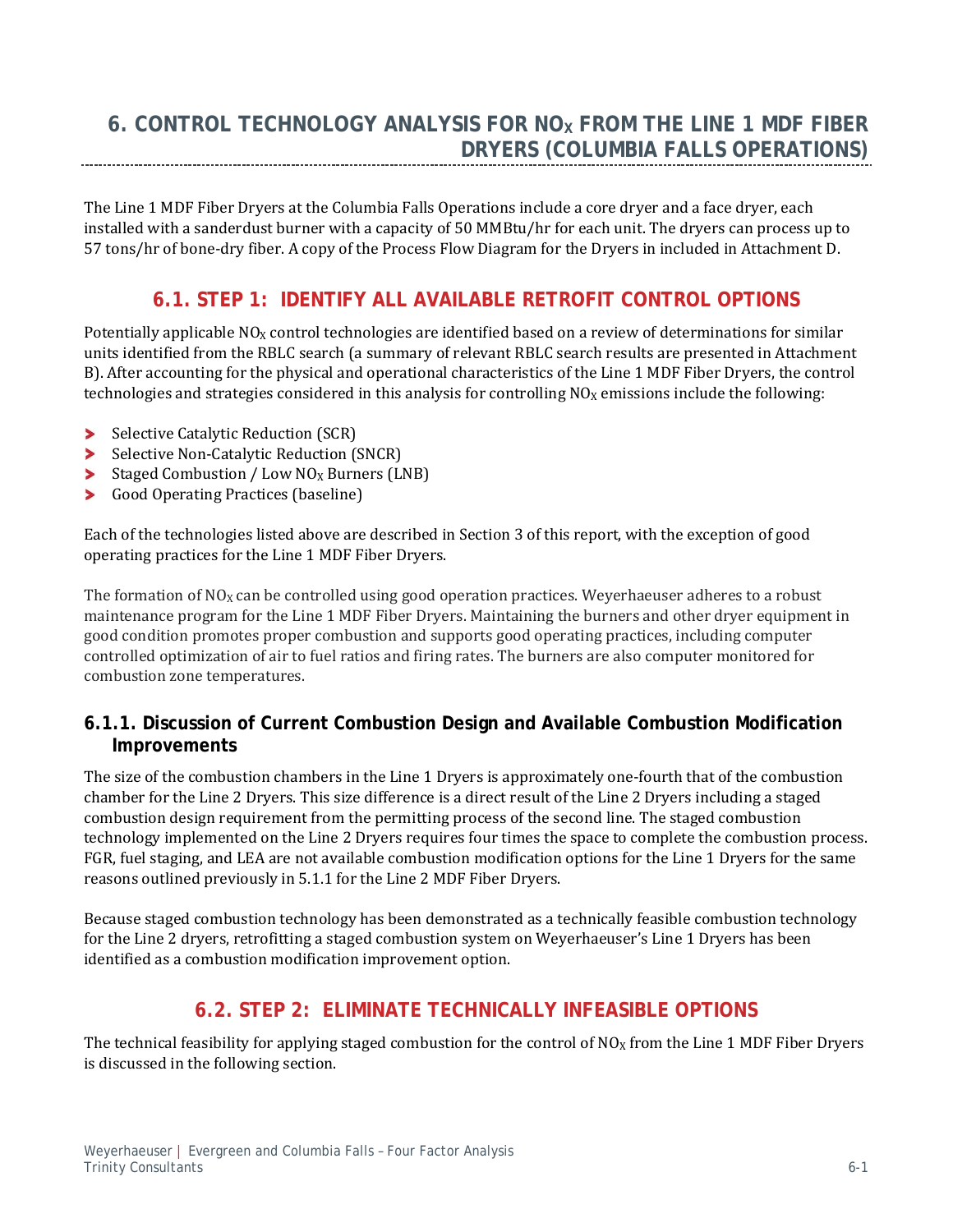## <span id="page-22-0"></span>6.2.1. Staged Combustion / Low NO<sub>X</sub> Burners (LNB)

The available technique for application of staged combustion / LNB technology for the combustion of sanderdust involves the same staged combustion process described for the Line 2 MDF Fiber Dryers. This technique involves firing the sanderdust at sub-stoichiometric levels at the burners, and adding air through separate air ports to complete the combustion process. The type of LNB technology that can be applied for natural gas or fuel oil combustion is not applicable for the combustion of sanderdust.

The application of staged combustion is limited by the longer and cooler flames produced as a consequence of improved air distribution control. The Line 1 MDF Fiber Dryers have a combustion chamber that is sizerestricted. The firebox is one-fourth the size of that of the Line 2 MDF Fiber Dryers combustion chamber. The small size of the combustion chamber makes it impossible to retrofit the Line 1 MDF Fiber Dryers with a staged combustion technology.

It is possible (though cost prohibitive) to replace the existing Line 1 burners with an entirely new, larger firebox needed to accommodate staged combustion. The location of the current burners is restricted by the footprint size, so the larger combustion chambers would need to be relocated further away from the dryer, which would also involve adding significant ducting to accommodate the existing Line 1 Dryers footprint. See Step 3 for an economic evaluation of this option.

### <span id="page-22-1"></span>**6.2.2. Selective Catalytic Reduction (SCR)**

As described for the Line 2 Dryers in 5.2.1, there are several technical challenges of installing an SCR system in the MDF dryers. See Step 3 for an economic evaluation of this option.

### <span id="page-22-2"></span>**6.2.3. Selective Non-Catalytic Reduction (SNCR)**

<span id="page-22-3"></span>As described in detail in Section 5 for the Line 2 Dryers, SNCR is technically infeasible for application on the MDF dryers due to inadequate combustion chamber temperatures and product fouling.

## **6.3. STEP 3: EVALUATE CONTROL EFFECTIVENESS OF REMAINING CONTROL TECHNOLOGIES**

### <span id="page-22-4"></span>**6.3.1. Staged Combustion / Low NOX Burners (LNB)**

For the purpose of an economic analysis, the cost to install two new burners with a larger firebox for the Line 1 Dryers is evaluated. It is estimated that the cost of the equipment with ducting would be priced at app[rox](#page-22-5)imately \$4,000,000 in 2009 (\$4,379,811 in 2018 dollars), resulting in a cost of \$4,751 per ton of NO<sub>x</sub> removed.<sup>25</sup> As such, this technology is economically infeasible.

j

<span id="page-22-5"></span><sup>&</sup>lt;sup>25</sup> Capital cost of new burners is estimated by Weyerhaeuser based on the Line 2 capital projects and bids. Cost per ton of NO<sub>x</sub> removed is calculated based on 2017-2018 firing data and 23% control efficiency, based on the Line 2 Dryers design control efficiency (no source test data available).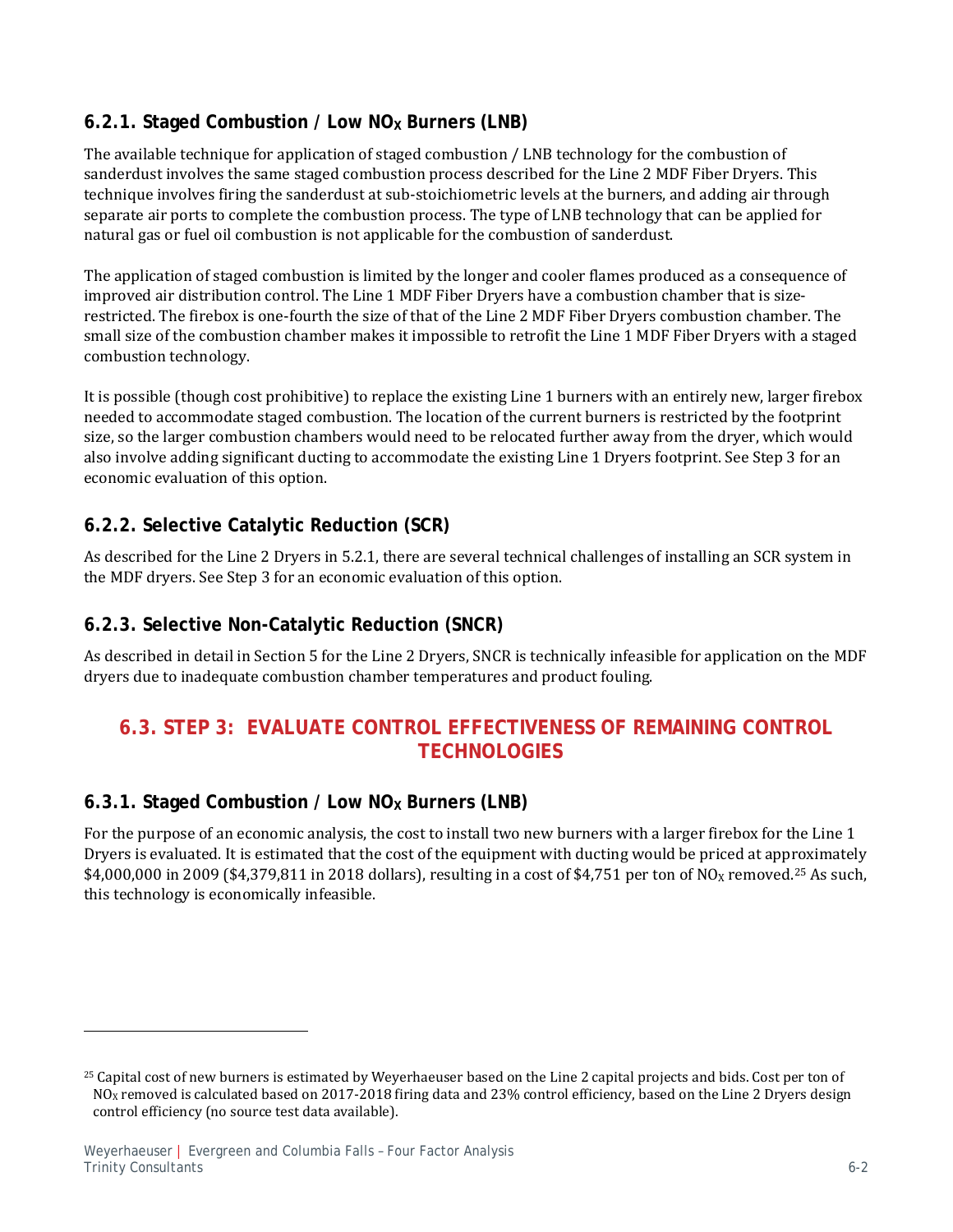### <span id="page-23-0"></span>**6.3.2. Selective Catalytic Reduction (SCR)**

As described for the Line 2 Dryers in Section 5, an economic evaluation of reheating flue gas in a tail end SCR system is conducted on the Line 1 Dryers, considering two different SCR locations. The flue gas reheating cost for an SCR application placed post-biofilter is estimated at over \$94,000 per ton  $NO<sub>X</sub>$  removed. For a scenario where the SCR system is placed prior to the biofilter, the flue gas reheating cost alone is estimated over \$24,000 per ton  $NO<sub>X</sub>$  removed. Additional cost for increasing the capacity of the biofilter due to increased heat and for the capital cost of the SCR equipment would result in a considerably higher cost per ton. For detailed calculations, refer to Attachment C of the report. Based on the cost evaluation, this technology is economically infeasible and is not considered further.

## **6.4. STEP 4: EVALUATE IMPACTS**

<span id="page-23-2"></span><span id="page-23-1"></span>Good combustion practices constitute the most suitable control option for the Line 1 MDF Fiber Dryers.

### **6.4.1. Time Required to Achieve Control**

Weyerhaeuser believes that reasonable progress compliant controls (good combustion practices) are already in place. However, if DEQ determines that one of the  $NO<sub>X</sub>$  reduction options analyzed in this report is necessary to achieve reasonable progress, it is anticipated that this change could be implemented during the period of the second long-term strategy for regional haze (approximately ten years following the reasonable progress determination for this second planning period).

### <span id="page-23-3"></span>**6.4.2. Energy Impacts and Non-Air Quality Impacts**

The cost of energy required for successful operation of the SCR are included in the calculations, which can be found in detail in Appendix C. To operate the control devices, there would be decreased overall plant efficiency due to the operation of these add-on controls. At a minimum, this would require increased electrical usage by the plant with an associated increase in indirect (secondary) emissions from nearby power stations. Significant usage of natural gas would be necessary just for reheating the flue gas for SCR application.

The use of  $NO<sub>X</sub>$  reduction methods that incorporate ammonia injection leads to increased health risks to the local community from ammonia slip emissions. Additionally, there are safety concerns associated with the transport and storage of ammonia, including potential ammonia spills that can have serious adverse health impacts.

### <span id="page-23-4"></span>**6.4.3. Remaining Useful Life**

j

The remaining useful life of the unit is not used for evaluating the economic feasibility of control options. However, the remaining useful life of the equipment may need to be considered in establishing Reasonable Progress goals for the region. T[he](#page-23-5) remaining useful life of the face burner and core burner on the Line 1 MDF Fiber Dryers are 20 years each. <sup>26</sup>

<span id="page-23-5"></span><sup>&</sup>lt;sup>26</sup> Engineering estimate by Weyerhaeuser, communicated to Trinity Consultants by Mitchell Leu, August 2019.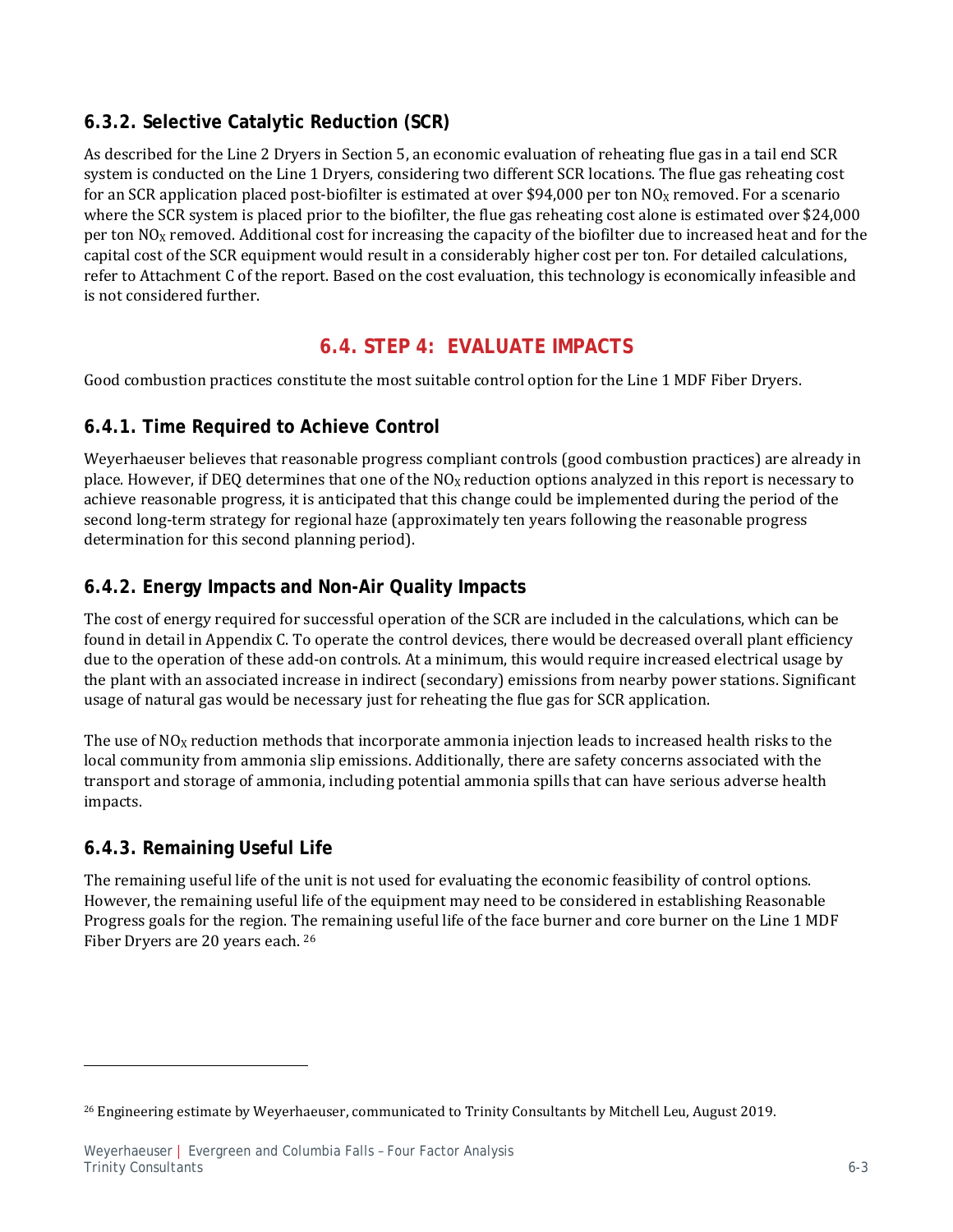|  | . CONCLUSION |
|--|--------------|
|  |              |

Weyerhaeuser conducted a control technology evaluation to address requirements under the Regional Haze Rule for Reasonable Progress goals and strategies. Based on the evaluation presented in this report, the existing control measures are the most suitable for  $NO<sub>X</sub>$  emissions from the Riley Stoker Boilers at the Columbia Falls Operations and Evergreen Division facility, and the Line 1 and Line 2 MDF Fiber Dryers at the Columbia Falls Operations.

<span id="page-24-0"></span>------

 $NO<sub>X</sub>$  emissions from the Riley Stoker Boilers are controlled using good operating practices, including use of a computerized control system to optimize the air and fuel feed rates. Additionally, the firing of hog fuel with supplemental downstream sander dust burners results in low thermal  $NO<sub>x</sub>$  formation.  $NO<sub>x</sub>$  emissions from the Line 1 MDF Fiber Dryers are controlled using good operating practices, and the Line 2 MDF Fiber Dryers employ staged combustion technology to reduce  $NO<sub>X</sub>$  formation. All available  $NO<sub>X</sub>$  control technologies are determined to be technically or economically infeasible.

Should DEQ have any questions or require further information regarding the emission units or control technologies addressed in this report, Weyerhaeuser will work with DEQ to provide additional information to assist in establishing the Reasonable Progress goals and strategies for Montana.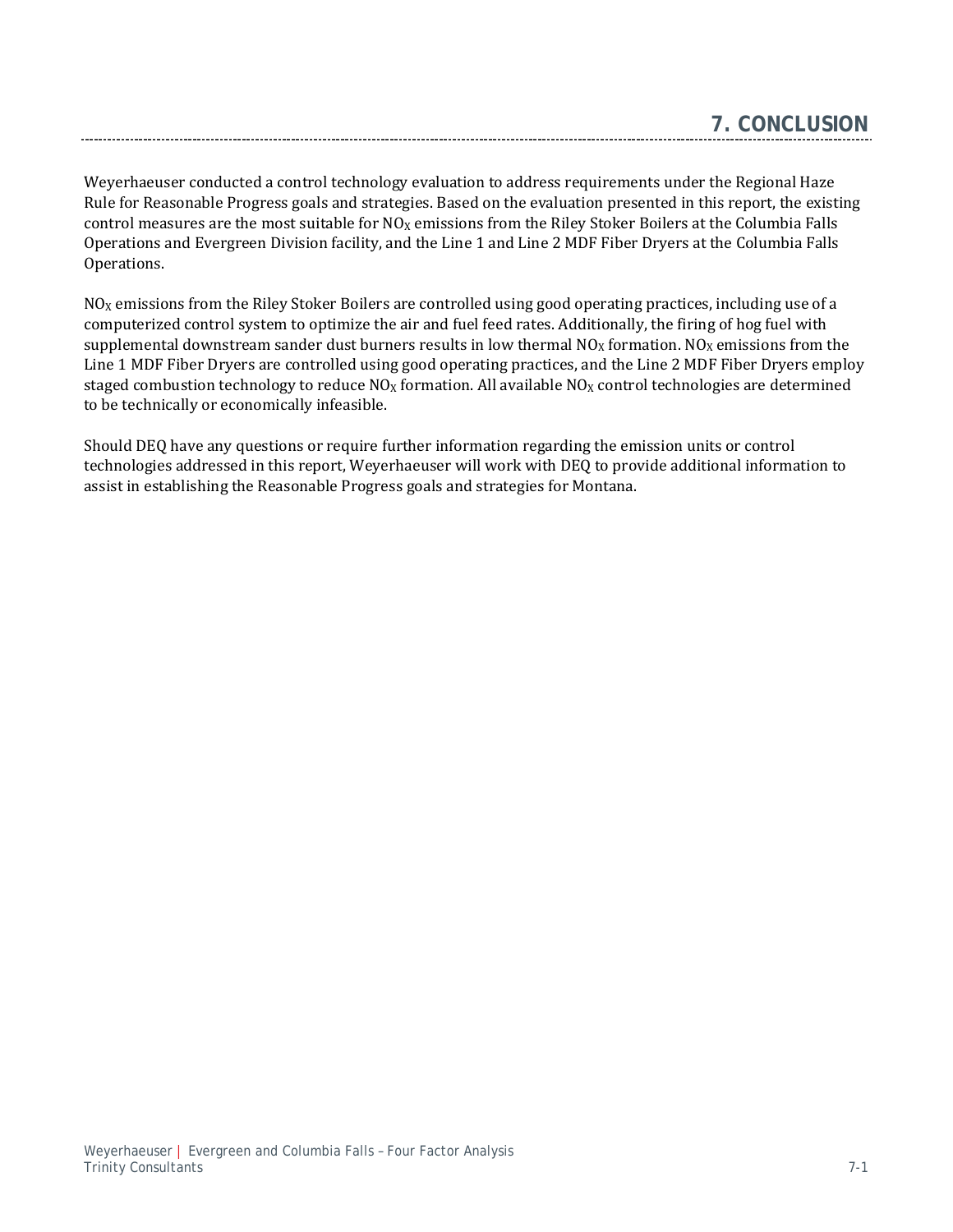**APPENDIX A: MT DEQ REASONABLE PROGRESS ANALYSIS REQUEST LETTER**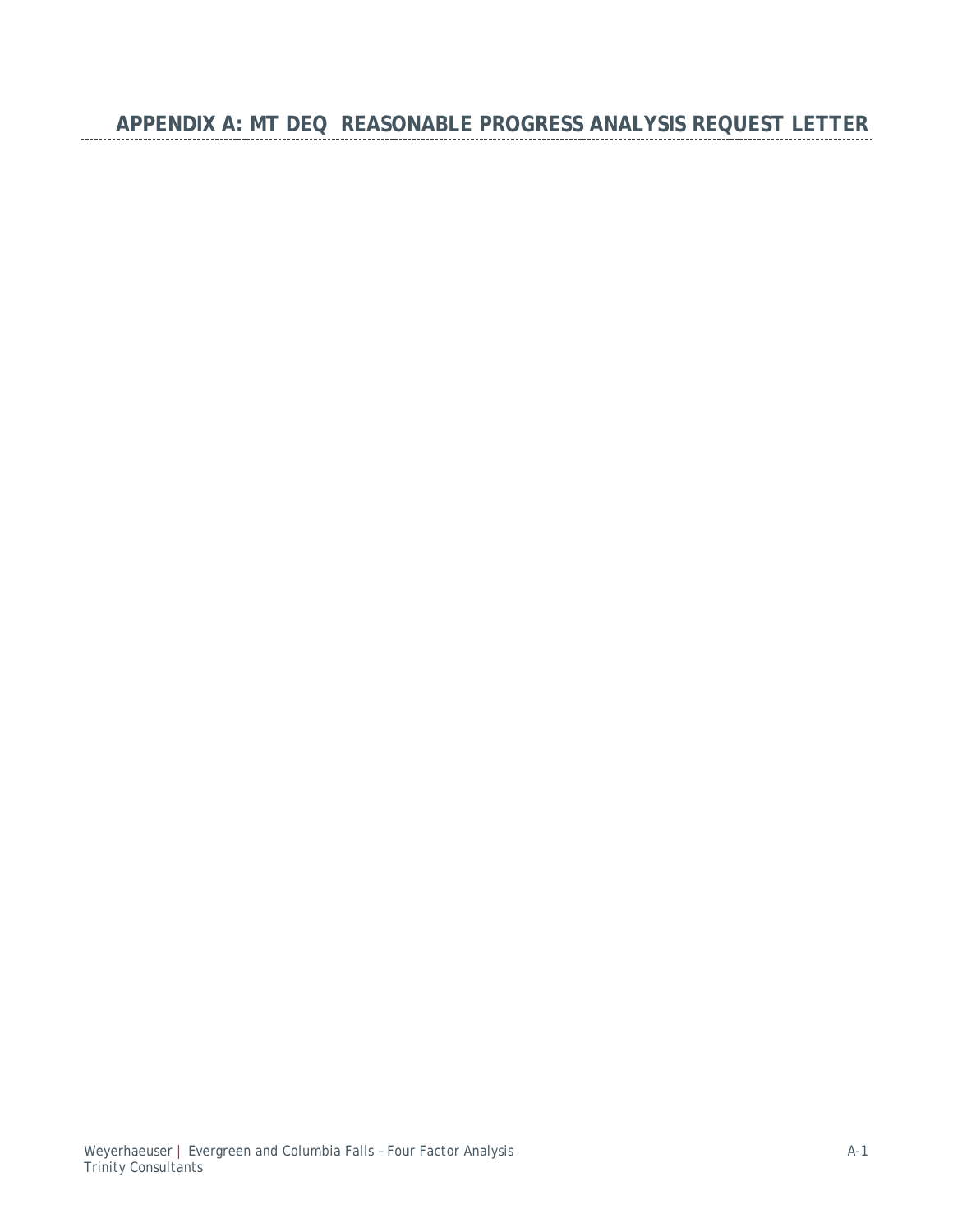Air, Energy & Mining Division



April 19, 2019

Sent electronically to: mitchell\_leu@weyerhaeuser.com

Mitchell Leu Environmental Manager 13710 Fnb Parkway Omaha, Nebraska 68154

#### **RE: Regional Haze Reasonable Progress Analysis**

Dear Mr. Leu,

As you are aware, the Montana Department of Environmental Quality, Air Quality Bureau (AQB), is in the process of developing a State Implementation Plan (SIP) for the second implementation period of the federal Regional Haze program, which is codified at 42 U.S. Code §7491 – Visibility protection for Federal class I areas. This implementation period focuses on making reasonable progress toward national visibility goals by analyzing progress to-date from the 2000-2004 baseline and considering whether additional emission reductions are necessary to continue a reasonable rate of progress.

The reasonable progress analysis involves assessing potential emission control technology against four statutory factors, including cost of controls, time necessary to install controls, energy and non-air quality impacts, and remaining useful life. Through this process, DEQ is also working with the Western Regional Air Partnership (WRAP) to prepare regional air quality modeling of visibility conditions associated with current emissions, projected future emissions, and potential future control scenarios. DEQ will work with you to ensure the accuracy and representativeness of emissions data for modeling.

**Now that we have completed initial calls and discussed the screening process for Weyerhaeuser NR (Weyerhaeuser) – Evergreen and Columbia Falls facilities, DEQ is formally requesting assistance from Weyerhaeuser in developing information for the reasonable progress analysis. For this information to be included in the regional modeling analyses, we request that it be submitted to DEQ no later than September 30, 2019.**

The purpose of this letter is to provide additional clarification to help you prepare information associated with the reasonable progress analysis. We understand that confirming as many details as possible early in the analysis will reduce the chance of repeating or re-doing calculations later in the process. We hope these clarifications will help define the analysis, but please contact DEQ if you have any further questions.

In reviewing reasonable progress analyses, DEQ will rely on the following three resources to ensure accuracy and consistency. All information prepared as part of the reasonable progress analysis should be prepared using the guidance provided in these documents.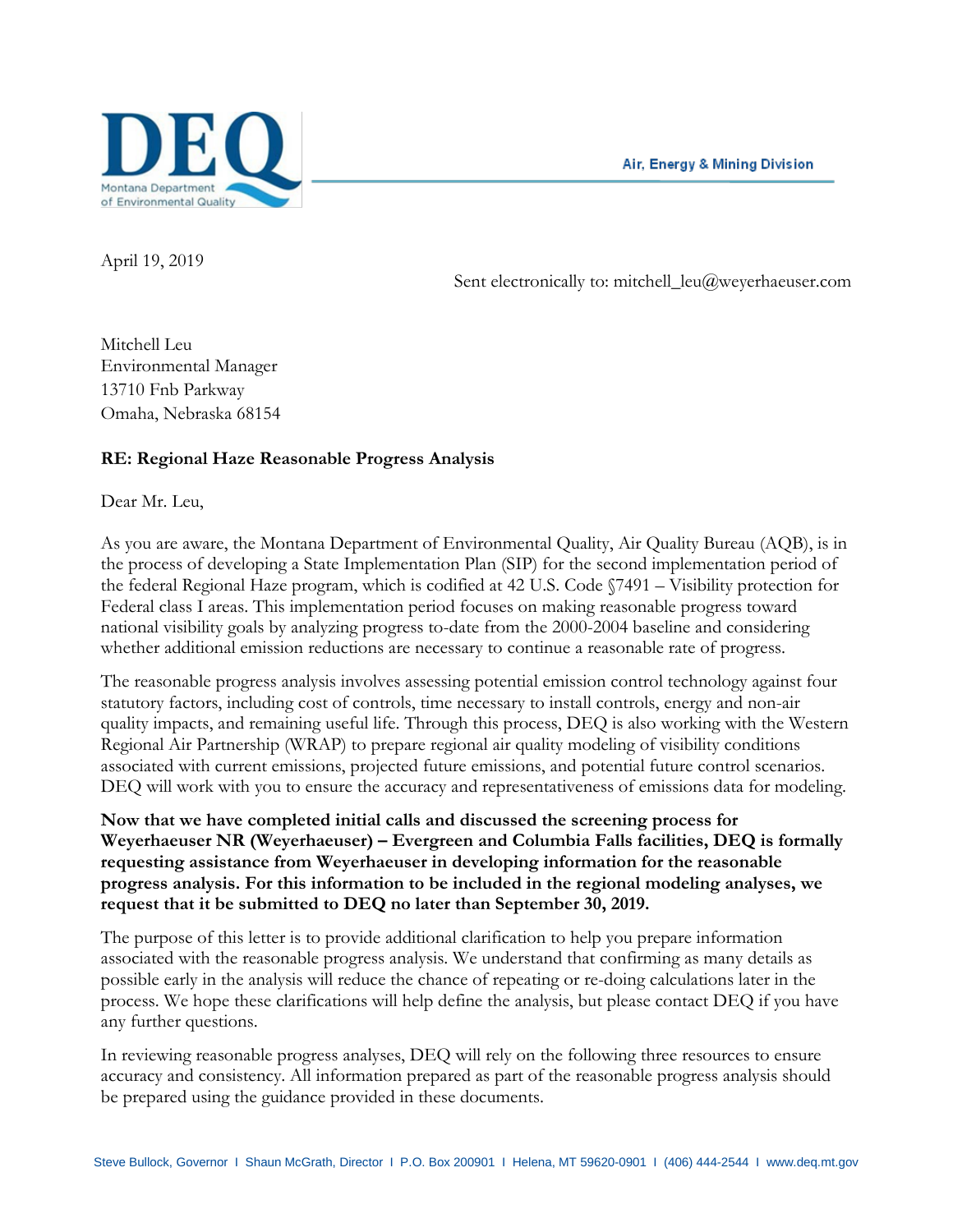- **1.** EPA [Draft Guidance on Progress Tracking Metrics, Long-term Strategies, Reasonable Progress](https://www.epa.gov/visibility/draft-guidance-second-implementation-period-regional-haze-rule)  [Goals, and Other Requirements for Regional Haze State Implementation Plans for the Second](https://www.epa.gov/visibility/draft-guidance-second-implementation-period-regional-haze-rule)  [Implementation Period \("Draft Guidance"\)](https://www.epa.gov/visibility/draft-guidance-second-implementation-period-regional-haze-rule)**[i](#page-28-0)**
- **2.** [EPA Air Pollution Control Cost Manual \("Control Cost Manual"\)](https://www.epa.gov/economic-and-cost-analysis-air-pollution-regulations/cost-reports-and-guidance-air-pollution#cost%20manual)**[ii](#page-28-1)**
- **3.** [EPA Modeling Guidance for Demonstrating Air Quality Goals for Ozone, PM2.5, and Regional](https://www.epa.gov/scram/state-implementation-plan-sip-attainment-demonstration-guidance#8ozone)  [Haze \("Modeling Guidance"\)](https://www.epa.gov/scram/state-implementation-plan-sip-attainment-demonstration-guidance#8ozone)**[iii](#page-28-2)**

#### **Guidance for Developing Cost of Control Estimates for Reasonable Progress Analysis**

For the requested reasonable progress analysis, a 20-year planning horizon should be assumed. The only exception to this horizon is if there is a unit shutdown date identified that will cease operations before 20 years has expired. Additionally, the generally accepted accuracy in the Control Cost Manual is within plus or minus 30%. Facilities using technical experts and consultants may have more accurate projections due to their previous hands-on experience. DEQ requests that you please explain any deviations from the 20-year planning horizon or the presumed 30% accuracy in your estimates.

The latest guidance from EPA points to the interest rate that is most appropriate for your facility based on previous project engineering experience at your facility. This most likely will result in the selection of an interest rate between 3% and 7%. In the absence of a more specific interest rate, EPA recommends that you use the current bank prime rate, which is 5.5% as of the date of this letter, as a default.<sup>[iv](#page-28-3)</sup>

DEQ also requests that capital and annual costs be estimated as if the project will be constructed at the time the cost estimate is prepared. The annualized cost of the project should be presented by annualizing the capital cost and adding that to the annual operating costs. Please also calculate the cost in dollars per ton of emission reduction for each evaluated control alternative by dividing the uniform annual cost by the tons of annual emission reduction anticipated.

#### **Additional Guidance for Preparing Reasonable Progress Analyses**

As part of the reasonable progress analysis, DEQ will consider additional information provided by a facility, including supplemental visibility modeling. This modeling is not required. In lieu of supplemental visibility modeling, DEQ will use the information provided by WRAP to assess visibility impacts from a facility. Please note, a visibility modeling demonstration can support but not replace the four-factor analysis described in this letter. If you choose to prepare your own modeling demonstration, DEQ requests that it be prepared in accordance with EPA's modeling guidance cited above and [Appendix W](https://www3.epa.gov/ttn/scram/appendix_w-2016.htm) to Title 40, Part 51 of the Code of Federal Regulations.<sup>[v](#page-28-4)</sup> DEQ also requests the opportunity to review your modeling protocol to ensure consistency with EPA guidance.

Thank you in advance for your support in this analysis effort. Again, please submit any reasonable progress analysis information by September 30, 2019. We are working closely to meet regional timelines for visibility modeling and this due date will allow adequate time for review and discussion of the analysis in advance of regional deadlines. If you have any questions, please contact Rhonda Payne at 406-444-5287 or by email at  $repayment.gov$ .</u>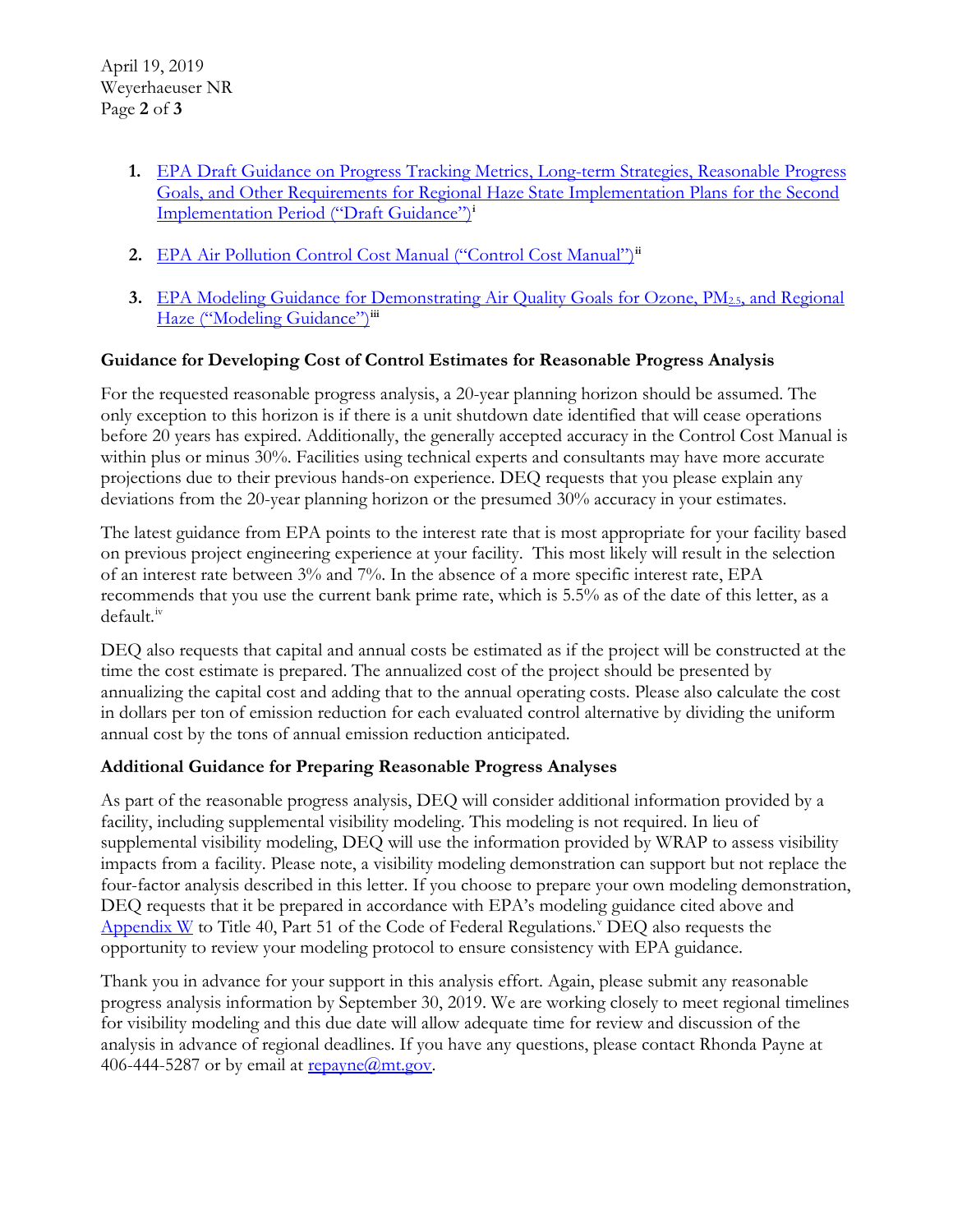April 19, 2019 Weyerhaeuser NR Page **3** of **3**

Sincerely,

 $\overline{a}$ 

Rebecca Harbage Regional Haze Project Manager Air Quality Bureau

Cc: Karen Wilson, AQB David L. Klemp, Chief, AQB

<span id="page-28-1"></span>ii EPA, "EPA Air Pollution Control Cost Manual.[" https://www.epa.gov/economic-and-cost-analysis-air-pollution-regulations/cost](https://www.epa.gov/economic-and-cost-analysis-air-pollution-regulations/cost-reports-and-guidance-air-pollution#cost%20manual)[reports-and-guidance-air-pollution#cost%20manual.](https://www.epa.gov/economic-and-cost-analysis-air-pollution-regulations/cost-reports-and-guidance-air-pollution#cost%20manual) EPA is in the process of updating what will be the Seventh Edition of this document and some updates have already been finalized. Please refer to the most current finalized versions.

<span id="page-28-2"></span>iii EPA, "Modeling Guidance for Demonstrating Air Quality Goals for Ozone, PM2.5, and Regional Haze," November 2018, EPA-454/R-18-009[. https://www.epa.gov/scram/state-implementation-plan-sip-attainment-demonstration-guidance.](https://www.epa.gov/scram/state-implementation-plan-sip-attainment-demonstration-guidance)

<span id="page-28-3"></span><sup>iv</sup> The current bank prime rate can be found on the Federal Reserve website: [https://www.federalreserve.gov/releases/h15/.](https://www.federalreserve.gov/releases/h15/)

<span id="page-28-4"></span><sup>v</sup> EPA, "Appendix W to Part 51 – Guideline on Air Quality Models," 40 CFR Part 51, Appendix W, July 1, 2018. [https://www.govinfo.gov/content/pkg/CFR-2018-title40-vol2/xml/CFR-2018-title40-vol2-part51-appW.xml.](https://www.govinfo.gov/content/pkg/CFR-2018-title40-vol2/xml/CFR-2018-title40-vol2-part51-appW.xml)

<span id="page-28-0"></span><sup>i</sup> Environmental Protection Agency, "Draft Guidance on Progress Tracking Metrics, Long-term Strategies, Reasonable Progress Goals, and Other Requirements for Regional Haze State Implementation Plans for the Second Implementation Period," July 2016, EPA-457/P-16-001. [https://www.epa.gov/sites/production/files/2016-07/documents/draft\\_regional\\_haze\\_guidance\\_july\\_2016.pdf.](https://www.epa.gov/sites/production/files/2016-07/documents/draft_regional_haze_guidance_july_2016.pdf) EPA anticipates releasing a final version of the guidance in Spring 2019 and DEQ will contact you as soon as possible following its release if there are any major changes.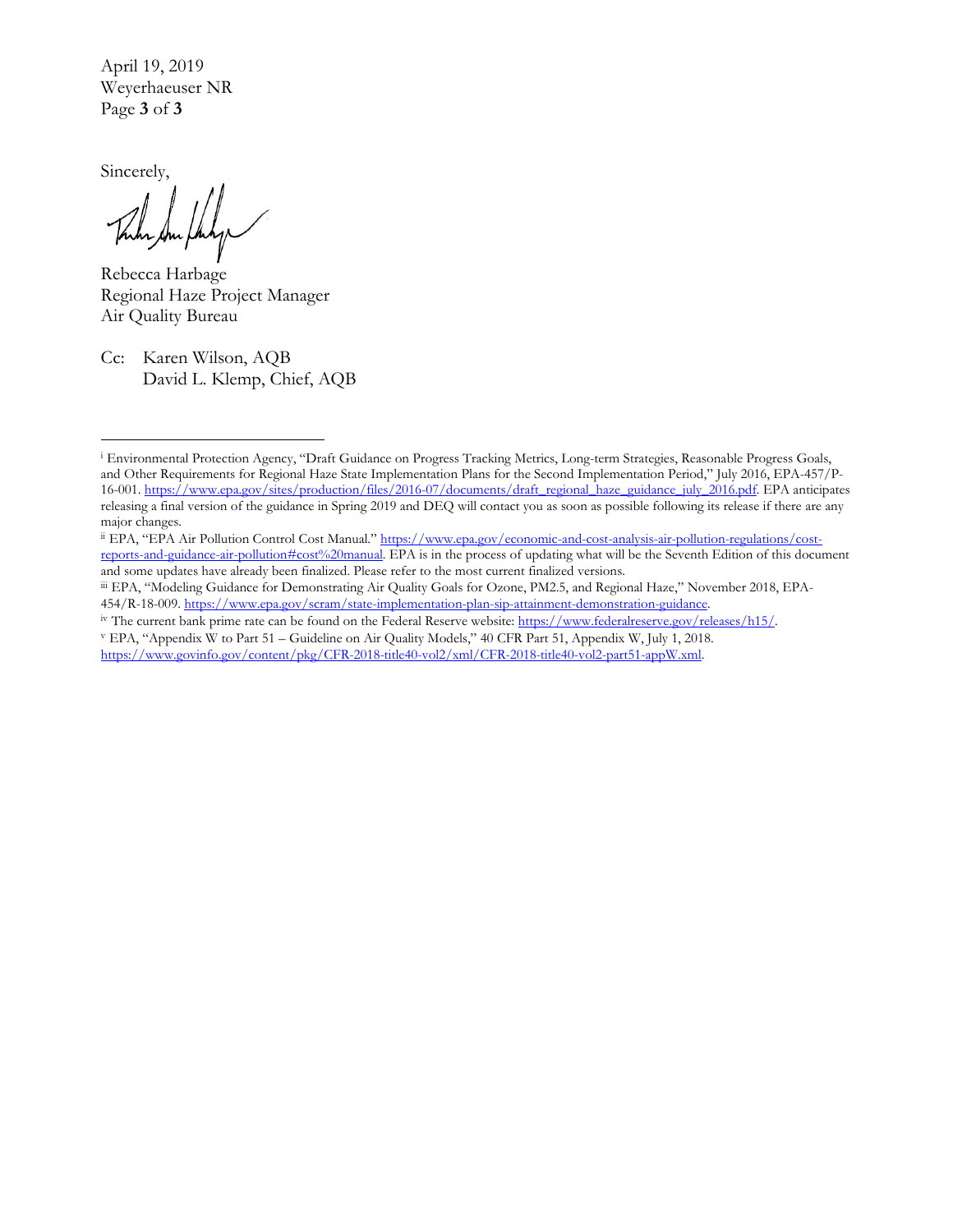<u>............</u>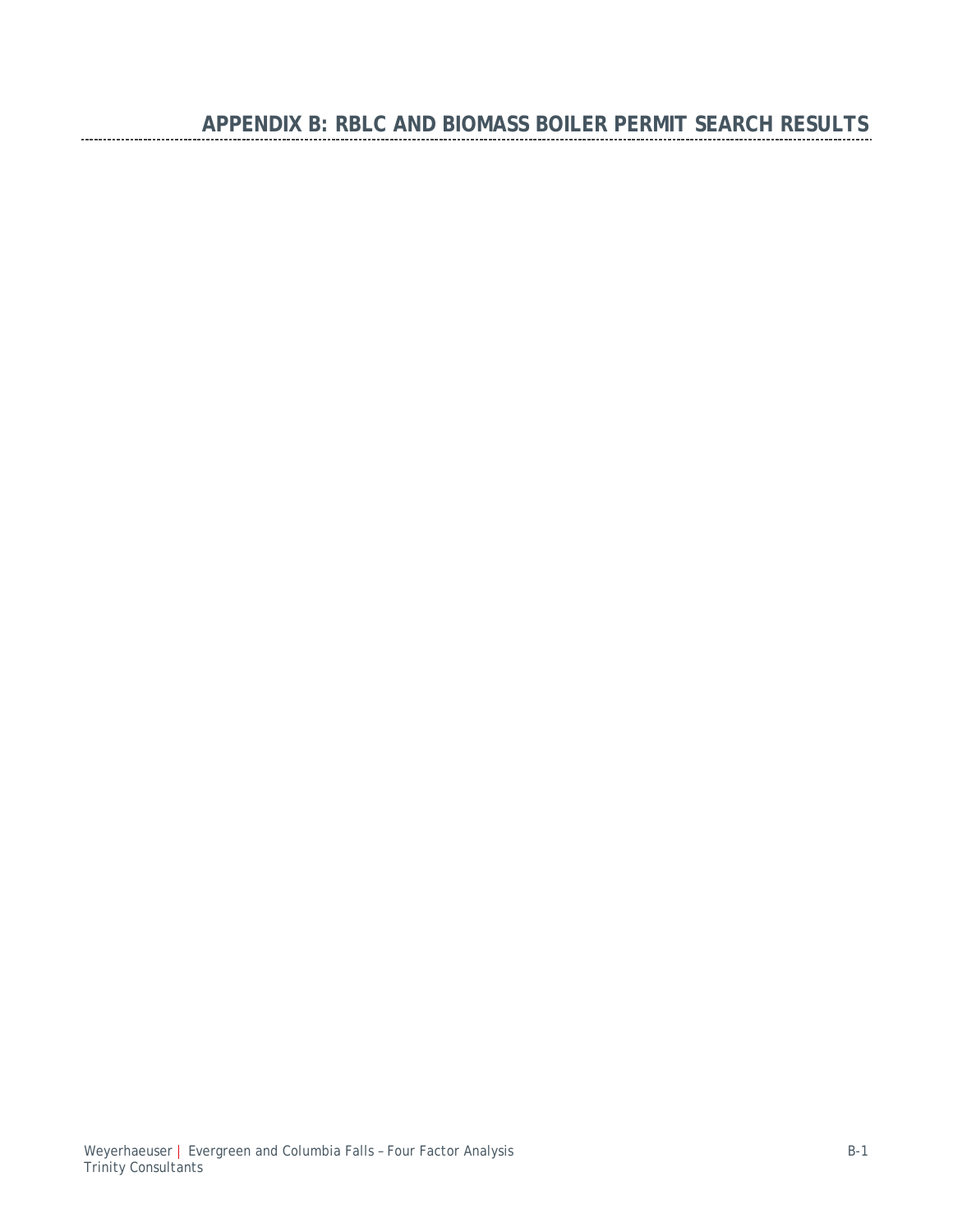|                                                                |                                                  |                     |                                    | <b>COMPLETE</b>                       | PERMIT                              | <b>DATE</b><br><b>DETERMINATI DATE</b>       |                     |                                                                                                                                                                                                                                                                                                                                                                                                                          |                                                                                                                                                                                                                                                                                                                                                    |                             |                       |             |                                                    |                                                                                                                                                                                                                                                                                                                                                                                                   |               | <b>EMISSION</b> |
|----------------------------------------------------------------|--------------------------------------------------|---------------------|------------------------------------|---------------------------------------|-------------------------------------|----------------------------------------------|---------------------|--------------------------------------------------------------------------------------------------------------------------------------------------------------------------------------------------------------------------------------------------------------------------------------------------------------------------------------------------------------------------------------------------------------------------|----------------------------------------------------------------------------------------------------------------------------------------------------------------------------------------------------------------------------------------------------------------------------------------------------------------------------------------------------|-----------------------------|-----------------------|-------------|----------------------------------------------------|---------------------------------------------------------------------------------------------------------------------------------------------------------------------------------------------------------------------------------------------------------------------------------------------------------------------------------------------------------------------------------------------------|---------------|-----------------|
| <b>RBLCID FACILITY NAME</b>                                    | CORPORATE OR COMPANY FACILITY EPA<br><b>NAME</b> | STATE <b>REGION</b> | <b>NAICS</b><br> SIC <br>CODE CODE | <b>DATE</b>                           | <b>APPLICATION ISSUANCE</b><br>DATE | ON ENTERED DETERMINATION<br><b>INTO RBLC</b> | <b>LAST UPDATED</b> | <b>FACILITY_DESCRIPTION</b>                                                                                                                                                                                                                                                                                                                                                                                              | <b>PERMIT_NOTES</b>                                                                                                                                                                                                                                                                                                                                | <b>PROCESS_NAME</b>         | <b>PRIMARY_FUEL</b>   | <b>HPUT</b> | THROUG THROUGHPUT<br>$\overline{\phantom{a}}$ UNIT | CONTROL_METHOD_DE EMISSION LIMIT_1_U<br><b>SCRIPTION</b><br><b>PROCESS_NOTES</b><br>POLLUTANT                                                                                                                                                                                                                                                                                                     | _LIMIT_1  NIT |                 |
|                                                                |                                                  |                     |                                    |                                       |                                     |                                              |                     |                                                                                                                                                                                                                                                                                                                                                                                                                          | The Suwannee Mill produces dimensional kiln<br>dried lumber and timber byproducts<br>consisting of bark, wood chips, sawdust, and<br>dry shavings. When the facility is fully                                                                                                                                                                      |                             |                       |             |                                                    | oven boiler. Biomass is pushed by<br>hydraulic ram onto a step grate system<br>within an initial refractory-lined<br>primary chamber of the boiler, where a<br>three-stage process of drying, pyrolysis,<br>and final combustion begins. In the first<br>step, wet fuel is dried and heated by                                                                                                    |               |                 |
|                                                                |                                                  |                     |                                    |                                       |                                     |                                              |                     |                                                                                                                                                                                                                                                                                                                                                                                                                          | constructed, the mill has a maximum annual<br>production capacity of 700 MMBF/yr. The mill<br>processes tree-length green saw logs into<br>dimensional lumber. Raw materials, finished<br>lumber and saleable by-products are received<br>and dispatched from the facility by truck or                                                             |                             |                       |             |                                                    | the combustion gases and radiation<br>from the refractory-lined chamber.<br>Next, the fuel undergoes a pyrolysis<br>process, reducing the wood to<br>hydrocarbon and carbon monoxide<br>(CO) gases. Finally, the exhaust gases<br>are carried into the secondary                                                                                                                                  |               |                 |
|                                                                |                                                  |                     |                                    |                                       |                                     |                                              |                     | The Suwannee Mill produces dimensional kiln<br>$\alpha$ dried lumber and timber byproducts consisting $\alpha$ with hot water that is generated in four<br>of bark, wood chips, sawdust, and dry shavings. natural gas-fired boilers (46 million British<br>When the facility is fully constructed, the mill                                                                                                             | The mill will operate kilns that heat the green<br>rough sawn lumber to reduce the moisture<br>content to meet required finished product<br>market specifications. The kilns are heated<br>thermal units per hour (MMBtu/hr)) and two                                                                                                              |                             |                       |             |                                                    | chamber, where the combustion<br>process is completed with the<br>introduction of secondary combustion<br>lair. The heat from the combustion<br>process is recovered to generate the<br>hot water used in the lumber drying<br>kilns. The two biomass boilers will be                                                                                                                             |               |                 |
| FL-0335 SUWANNEE MILL                                          | KLAUSER HOLDING USA, INC. FL                     |                     |                                    | 2421 321113 01/09/2012 & 09/05/2012 8 |                                     | 10/29/2012                                   |                     | has a maximum annual production capacity of<br>700 MMBF/yr. The mill processes tree-length<br>$\beta$ green saw logs into dimensional lumber. Raw $\beta$ wood chips, and sawdust that are byproducts<br>Imaterials, finished lumber and saleable by-<br>products are received and dispatched from the woody biomass obtained from off-site sources (Two(2) Biomass-Fuel Boilers<br>5/30/2013 facility by truck or rail. | biomass-fired boilers (120 MMBtu/hr). The<br>biomass boilers are fired by untreated bark,<br>of the mills operation. Clean, untreated<br>may also be fired in the biomass boilers                                                                                                                                                                  | 120 MMBtu/hr each           | wood products         |             | 120 MMBTU/H                                        | built and brought on line after the four<br>natural gas boilers.<br>The efficient combustion of woody<br>biomass in the boilers will minimize the<br>formation of particulate matter (PM),<br><b>SNCR</b> - Seletive Non-<br>Initrogen oxides (NOX), CO and volatile   Nitrogen Oxides (NCatalytic Reduction                                                                                      |               | $0.14$ MMBTU/H  |
| <b>FLAKEBOARD AMERICA</b><br><b>LIMITED -</b>                  | <b>FLAKEBOARD AMERICA</b>                        |                     |                                    |                                       |                                     |                                              |                     | THIS FACILITY MANUFACTURES MEDIUM<br>DENSITY FIBERBOARD (MDF) FOR USE<br><b>PRIMARILY IN THE FURNITURE</b><br>MANUFACTURING INDUSTRY. THE AVERAGE<br>SIZES OF THE BOARDS PRODUCED ARE 5' X 16'<br>AND 5' X 18' PANELS. FLAKEBOARD PROCESSES<br>SOUTHERN YELLOW PINE CHIPS, PLANER<br>SHAVINGS, SAWDUST AND PLYTRIM, URBAN<br>WOOD, AND INTERNAL/CPB RECLAIM AND                                                          |                                                                                                                                                                                                                                                                                                                                                    |                             | RESINATED             |             |                                                    | THE SANDERDUST BOILER IS A<br>SUSPENSION BURNER DESIGN WITH A<br>TOTAL HEAT INPUT RATING OF 99<br>MMBTU/HR WITH 94 MMBTU/HR<br><b>GENERATED FROM THE RESINATED</b><br>SANDERDUST (MAXIMUM) AND 5<br>MMBTU/HR GENERATED FROM<br>NATURAL GAS (MINIMUM). BOILER IS<br>EQUIPPED WITH A DRY ESP IN SERIES<br>WITH A MULTICLONE, LOW-NOX<br><b>LOW-NOX BURNERS AND</b>                                  |               |                 |
| SC-0111  BENNETTSVILLE MDF  LIMITED<br><b>KLAUSNER HOLDING</b> | KLAUSNER HOLDING USA,                            |                     | 2493I                              | 321219 08/06/2009 &r 12/22/2009 &     |                                     | 5/9/2012                                     |                     | 10/16/2012 SANDERDUST INTO MDF.<br>700 MILLION BOARD FOOT PER YEAR LUMBER                                                                                                                                                                                                                                                                                                                                                |                                                                                                                                                                                                                                                                                                                                                    | <b>SANDERDUST BOILER</b>    | SANDERDUST            |             | 99 MMBTU/H                                         | BURNERS, AND STAGED COMBUSTION. Nitrogen Oxides (NSTAGED COMBUSTION                                                                                                                                                                                                                                                                                                                               |               | 1.23 LB/MMBTU   |
| SC-0149   USA, INC<br><b>KLAUSNER HOLDING</b>                  | KLAUSNER HOLDING USA,                            |                     | 24211                              | 32111303/28/2012 &r01/03/2013 &       |                                     | 8/29/2013                                    | 8/27/2014 MILL      | 700 MILLION BOARD FOOT PER YEAR LUMBER                                                                                                                                                                                                                                                                                                                                                                                   |                                                                                                                                                                                                                                                                                                                                                    | <b>BIOMASS BOILER EU001</b> | <b>WET BARK, WOOD</b> |             | 120 MMBTU/H                                        | Nitrogen Oxides (NSNCR                                                                                                                                                                                                                                                                                                                                                                            |               | $0.14$ LB/MMBTL |
| SC-0149   USA, INC                                             |                                                  |                     |                                    | 32111303/28/2012 &r01/03/2013 8       |                                     | 8/29/2013                                    | 8/27/2014 MILI      |                                                                                                                                                                                                                                                                                                                                                                                                                          |                                                                                                                                                                                                                                                                                                                                                    | <b>BIOMASS BOILER EU002</b> | <b>WET BARK, WOOD</b> |             | 120 MMBTU/H                                        | Nitrogen Oxides (NSNCR                                                                                                                                                                                                                                                                                                                                                                            |               | $0.14$ LB/MMBTU |
| TN-0159   ERACHEM COMILOG                                      | <b>ERACHEM COMILOG, INC.</b>                     |                     | 2819                               | 325199 07/24/2008 &r01/28/2009 &      |                                     | 6/4/2009                                     |                     | 6/9/2009 MANGANESE PRODUCTS MANUFACTURING                                                                                                                                                                                                                                                                                                                                                                                |                                                                                                                                                                                                                                                                                                                                                    | <b>WOOD-FIRED BOILER</b>    | <b>WOOD</b>           |             | $69.3$ MMBTU/H                                     | <b>GOOD COMBUSTION</b><br>Nitrogen Oxides (NPRACTICES                                                                                                                                                                                                                                                                                                                                             |               | 0.25 LB/MMBTU   |
| LOUISIANA-PACIFIC<br><b>WI-0276 CORPORATION</b>                | LOUISIANA-PACIFIC<br>CORPORATION                 |                     |                                    | 321211 02/24/2015 &r04/02/2015 &      |                                     | 7/1/2019                                     |                     | 7/1/2019 Production of oriented strand board.                                                                                                                                                                                                                                                                                                                                                                            | Louisiana-Pacific is retiring electrified filter<br>beds (EFB) on two of its Konus thermal oil<br>heaters and re-routing the exhaust through its<br>two dryers and subsequently their respective<br>control devices. Since EFB's were<br>specifically required under the previous PSD<br>BACT, this project triggered a new BACT<br>determination. | B11 & B12 Boilers           | <b>Wood Waste</b>     |             | $19.4$ mmBTU/hr                                    | Boilers B11 and B12 are Konus thermal<br>oil heaters which heat oil for circulatio<br>to the Line 1 wafer press and the log<br>conditioning ponds and provide heat<br>for other plant operations. The primary<br>fuel is wood waste which is fed to the<br>burners from a storage bin by a screw<br>auger. Throughput is 19.4 mmBTU/hr<br><b>Good Combustion</b><br>Nitrogen Oxides (NPractices   |               | $8.9$ LB/HR     |
| LOUISIANA-PACIFIC<br>*WI-0276 CORPORATION                      | LOUISIANA-PACIFIC<br>CORPORATION                 |                     |                                    | 32121102/24/2015 &r04/02/2015 &       |                                     | 7/1/2019                                     |                     | 7/1/2019 Production of oriented strand board.                                                                                                                                                                                                                                                                                                                                                                            | Louisiana-Pacific is retiring electrified filter<br>beds (EFB) on two of its Konus thermal oil<br>heaters and re-routing the exhaust through its<br>two dryers and subsequently their respective<br>control devices. Since EFB's were<br>specifically required under the previous PSD<br>BACT, this project triggered a new BACT<br>determination. | B21 & B22 Boilers           | <b>Wood Waste</b>     |             | 23.8 mmBTU/hr                                      | Boilers B21 and B22 are Konus thermal<br>oil heaters which heat oil for<br>circulation to the Line 2 wafer press<br>and the log conditioning ponds and<br>provide heat for other plant<br>operations. The primary fuel is wood<br>waste which is fed to the burners from<br>a storage bin by a screw auger.<br>Good Combustion<br>Throughput is 23.8 mmBTU/hr each.   Nitrogen Oxides (NPractices |               | $16.2$ LB/HR    |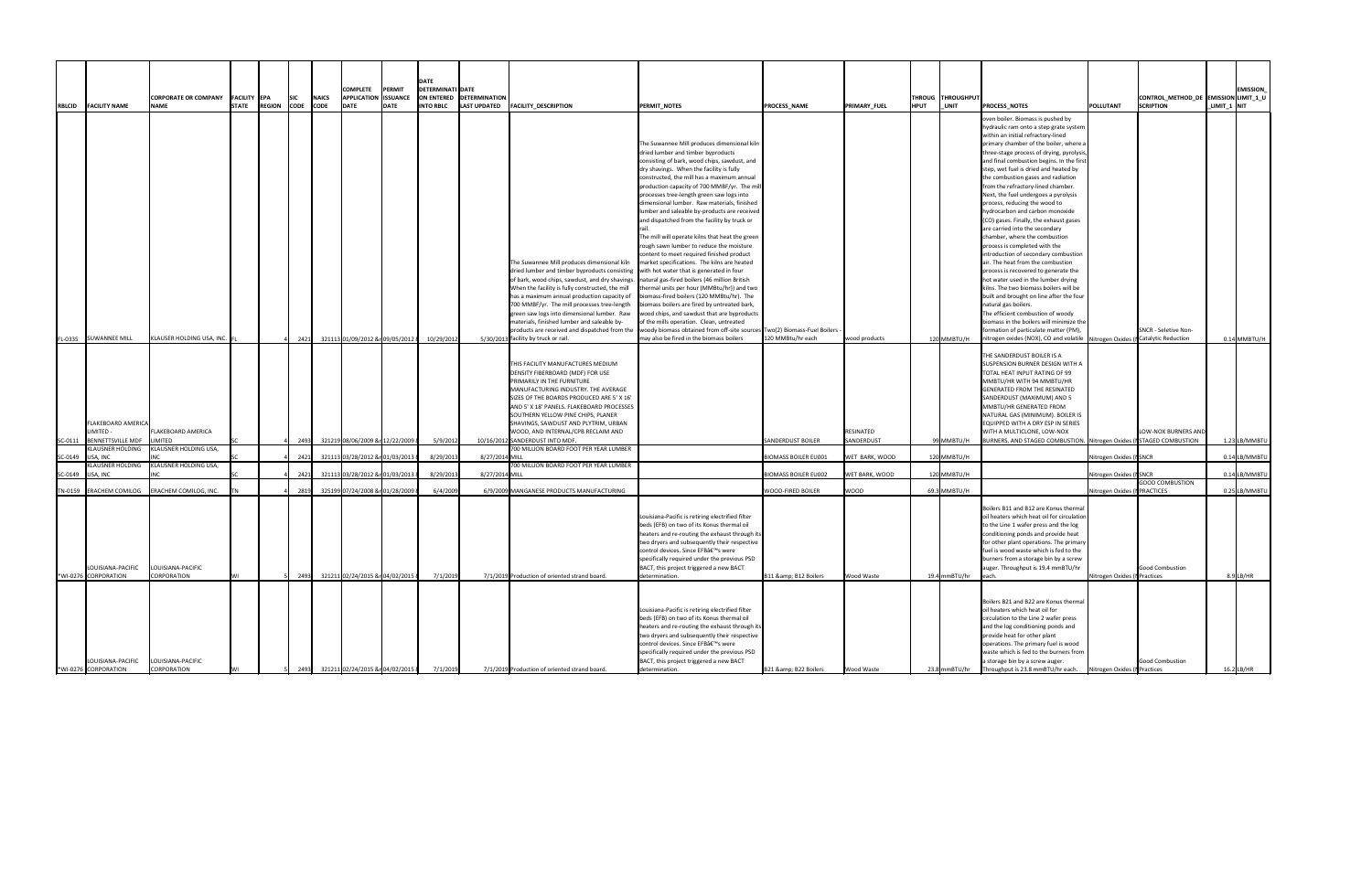| COMPLETE_ PERMIT_ISS  INATION_ENTE DATE_DETERN<br><b>EMISSION</b><br> CORPORATE_OR_CO  FACILITY_  FACILITY_S  SIC_CO NAICS_CO  APPLICATIO  UANCE_DA  RED_INTO_RBL INATION_LAST<br>THROUGH THROUGHP<br>CONTROL_METHOD_DESC  EMISSION  _LIMIT_1_<br>COUNTY TATE<br>MPANY_NAME<br>N_DATE<br><b>PROCESS_NOTES</b><br><b>RBLCID</b><br>FACILITY_NAME<br>UPDATED<br>FACILITY_DESCRIPTION<br>PERMIT_NOTES<br>PROCESS_NAME<br>PRIMARY_FUEL<br>UT_UNIT<br>POLLUTANT RIPTION<br>LIMIT_1 UNIT<br><b>PUT</b><br>dimensional kiln dried lumber and<br>timber byproducts consisting of bark,<br>wood chips, sawdust, and dry<br>shavings. When the facility is fully<br>constructed, the mill has a maximum<br>annual production capacity of 700<br>MMBF/yr. The mill processes tree-<br>length green saw logs into<br>dimensional lumber. Raw materials,<br>finished lumber and saleable by-<br>products are received and dispatched<br>The four natural gas boilers<br>from the facility by truck or rail.<br>are used to generate the hot<br>The mill will operate kilns that heat<br>water that is used in the<br>the green rough sawn lumber to<br>lumber kiln drying process.<br>reduce the moisture content to meet<br>Two boilers each share a<br>common stack for a total of<br>The Suwannee Mill produces dimensional required finished product market<br>kiln dried lumber and timber byproducts specifications. The kilns are heated<br>two stacks. In the initial<br>consisting of bark, wood chips, sawdust, with hot water that is generated in<br>phase of construction, two<br>and dry shavings. When the facility is<br>four natural gas-fired boilers (46<br>natural gas fired boilers will<br>fully constructed, the mill has a maximum   million British thermal units per hour<br>supply hot water to one<br>annual production capacity of 700<br>block of kilns. As other kiln<br>(MMBtu/hr)) and two biomass-fired<br>MMBF/yr. The mill processes tree-length   boilers (120 MMBtu/hr). The<br>blocks are completed, the<br>green saw logs into dimensional lumber.<br>two other natural gas boilers<br>biomass boilers are fired by<br>Raw materials, finished lumber and<br>will be constructed and<br>untreated bark, wood chips, and<br>SUWANN<br>sawdust that are byproducts of the<br>saleable by-products are received and<br>brought online. Finally, the Nitrogen<br>KLAUSER HOLDING<br>01/09/2012 09/05/2012<br>LB/MMBT<br>dispatched from the facility by truck or<br>mills operation. Clean, untreated<br>Four(4) Natural Gas Boilers - 46<br>two biomass boilers will be   Oxides<br>Low NOx Burner and Flue<br>$321113$ ACT  ACT 10/29/2012 5/30/2013 rail.<br>FL-0335 SUWANNEE MILL USA, INC.<br>COUNTY FL<br>2421<br>46 MMBTU/H   built and brought on line.<br>(NOx)<br>$0.036$ U<br>woody biomass obtained from off- MMBtu/hour<br><b>Natural Gas</b><br><b>Gas Recirculation</b><br>dimensional kiln dried lumber and<br>fueled Dutch oven boiler.<br>Biomass is pushed by<br>timber byproducts consisting of bark,<br>hydraulic ram onto a step<br>wood chips, sawdust, and dry<br>shavings. When the facility is fully<br>grate system within an<br>initial refractory-lined<br>constructed, the mill has a maximum<br>annual production capacity of 700<br>primary chamber of the<br>MMBF/yr. The mill processes tree-<br>boiler, where a three-stage<br>process of drying, pyrolysis,<br>length green saw logs into<br>dimensional lumber. Raw materials,<br>and final combustion<br>finished lumber and saleable by-<br>begins. In the first step, wet<br>fuel is dried and heated by<br>products are received and dispatched<br>from the facility by truck or rail.<br>the combustion gases and<br>radiation from the<br>The mill will operate kilns that heat<br>refractory-lined chamber.<br>the green rough sawn lumber to<br>Next, the fuel undergoes a<br>reduce the moisture content to meet<br>The Suwannee Mill produces dimensional required finished product market<br>pyrolysis process, reducing<br>the wood to hydrocarbon<br>kiln dried lumber and timber byproducts specifications. The kilns are heated<br>consisting of bark, wood chips, sawdust, with hot water that is generated in<br>and carbon monoxide (CO)<br>and dry shavings. When the facility is<br>four natural gas-fired boilers (46<br>gases. Finally, the exhaust<br>fully constructed, the mill has a maximum million British thermal units per hour<br>gases are carried into the<br>annual production capacity of 700<br>(MMBtu/hr)) and two biomass-fired<br>secondary chamber, where<br>MMBF/yr. The mill processes tree-length boilers (120 MMBtu/hr). The<br>the combustion process is<br>completed with the<br>green saw logs into dimensional lumber.<br>biomass boilers are fired by<br>Raw materials, finished lumber and<br>introduction of secondary<br>untreated bark, wood chips, and<br>combustion air. The heat<br>SUWANN<br>saleable by-products are received and<br>sawdust that are byproducts of the<br>Nitrogen<br>KLAUSER HOLDING<br>01/09/2012 09/05/2012<br>MMBTU/<br>dispatched from the facility by truck or<br>Two(2) Biomass-Fuel Boilers - 120<br>Oxides<br>SNCR - Seletive Non-<br>mills operation. Clean, untreated<br>from the combustion<br>2421 321113  ACT  ACT<br>10/29/2012<br><b>COUNTY</b><br>5/30/2013 rail.<br>MMBtu/hr each<br>(NOx)<br>FL-0335 SUWANNEE MILL<br>USA, INC.<br>woody biomass obtained from off-<br>120 MMBTU/H   process is recovered to<br>Catalytic Reduction<br>$0.14$ H<br>wood products<br><b>THE SANDERDUST BOILER IS</b><br>A SUSPENSION BURNER<br><b>DESIGN WITH A TOTAL HEAT</b><br><b>INPUT RATING OF 99</b><br>MMBTU/HR WITH 94<br>MMBTU/HR GENERATED<br>THIS FACILITY MANUFACTURES MEDIUM<br><b>FROM THE RESINATED</b><br>DENSITY FIBERBOARD (MDF) FOR USE<br><b>PRIMARILY IN THE FURNITURE</b><br>SANDERDUST (MAXIMUM)<br>AND 5 MMBTU/HR<br>MANUFACTURING INDUSTRY. THE<br><b>GENERATED FROM</b><br><b>AVERAGE SIZES OF THE BOARDS</b><br>NATURAL GAS (MINIMUM).<br>PRODUCED ARE 5' X 16' AND 5' X 18'<br><b>PANELS. FLAKEBOARD PROCESSES</b><br><b>BOILER IS EQUIPPED WITH A</b><br>FLAKEBOARD<br>DRY ESP IN SERIES WITH A<br>SOUTHERN YELLOW PINE CHIPS, PLANER<br>AMERICA LIMITED -<br>MULTICLONE, LOW-NOX<br>SHAVINGS, SAWDUST AND PLYTRIM,<br>Nitrogen<br><b>MARLBOR</b><br><b>BENNETTSVILLE</b><br>08/06/2009 12/22/2009<br>FLAKEBOARD<br>URBAN WOOD, AND INTERNAL/CPB<br><b>BURNERS, AND STAGED</b><br>LB/MMBT<br>RESINATED<br>Oxides<br><b>LOW-NOX BURNERS AND</b><br>321219  ACT  ACT<br>5/9/2012<br>AMERICA LIMITED<br>2493<br>SANDERDUST<br>99 MMBTU/H COMBUSTION.<br>(NOx)<br><b>STAGED COMBUSTION</b><br>SC-0111 MDF<br>10/16/2012 RECLAIM AND SANDERDUST INTO MDF.<br><b>SANDERDUST BOILER</b><br>$1.23$ U |  |  |  |  | DATE_DETERM |  |  |  |  |  |  |
|---------------------------------------------------------------------------------------------------------------------------------------------------------------------------------------------------------------------------------------------------------------------------------------------------------------------------------------------------------------------------------------------------------------------------------------------------------------------------------------------------------------------------------------------------------------------------------------------------------------------------------------------------------------------------------------------------------------------------------------------------------------------------------------------------------------------------------------------------------------------------------------------------------------------------------------------------------------------------------------------------------------------------------------------------------------------------------------------------------------------------------------------------------------------------------------------------------------------------------------------------------------------------------------------------------------------------------------------------------------------------------------------------------------------------------------------------------------------------------------------------------------------------------------------------------------------------------------------------------------------------------------------------------------------------------------------------------------------------------------------------------------------------------------------------------------------------------------------------------------------------------------------------------------------------------------------------------------------------------------------------------------------------------------------------------------------------------------------------------------------------------------------------------------------------------------------------------------------------------------------------------------------------------------------------------------------------------------------------------------------------------------------------------------------------------------------------------------------------------------------------------------------------------------------------------------------------------------------------------------------------------------------------------------------------------------------------------------------------------------------------------------------------------------------------------------------------------------------------------------------------------------------------------------------------------------------------------------------------------------------------------------------------------------------------------------------------------------------------------------------------------------------------------------------------------------------------------------------------------------------------------------------------------------------------------------------------------------------------------------------------------------------------------------------------------------------------------------------------------------------------------------------------------------------------------------------------------------------------------------------------------------------------------------------------------------------------------------------------------------------------------------------------------------------------------------------------------------------------------------------------------------------------------------------------------------------------------------------------------------------------------------------------------------------------------------------------------------------------------------------------------------------------------------------------------------------------------------------------------------------------------------------------------------------------------------------------------------------------------------------------------------------------------------------------------------------------------------------------------------------------------------------------------------------------------------------------------------------------------------------------------------------------------------------------------------------------------------------------------------------------------------------------------------------------------------------------------------------------------------------------------------------------------------------------------------------------------------------------------------------------------------------------------------------------------------------------------------------------------------------------------------------------------------------------------------------------------------------------------------------------------------------------------------------------------------------------------------------------------------------------------------------------------------------------------------------------------------------------------------------------------------------------------------------------------------------------------------------------------------------------------------------------------------------------------------------------------------------------------------------------------------------------------------------------------------------------------------------------------------------------------------------------------------------------------------------------------------------------------------------------------------------------------------------------------------------------------------------------------------------------------------------------------------------------------------------------------------------------------------------------------------------------------------------------------------------------------------------------------------------------------------------------------------------------------------------------------------------------------------------------------------------------------------------------------------------------------------------------------------------------------------------------------------------------------------------------------------------------------------------------------------------------------------------------------------------|--|--|--|--|-------------|--|--|--|--|--|--|
|                                                                                                                                                                                                                                                                                                                                                                                                                                                                                                                                                                                                                                                                                                                                                                                                                                                                                                                                                                                                                                                                                                                                                                                                                                                                                                                                                                                                                                                                                                                                                                                                                                                                                                                                                                                                                                                                                                                                                                                                                                                                                                                                                                                                                                                                                                                                                                                                                                                                                                                                                                                                                                                                                                                                                                                                                                                                                                                                                                                                                                                                                                                                                                                                                                                                                                                                                                                                                                                                                                                                                                                                                                                                                                                                                                                                                                                                                                                                                                                                                                                                                                                                                                                                                                                                                                                                                                                                                                                                                                                                                                                                                                                                                                                                                                                                                                                                                                                                                                                                                                                                                                                                                                                                                                                                                                                                                                                                                                                                                                                                                                                                                                                                                                                                                                                                                                                                                                                                                                                                                                                                                                                                                                                                                                                                                                                                                                                                                                                                                                                                                                                                                                                                                                                                                                                                                     |  |  |  |  |             |  |  |  |  |  |  |
|                                                                                                                                                                                                                                                                                                                                                                                                                                                                                                                                                                                                                                                                                                                                                                                                                                                                                                                                                                                                                                                                                                                                                                                                                                                                                                                                                                                                                                                                                                                                                                                                                                                                                                                                                                                                                                                                                                                                                                                                                                                                                                                                                                                                                                                                                                                                                                                                                                                                                                                                                                                                                                                                                                                                                                                                                                                                                                                                                                                                                                                                                                                                                                                                                                                                                                                                                                                                                                                                                                                                                                                                                                                                                                                                                                                                                                                                                                                                                                                                                                                                                                                                                                                                                                                                                                                                                                                                                                                                                                                                                                                                                                                                                                                                                                                                                                                                                                                                                                                                                                                                                                                                                                                                                                                                                                                                                                                                                                                                                                                                                                                                                                                                                                                                                                                                                                                                                                                                                                                                                                                                                                                                                                                                                                                                                                                                                                                                                                                                                                                                                                                                                                                                                                                                                                                                                     |  |  |  |  |             |  |  |  |  |  |  |
|                                                                                                                                                                                                                                                                                                                                                                                                                                                                                                                                                                                                                                                                                                                                                                                                                                                                                                                                                                                                                                                                                                                                                                                                                                                                                                                                                                                                                                                                                                                                                                                                                                                                                                                                                                                                                                                                                                                                                                                                                                                                                                                                                                                                                                                                                                                                                                                                                                                                                                                                                                                                                                                                                                                                                                                                                                                                                                                                                                                                                                                                                                                                                                                                                                                                                                                                                                                                                                                                                                                                                                                                                                                                                                                                                                                                                                                                                                                                                                                                                                                                                                                                                                                                                                                                                                                                                                                                                                                                                                                                                                                                                                                                                                                                                                                                                                                                                                                                                                                                                                                                                                                                                                                                                                                                                                                                                                                                                                                                                                                                                                                                                                                                                                                                                                                                                                                                                                                                                                                                                                                                                                                                                                                                                                                                                                                                                                                                                                                                                                                                                                                                                                                                                                                                                                                                                     |  |  |  |  |             |  |  |  |  |  |  |
|                                                                                                                                                                                                                                                                                                                                                                                                                                                                                                                                                                                                                                                                                                                                                                                                                                                                                                                                                                                                                                                                                                                                                                                                                                                                                                                                                                                                                                                                                                                                                                                                                                                                                                                                                                                                                                                                                                                                                                                                                                                                                                                                                                                                                                                                                                                                                                                                                                                                                                                                                                                                                                                                                                                                                                                                                                                                                                                                                                                                                                                                                                                                                                                                                                                                                                                                                                                                                                                                                                                                                                                                                                                                                                                                                                                                                                                                                                                                                                                                                                                                                                                                                                                                                                                                                                                                                                                                                                                                                                                                                                                                                                                                                                                                                                                                                                                                                                                                                                                                                                                                                                                                                                                                                                                                                                                                                                                                                                                                                                                                                                                                                                                                                                                                                                                                                                                                                                                                                                                                                                                                                                                                                                                                                                                                                                                                                                                                                                                                                                                                                                                                                                                                                                                                                                                                                     |  |  |  |  |             |  |  |  |  |  |  |
|                                                                                                                                                                                                                                                                                                                                                                                                                                                                                                                                                                                                                                                                                                                                                                                                                                                                                                                                                                                                                                                                                                                                                                                                                                                                                                                                                                                                                                                                                                                                                                                                                                                                                                                                                                                                                                                                                                                                                                                                                                                                                                                                                                                                                                                                                                                                                                                                                                                                                                                                                                                                                                                                                                                                                                                                                                                                                                                                                                                                                                                                                                                                                                                                                                                                                                                                                                                                                                                                                                                                                                                                                                                                                                                                                                                                                                                                                                                                                                                                                                                                                                                                                                                                                                                                                                                                                                                                                                                                                                                                                                                                                                                                                                                                                                                                                                                                                                                                                                                                                                                                                                                                                                                                                                                                                                                                                                                                                                                                                                                                                                                                                                                                                                                                                                                                                                                                                                                                                                                                                                                                                                                                                                                                                                                                                                                                                                                                                                                                                                                                                                                                                                                                                                                                                                                                                     |  |  |  |  |             |  |  |  |  |  |  |
|                                                                                                                                                                                                                                                                                                                                                                                                                                                                                                                                                                                                                                                                                                                                                                                                                                                                                                                                                                                                                                                                                                                                                                                                                                                                                                                                                                                                                                                                                                                                                                                                                                                                                                                                                                                                                                                                                                                                                                                                                                                                                                                                                                                                                                                                                                                                                                                                                                                                                                                                                                                                                                                                                                                                                                                                                                                                                                                                                                                                                                                                                                                                                                                                                                                                                                                                                                                                                                                                                                                                                                                                                                                                                                                                                                                                                                                                                                                                                                                                                                                                                                                                                                                                                                                                                                                                                                                                                                                                                                                                                                                                                                                                                                                                                                                                                                                                                                                                                                                                                                                                                                                                                                                                                                                                                                                                                                                                                                                                                                                                                                                                                                                                                                                                                                                                                                                                                                                                                                                                                                                                                                                                                                                                                                                                                                                                                                                                                                                                                                                                                                                                                                                                                                                                                                                                                     |  |  |  |  |             |  |  |  |  |  |  |
|                                                                                                                                                                                                                                                                                                                                                                                                                                                                                                                                                                                                                                                                                                                                                                                                                                                                                                                                                                                                                                                                                                                                                                                                                                                                                                                                                                                                                                                                                                                                                                                                                                                                                                                                                                                                                                                                                                                                                                                                                                                                                                                                                                                                                                                                                                                                                                                                                                                                                                                                                                                                                                                                                                                                                                                                                                                                                                                                                                                                                                                                                                                                                                                                                                                                                                                                                                                                                                                                                                                                                                                                                                                                                                                                                                                                                                                                                                                                                                                                                                                                                                                                                                                                                                                                                                                                                                                                                                                                                                                                                                                                                                                                                                                                                                                                                                                                                                                                                                                                                                                                                                                                                                                                                                                                                                                                                                                                                                                                                                                                                                                                                                                                                                                                                                                                                                                                                                                                                                                                                                                                                                                                                                                                                                                                                                                                                                                                                                                                                                                                                                                                                                                                                                                                                                                                                     |  |  |  |  |             |  |  |  |  |  |  |
|                                                                                                                                                                                                                                                                                                                                                                                                                                                                                                                                                                                                                                                                                                                                                                                                                                                                                                                                                                                                                                                                                                                                                                                                                                                                                                                                                                                                                                                                                                                                                                                                                                                                                                                                                                                                                                                                                                                                                                                                                                                                                                                                                                                                                                                                                                                                                                                                                                                                                                                                                                                                                                                                                                                                                                                                                                                                                                                                                                                                                                                                                                                                                                                                                                                                                                                                                                                                                                                                                                                                                                                                                                                                                                                                                                                                                                                                                                                                                                                                                                                                                                                                                                                                                                                                                                                                                                                                                                                                                                                                                                                                                                                                                                                                                                                                                                                                                                                                                                                                                                                                                                                                                                                                                                                                                                                                                                                                                                                                                                                                                                                                                                                                                                                                                                                                                                                                                                                                                                                                                                                                                                                                                                                                                                                                                                                                                                                                                                                                                                                                                                                                                                                                                                                                                                                                                     |  |  |  |  |             |  |  |  |  |  |  |
|                                                                                                                                                                                                                                                                                                                                                                                                                                                                                                                                                                                                                                                                                                                                                                                                                                                                                                                                                                                                                                                                                                                                                                                                                                                                                                                                                                                                                                                                                                                                                                                                                                                                                                                                                                                                                                                                                                                                                                                                                                                                                                                                                                                                                                                                                                                                                                                                                                                                                                                                                                                                                                                                                                                                                                                                                                                                                                                                                                                                                                                                                                                                                                                                                                                                                                                                                                                                                                                                                                                                                                                                                                                                                                                                                                                                                                                                                                                                                                                                                                                                                                                                                                                                                                                                                                                                                                                                                                                                                                                                                                                                                                                                                                                                                                                                                                                                                                                                                                                                                                                                                                                                                                                                                                                                                                                                                                                                                                                                                                                                                                                                                                                                                                                                                                                                                                                                                                                                                                                                                                                                                                                                                                                                                                                                                                                                                                                                                                                                                                                                                                                                                                                                                                                                                                                                                     |  |  |  |  |             |  |  |  |  |  |  |
|                                                                                                                                                                                                                                                                                                                                                                                                                                                                                                                                                                                                                                                                                                                                                                                                                                                                                                                                                                                                                                                                                                                                                                                                                                                                                                                                                                                                                                                                                                                                                                                                                                                                                                                                                                                                                                                                                                                                                                                                                                                                                                                                                                                                                                                                                                                                                                                                                                                                                                                                                                                                                                                                                                                                                                                                                                                                                                                                                                                                                                                                                                                                                                                                                                                                                                                                                                                                                                                                                                                                                                                                                                                                                                                                                                                                                                                                                                                                                                                                                                                                                                                                                                                                                                                                                                                                                                                                                                                                                                                                                                                                                                                                                                                                                                                                                                                                                                                                                                                                                                                                                                                                                                                                                                                                                                                                                                                                                                                                                                                                                                                                                                                                                                                                                                                                                                                                                                                                                                                                                                                                                                                                                                                                                                                                                                                                                                                                                                                                                                                                                                                                                                                                                                                                                                                                                     |  |  |  |  |             |  |  |  |  |  |  |
|                                                                                                                                                                                                                                                                                                                                                                                                                                                                                                                                                                                                                                                                                                                                                                                                                                                                                                                                                                                                                                                                                                                                                                                                                                                                                                                                                                                                                                                                                                                                                                                                                                                                                                                                                                                                                                                                                                                                                                                                                                                                                                                                                                                                                                                                                                                                                                                                                                                                                                                                                                                                                                                                                                                                                                                                                                                                                                                                                                                                                                                                                                                                                                                                                                                                                                                                                                                                                                                                                                                                                                                                                                                                                                                                                                                                                                                                                                                                                                                                                                                                                                                                                                                                                                                                                                                                                                                                                                                                                                                                                                                                                                                                                                                                                                                                                                                                                                                                                                                                                                                                                                                                                                                                                                                                                                                                                                                                                                                                                                                                                                                                                                                                                                                                                                                                                                                                                                                                                                                                                                                                                                                                                                                                                                                                                                                                                                                                                                                                                                                                                                                                                                                                                                                                                                                                                     |  |  |  |  |             |  |  |  |  |  |  |
|                                                                                                                                                                                                                                                                                                                                                                                                                                                                                                                                                                                                                                                                                                                                                                                                                                                                                                                                                                                                                                                                                                                                                                                                                                                                                                                                                                                                                                                                                                                                                                                                                                                                                                                                                                                                                                                                                                                                                                                                                                                                                                                                                                                                                                                                                                                                                                                                                                                                                                                                                                                                                                                                                                                                                                                                                                                                                                                                                                                                                                                                                                                                                                                                                                                                                                                                                                                                                                                                                                                                                                                                                                                                                                                                                                                                                                                                                                                                                                                                                                                                                                                                                                                                                                                                                                                                                                                                                                                                                                                                                                                                                                                                                                                                                                                                                                                                                                                                                                                                                                                                                                                                                                                                                                                                                                                                                                                                                                                                                                                                                                                                                                                                                                                                                                                                                                                                                                                                                                                                                                                                                                                                                                                                                                                                                                                                                                                                                                                                                                                                                                                                                                                                                                                                                                                                                     |  |  |  |  |             |  |  |  |  |  |  |
|                                                                                                                                                                                                                                                                                                                                                                                                                                                                                                                                                                                                                                                                                                                                                                                                                                                                                                                                                                                                                                                                                                                                                                                                                                                                                                                                                                                                                                                                                                                                                                                                                                                                                                                                                                                                                                                                                                                                                                                                                                                                                                                                                                                                                                                                                                                                                                                                                                                                                                                                                                                                                                                                                                                                                                                                                                                                                                                                                                                                                                                                                                                                                                                                                                                                                                                                                                                                                                                                                                                                                                                                                                                                                                                                                                                                                                                                                                                                                                                                                                                                                                                                                                                                                                                                                                                                                                                                                                                                                                                                                                                                                                                                                                                                                                                                                                                                                                                                                                                                                                                                                                                                                                                                                                                                                                                                                                                                                                                                                                                                                                                                                                                                                                                                                                                                                                                                                                                                                                                                                                                                                                                                                                                                                                                                                                                                                                                                                                                                                                                                                                                                                                                                                                                                                                                                                     |  |  |  |  |             |  |  |  |  |  |  |
|                                                                                                                                                                                                                                                                                                                                                                                                                                                                                                                                                                                                                                                                                                                                                                                                                                                                                                                                                                                                                                                                                                                                                                                                                                                                                                                                                                                                                                                                                                                                                                                                                                                                                                                                                                                                                                                                                                                                                                                                                                                                                                                                                                                                                                                                                                                                                                                                                                                                                                                                                                                                                                                                                                                                                                                                                                                                                                                                                                                                                                                                                                                                                                                                                                                                                                                                                                                                                                                                                                                                                                                                                                                                                                                                                                                                                                                                                                                                                                                                                                                                                                                                                                                                                                                                                                                                                                                                                                                                                                                                                                                                                                                                                                                                                                                                                                                                                                                                                                                                                                                                                                                                                                                                                                                                                                                                                                                                                                                                                                                                                                                                                                                                                                                                                                                                                                                                                                                                                                                                                                                                                                                                                                                                                                                                                                                                                                                                                                                                                                                                                                                                                                                                                                                                                                                                                     |  |  |  |  |             |  |  |  |  |  |  |
|                                                                                                                                                                                                                                                                                                                                                                                                                                                                                                                                                                                                                                                                                                                                                                                                                                                                                                                                                                                                                                                                                                                                                                                                                                                                                                                                                                                                                                                                                                                                                                                                                                                                                                                                                                                                                                                                                                                                                                                                                                                                                                                                                                                                                                                                                                                                                                                                                                                                                                                                                                                                                                                                                                                                                                                                                                                                                                                                                                                                                                                                                                                                                                                                                                                                                                                                                                                                                                                                                                                                                                                                                                                                                                                                                                                                                                                                                                                                                                                                                                                                                                                                                                                                                                                                                                                                                                                                                                                                                                                                                                                                                                                                                                                                                                                                                                                                                                                                                                                                                                                                                                                                                                                                                                                                                                                                                                                                                                                                                                                                                                                                                                                                                                                                                                                                                                                                                                                                                                                                                                                                                                                                                                                                                                                                                                                                                                                                                                                                                                                                                                                                                                                                                                                                                                                                                     |  |  |  |  |             |  |  |  |  |  |  |
|                                                                                                                                                                                                                                                                                                                                                                                                                                                                                                                                                                                                                                                                                                                                                                                                                                                                                                                                                                                                                                                                                                                                                                                                                                                                                                                                                                                                                                                                                                                                                                                                                                                                                                                                                                                                                                                                                                                                                                                                                                                                                                                                                                                                                                                                                                                                                                                                                                                                                                                                                                                                                                                                                                                                                                                                                                                                                                                                                                                                                                                                                                                                                                                                                                                                                                                                                                                                                                                                                                                                                                                                                                                                                                                                                                                                                                                                                                                                                                                                                                                                                                                                                                                                                                                                                                                                                                                                                                                                                                                                                                                                                                                                                                                                                                                                                                                                                                                                                                                                                                                                                                                                                                                                                                                                                                                                                                                                                                                                                                                                                                                                                                                                                                                                                                                                                                                                                                                                                                                                                                                                                                                                                                                                                                                                                                                                                                                                                                                                                                                                                                                                                                                                                                                                                                                                                     |  |  |  |  |             |  |  |  |  |  |  |
|                                                                                                                                                                                                                                                                                                                                                                                                                                                                                                                                                                                                                                                                                                                                                                                                                                                                                                                                                                                                                                                                                                                                                                                                                                                                                                                                                                                                                                                                                                                                                                                                                                                                                                                                                                                                                                                                                                                                                                                                                                                                                                                                                                                                                                                                                                                                                                                                                                                                                                                                                                                                                                                                                                                                                                                                                                                                                                                                                                                                                                                                                                                                                                                                                                                                                                                                                                                                                                                                                                                                                                                                                                                                                                                                                                                                                                                                                                                                                                                                                                                                                                                                                                                                                                                                                                                                                                                                                                                                                                                                                                                                                                                                                                                                                                                                                                                                                                                                                                                                                                                                                                                                                                                                                                                                                                                                                                                                                                                                                                                                                                                                                                                                                                                                                                                                                                                                                                                                                                                                                                                                                                                                                                                                                                                                                                                                                                                                                                                                                                                                                                                                                                                                                                                                                                                                                     |  |  |  |  |             |  |  |  |  |  |  |
|                                                                                                                                                                                                                                                                                                                                                                                                                                                                                                                                                                                                                                                                                                                                                                                                                                                                                                                                                                                                                                                                                                                                                                                                                                                                                                                                                                                                                                                                                                                                                                                                                                                                                                                                                                                                                                                                                                                                                                                                                                                                                                                                                                                                                                                                                                                                                                                                                                                                                                                                                                                                                                                                                                                                                                                                                                                                                                                                                                                                                                                                                                                                                                                                                                                                                                                                                                                                                                                                                                                                                                                                                                                                                                                                                                                                                                                                                                                                                                                                                                                                                                                                                                                                                                                                                                                                                                                                                                                                                                                                                                                                                                                                                                                                                                                                                                                                                                                                                                                                                                                                                                                                                                                                                                                                                                                                                                                                                                                                                                                                                                                                                                                                                                                                                                                                                                                                                                                                                                                                                                                                                                                                                                                                                                                                                                                                                                                                                                                                                                                                                                                                                                                                                                                                                                                                                     |  |  |  |  |             |  |  |  |  |  |  |
|                                                                                                                                                                                                                                                                                                                                                                                                                                                                                                                                                                                                                                                                                                                                                                                                                                                                                                                                                                                                                                                                                                                                                                                                                                                                                                                                                                                                                                                                                                                                                                                                                                                                                                                                                                                                                                                                                                                                                                                                                                                                                                                                                                                                                                                                                                                                                                                                                                                                                                                                                                                                                                                                                                                                                                                                                                                                                                                                                                                                                                                                                                                                                                                                                                                                                                                                                                                                                                                                                                                                                                                                                                                                                                                                                                                                                                                                                                                                                                                                                                                                                                                                                                                                                                                                                                                                                                                                                                                                                                                                                                                                                                                                                                                                                                                                                                                                                                                                                                                                                                                                                                                                                                                                                                                                                                                                                                                                                                                                                                                                                                                                                                                                                                                                                                                                                                                                                                                                                                                                                                                                                                                                                                                                                                                                                                                                                                                                                                                                                                                                                                                                                                                                                                                                                                                                                     |  |  |  |  |             |  |  |  |  |  |  |
|                                                                                                                                                                                                                                                                                                                                                                                                                                                                                                                                                                                                                                                                                                                                                                                                                                                                                                                                                                                                                                                                                                                                                                                                                                                                                                                                                                                                                                                                                                                                                                                                                                                                                                                                                                                                                                                                                                                                                                                                                                                                                                                                                                                                                                                                                                                                                                                                                                                                                                                                                                                                                                                                                                                                                                                                                                                                                                                                                                                                                                                                                                                                                                                                                                                                                                                                                                                                                                                                                                                                                                                                                                                                                                                                                                                                                                                                                                                                                                                                                                                                                                                                                                                                                                                                                                                                                                                                                                                                                                                                                                                                                                                                                                                                                                                                                                                                                                                                                                                                                                                                                                                                                                                                                                                                                                                                                                                                                                                                                                                                                                                                                                                                                                                                                                                                                                                                                                                                                                                                                                                                                                                                                                                                                                                                                                                                                                                                                                                                                                                                                                                                                                                                                                                                                                                                                     |  |  |  |  |             |  |  |  |  |  |  |
|                                                                                                                                                                                                                                                                                                                                                                                                                                                                                                                                                                                                                                                                                                                                                                                                                                                                                                                                                                                                                                                                                                                                                                                                                                                                                                                                                                                                                                                                                                                                                                                                                                                                                                                                                                                                                                                                                                                                                                                                                                                                                                                                                                                                                                                                                                                                                                                                                                                                                                                                                                                                                                                                                                                                                                                                                                                                                                                                                                                                                                                                                                                                                                                                                                                                                                                                                                                                                                                                                                                                                                                                                                                                                                                                                                                                                                                                                                                                                                                                                                                                                                                                                                                                                                                                                                                                                                                                                                                                                                                                                                                                                                                                                                                                                                                                                                                                                                                                                                                                                                                                                                                                                                                                                                                                                                                                                                                                                                                                                                                                                                                                                                                                                                                                                                                                                                                                                                                                                                                                                                                                                                                                                                                                                                                                                                                                                                                                                                                                                                                                                                                                                                                                                                                                                                                                                     |  |  |  |  |             |  |  |  |  |  |  |
|                                                                                                                                                                                                                                                                                                                                                                                                                                                                                                                                                                                                                                                                                                                                                                                                                                                                                                                                                                                                                                                                                                                                                                                                                                                                                                                                                                                                                                                                                                                                                                                                                                                                                                                                                                                                                                                                                                                                                                                                                                                                                                                                                                                                                                                                                                                                                                                                                                                                                                                                                                                                                                                                                                                                                                                                                                                                                                                                                                                                                                                                                                                                                                                                                                                                                                                                                                                                                                                                                                                                                                                                                                                                                                                                                                                                                                                                                                                                                                                                                                                                                                                                                                                                                                                                                                                                                                                                                                                                                                                                                                                                                                                                                                                                                                                                                                                                                                                                                                                                                                                                                                                                                                                                                                                                                                                                                                                                                                                                                                                                                                                                                                                                                                                                                                                                                                                                                                                                                                                                                                                                                                                                                                                                                                                                                                                                                                                                                                                                                                                                                                                                                                                                                                                                                                                                                     |  |  |  |  |             |  |  |  |  |  |  |
|                                                                                                                                                                                                                                                                                                                                                                                                                                                                                                                                                                                                                                                                                                                                                                                                                                                                                                                                                                                                                                                                                                                                                                                                                                                                                                                                                                                                                                                                                                                                                                                                                                                                                                                                                                                                                                                                                                                                                                                                                                                                                                                                                                                                                                                                                                                                                                                                                                                                                                                                                                                                                                                                                                                                                                                                                                                                                                                                                                                                                                                                                                                                                                                                                                                                                                                                                                                                                                                                                                                                                                                                                                                                                                                                                                                                                                                                                                                                                                                                                                                                                                                                                                                                                                                                                                                                                                                                                                                                                                                                                                                                                                                                                                                                                                                                                                                                                                                                                                                                                                                                                                                                                                                                                                                                                                                                                                                                                                                                                                                                                                                                                                                                                                                                                                                                                                                                                                                                                                                                                                                                                                                                                                                                                                                                                                                                                                                                                                                                                                                                                                                                                                                                                                                                                                                                                     |  |  |  |  |             |  |  |  |  |  |  |
|                                                                                                                                                                                                                                                                                                                                                                                                                                                                                                                                                                                                                                                                                                                                                                                                                                                                                                                                                                                                                                                                                                                                                                                                                                                                                                                                                                                                                                                                                                                                                                                                                                                                                                                                                                                                                                                                                                                                                                                                                                                                                                                                                                                                                                                                                                                                                                                                                                                                                                                                                                                                                                                                                                                                                                                                                                                                                                                                                                                                                                                                                                                                                                                                                                                                                                                                                                                                                                                                                                                                                                                                                                                                                                                                                                                                                                                                                                                                                                                                                                                                                                                                                                                                                                                                                                                                                                                                                                                                                                                                                                                                                                                                                                                                                                                                                                                                                                                                                                                                                                                                                                                                                                                                                                                                                                                                                                                                                                                                                                                                                                                                                                                                                                                                                                                                                                                                                                                                                                                                                                                                                                                                                                                                                                                                                                                                                                                                                                                                                                                                                                                                                                                                                                                                                                                                                     |  |  |  |  |             |  |  |  |  |  |  |
|                                                                                                                                                                                                                                                                                                                                                                                                                                                                                                                                                                                                                                                                                                                                                                                                                                                                                                                                                                                                                                                                                                                                                                                                                                                                                                                                                                                                                                                                                                                                                                                                                                                                                                                                                                                                                                                                                                                                                                                                                                                                                                                                                                                                                                                                                                                                                                                                                                                                                                                                                                                                                                                                                                                                                                                                                                                                                                                                                                                                                                                                                                                                                                                                                                                                                                                                                                                                                                                                                                                                                                                                                                                                                                                                                                                                                                                                                                                                                                                                                                                                                                                                                                                                                                                                                                                                                                                                                                                                                                                                                                                                                                                                                                                                                                                                                                                                                                                                                                                                                                                                                                                                                                                                                                                                                                                                                                                                                                                                                                                                                                                                                                                                                                                                                                                                                                                                                                                                                                                                                                                                                                                                                                                                                                                                                                                                                                                                                                                                                                                                                                                                                                                                                                                                                                                                                     |  |  |  |  |             |  |  |  |  |  |  |
|                                                                                                                                                                                                                                                                                                                                                                                                                                                                                                                                                                                                                                                                                                                                                                                                                                                                                                                                                                                                                                                                                                                                                                                                                                                                                                                                                                                                                                                                                                                                                                                                                                                                                                                                                                                                                                                                                                                                                                                                                                                                                                                                                                                                                                                                                                                                                                                                                                                                                                                                                                                                                                                                                                                                                                                                                                                                                                                                                                                                                                                                                                                                                                                                                                                                                                                                                                                                                                                                                                                                                                                                                                                                                                                                                                                                                                                                                                                                                                                                                                                                                                                                                                                                                                                                                                                                                                                                                                                                                                                                                                                                                                                                                                                                                                                                                                                                                                                                                                                                                                                                                                                                                                                                                                                                                                                                                                                                                                                                                                                                                                                                                                                                                                                                                                                                                                                                                                                                                                                                                                                                                                                                                                                                                                                                                                                                                                                                                                                                                                                                                                                                                                                                                                                                                                                                                     |  |  |  |  |             |  |  |  |  |  |  |
|                                                                                                                                                                                                                                                                                                                                                                                                                                                                                                                                                                                                                                                                                                                                                                                                                                                                                                                                                                                                                                                                                                                                                                                                                                                                                                                                                                                                                                                                                                                                                                                                                                                                                                                                                                                                                                                                                                                                                                                                                                                                                                                                                                                                                                                                                                                                                                                                                                                                                                                                                                                                                                                                                                                                                                                                                                                                                                                                                                                                                                                                                                                                                                                                                                                                                                                                                                                                                                                                                                                                                                                                                                                                                                                                                                                                                                                                                                                                                                                                                                                                                                                                                                                                                                                                                                                                                                                                                                                                                                                                                                                                                                                                                                                                                                                                                                                                                                                                                                                                                                                                                                                                                                                                                                                                                                                                                                                                                                                                                                                                                                                                                                                                                                                                                                                                                                                                                                                                                                                                                                                                                                                                                                                                                                                                                                                                                                                                                                                                                                                                                                                                                                                                                                                                                                                                                     |  |  |  |  |             |  |  |  |  |  |  |
|                                                                                                                                                                                                                                                                                                                                                                                                                                                                                                                                                                                                                                                                                                                                                                                                                                                                                                                                                                                                                                                                                                                                                                                                                                                                                                                                                                                                                                                                                                                                                                                                                                                                                                                                                                                                                                                                                                                                                                                                                                                                                                                                                                                                                                                                                                                                                                                                                                                                                                                                                                                                                                                                                                                                                                                                                                                                                                                                                                                                                                                                                                                                                                                                                                                                                                                                                                                                                                                                                                                                                                                                                                                                                                                                                                                                                                                                                                                                                                                                                                                                                                                                                                                                                                                                                                                                                                                                                                                                                                                                                                                                                                                                                                                                                                                                                                                                                                                                                                                                                                                                                                                                                                                                                                                                                                                                                                                                                                                                                                                                                                                                                                                                                                                                                                                                                                                                                                                                                                                                                                                                                                                                                                                                                                                                                                                                                                                                                                                                                                                                                                                                                                                                                                                                                                                                                     |  |  |  |  |             |  |  |  |  |  |  |
|                                                                                                                                                                                                                                                                                                                                                                                                                                                                                                                                                                                                                                                                                                                                                                                                                                                                                                                                                                                                                                                                                                                                                                                                                                                                                                                                                                                                                                                                                                                                                                                                                                                                                                                                                                                                                                                                                                                                                                                                                                                                                                                                                                                                                                                                                                                                                                                                                                                                                                                                                                                                                                                                                                                                                                                                                                                                                                                                                                                                                                                                                                                                                                                                                                                                                                                                                                                                                                                                                                                                                                                                                                                                                                                                                                                                                                                                                                                                                                                                                                                                                                                                                                                                                                                                                                                                                                                                                                                                                                                                                                                                                                                                                                                                                                                                                                                                                                                                                                                                                                                                                                                                                                                                                                                                                                                                                                                                                                                                                                                                                                                                                                                                                                                                                                                                                                                                                                                                                                                                                                                                                                                                                                                                                                                                                                                                                                                                                                                                                                                                                                                                                                                                                                                                                                                                                     |  |  |  |  |             |  |  |  |  |  |  |
|                                                                                                                                                                                                                                                                                                                                                                                                                                                                                                                                                                                                                                                                                                                                                                                                                                                                                                                                                                                                                                                                                                                                                                                                                                                                                                                                                                                                                                                                                                                                                                                                                                                                                                                                                                                                                                                                                                                                                                                                                                                                                                                                                                                                                                                                                                                                                                                                                                                                                                                                                                                                                                                                                                                                                                                                                                                                                                                                                                                                                                                                                                                                                                                                                                                                                                                                                                                                                                                                                                                                                                                                                                                                                                                                                                                                                                                                                                                                                                                                                                                                                                                                                                                                                                                                                                                                                                                                                                                                                                                                                                                                                                                                                                                                                                                                                                                                                                                                                                                                                                                                                                                                                                                                                                                                                                                                                                                                                                                                                                                                                                                                                                                                                                                                                                                                                                                                                                                                                                                                                                                                                                                                                                                                                                                                                                                                                                                                                                                                                                                                                                                                                                                                                                                                                                                                                     |  |  |  |  |             |  |  |  |  |  |  |
|                                                                                                                                                                                                                                                                                                                                                                                                                                                                                                                                                                                                                                                                                                                                                                                                                                                                                                                                                                                                                                                                                                                                                                                                                                                                                                                                                                                                                                                                                                                                                                                                                                                                                                                                                                                                                                                                                                                                                                                                                                                                                                                                                                                                                                                                                                                                                                                                                                                                                                                                                                                                                                                                                                                                                                                                                                                                                                                                                                                                                                                                                                                                                                                                                                                                                                                                                                                                                                                                                                                                                                                                                                                                                                                                                                                                                                                                                                                                                                                                                                                                                                                                                                                                                                                                                                                                                                                                                                                                                                                                                                                                                                                                                                                                                                                                                                                                                                                                                                                                                                                                                                                                                                                                                                                                                                                                                                                                                                                                                                                                                                                                                                                                                                                                                                                                                                                                                                                                                                                                                                                                                                                                                                                                                                                                                                                                                                                                                                                                                                                                                                                                                                                                                                                                                                                                                     |  |  |  |  |             |  |  |  |  |  |  |
|                                                                                                                                                                                                                                                                                                                                                                                                                                                                                                                                                                                                                                                                                                                                                                                                                                                                                                                                                                                                                                                                                                                                                                                                                                                                                                                                                                                                                                                                                                                                                                                                                                                                                                                                                                                                                                                                                                                                                                                                                                                                                                                                                                                                                                                                                                                                                                                                                                                                                                                                                                                                                                                                                                                                                                                                                                                                                                                                                                                                                                                                                                                                                                                                                                                                                                                                                                                                                                                                                                                                                                                                                                                                                                                                                                                                                                                                                                                                                                                                                                                                                                                                                                                                                                                                                                                                                                                                                                                                                                                                                                                                                                                                                                                                                                                                                                                                                                                                                                                                                                                                                                                                                                                                                                                                                                                                                                                                                                                                                                                                                                                                                                                                                                                                                                                                                                                                                                                                                                                                                                                                                                                                                                                                                                                                                                                                                                                                                                                                                                                                                                                                                                                                                                                                                                                                                     |  |  |  |  |             |  |  |  |  |  |  |
|                                                                                                                                                                                                                                                                                                                                                                                                                                                                                                                                                                                                                                                                                                                                                                                                                                                                                                                                                                                                                                                                                                                                                                                                                                                                                                                                                                                                                                                                                                                                                                                                                                                                                                                                                                                                                                                                                                                                                                                                                                                                                                                                                                                                                                                                                                                                                                                                                                                                                                                                                                                                                                                                                                                                                                                                                                                                                                                                                                                                                                                                                                                                                                                                                                                                                                                                                                                                                                                                                                                                                                                                                                                                                                                                                                                                                                                                                                                                                                                                                                                                                                                                                                                                                                                                                                                                                                                                                                                                                                                                                                                                                                                                                                                                                                                                                                                                                                                                                                                                                                                                                                                                                                                                                                                                                                                                                                                                                                                                                                                                                                                                                                                                                                                                                                                                                                                                                                                                                                                                                                                                                                                                                                                                                                                                                                                                                                                                                                                                                                                                                                                                                                                                                                                                                                                                                     |  |  |  |  |             |  |  |  |  |  |  |
|                                                                                                                                                                                                                                                                                                                                                                                                                                                                                                                                                                                                                                                                                                                                                                                                                                                                                                                                                                                                                                                                                                                                                                                                                                                                                                                                                                                                                                                                                                                                                                                                                                                                                                                                                                                                                                                                                                                                                                                                                                                                                                                                                                                                                                                                                                                                                                                                                                                                                                                                                                                                                                                                                                                                                                                                                                                                                                                                                                                                                                                                                                                                                                                                                                                                                                                                                                                                                                                                                                                                                                                                                                                                                                                                                                                                                                                                                                                                                                                                                                                                                                                                                                                                                                                                                                                                                                                                                                                                                                                                                                                                                                                                                                                                                                                                                                                                                                                                                                                                                                                                                                                                                                                                                                                                                                                                                                                                                                                                                                                                                                                                                                                                                                                                                                                                                                                                                                                                                                                                                                                                                                                                                                                                                                                                                                                                                                                                                                                                                                                                                                                                                                                                                                                                                                                                                     |  |  |  |  |             |  |  |  |  |  |  |
|                                                                                                                                                                                                                                                                                                                                                                                                                                                                                                                                                                                                                                                                                                                                                                                                                                                                                                                                                                                                                                                                                                                                                                                                                                                                                                                                                                                                                                                                                                                                                                                                                                                                                                                                                                                                                                                                                                                                                                                                                                                                                                                                                                                                                                                                                                                                                                                                                                                                                                                                                                                                                                                                                                                                                                                                                                                                                                                                                                                                                                                                                                                                                                                                                                                                                                                                                                                                                                                                                                                                                                                                                                                                                                                                                                                                                                                                                                                                                                                                                                                                                                                                                                                                                                                                                                                                                                                                                                                                                                                                                                                                                                                                                                                                                                                                                                                                                                                                                                                                                                                                                                                                                                                                                                                                                                                                                                                                                                                                                                                                                                                                                                                                                                                                                                                                                                                                                                                                                                                                                                                                                                                                                                                                                                                                                                                                                                                                                                                                                                                                                                                                                                                                                                                                                                                                                     |  |  |  |  |             |  |  |  |  |  |  |
|                                                                                                                                                                                                                                                                                                                                                                                                                                                                                                                                                                                                                                                                                                                                                                                                                                                                                                                                                                                                                                                                                                                                                                                                                                                                                                                                                                                                                                                                                                                                                                                                                                                                                                                                                                                                                                                                                                                                                                                                                                                                                                                                                                                                                                                                                                                                                                                                                                                                                                                                                                                                                                                                                                                                                                                                                                                                                                                                                                                                                                                                                                                                                                                                                                                                                                                                                                                                                                                                                                                                                                                                                                                                                                                                                                                                                                                                                                                                                                                                                                                                                                                                                                                                                                                                                                                                                                                                                                                                                                                                                                                                                                                                                                                                                                                                                                                                                                                                                                                                                                                                                                                                                                                                                                                                                                                                                                                                                                                                                                                                                                                                                                                                                                                                                                                                                                                                                                                                                                                                                                                                                                                                                                                                                                                                                                                                                                                                                                                                                                                                                                                                                                                                                                                                                                                                                     |  |  |  |  |             |  |  |  |  |  |  |
|                                                                                                                                                                                                                                                                                                                                                                                                                                                                                                                                                                                                                                                                                                                                                                                                                                                                                                                                                                                                                                                                                                                                                                                                                                                                                                                                                                                                                                                                                                                                                                                                                                                                                                                                                                                                                                                                                                                                                                                                                                                                                                                                                                                                                                                                                                                                                                                                                                                                                                                                                                                                                                                                                                                                                                                                                                                                                                                                                                                                                                                                                                                                                                                                                                                                                                                                                                                                                                                                                                                                                                                                                                                                                                                                                                                                                                                                                                                                                                                                                                                                                                                                                                                                                                                                                                                                                                                                                                                                                                                                                                                                                                                                                                                                                                                                                                                                                                                                                                                                                                                                                                                                                                                                                                                                                                                                                                                                                                                                                                                                                                                                                                                                                                                                                                                                                                                                                                                                                                                                                                                                                                                                                                                                                                                                                                                                                                                                                                                                                                                                                                                                                                                                                                                                                                                                                     |  |  |  |  |             |  |  |  |  |  |  |
|                                                                                                                                                                                                                                                                                                                                                                                                                                                                                                                                                                                                                                                                                                                                                                                                                                                                                                                                                                                                                                                                                                                                                                                                                                                                                                                                                                                                                                                                                                                                                                                                                                                                                                                                                                                                                                                                                                                                                                                                                                                                                                                                                                                                                                                                                                                                                                                                                                                                                                                                                                                                                                                                                                                                                                                                                                                                                                                                                                                                                                                                                                                                                                                                                                                                                                                                                                                                                                                                                                                                                                                                                                                                                                                                                                                                                                                                                                                                                                                                                                                                                                                                                                                                                                                                                                                                                                                                                                                                                                                                                                                                                                                                                                                                                                                                                                                                                                                                                                                                                                                                                                                                                                                                                                                                                                                                                                                                                                                                                                                                                                                                                                                                                                                                                                                                                                                                                                                                                                                                                                                                                                                                                                                                                                                                                                                                                                                                                                                                                                                                                                                                                                                                                                                                                                                                                     |  |  |  |  |             |  |  |  |  |  |  |
|                                                                                                                                                                                                                                                                                                                                                                                                                                                                                                                                                                                                                                                                                                                                                                                                                                                                                                                                                                                                                                                                                                                                                                                                                                                                                                                                                                                                                                                                                                                                                                                                                                                                                                                                                                                                                                                                                                                                                                                                                                                                                                                                                                                                                                                                                                                                                                                                                                                                                                                                                                                                                                                                                                                                                                                                                                                                                                                                                                                                                                                                                                                                                                                                                                                                                                                                                                                                                                                                                                                                                                                                                                                                                                                                                                                                                                                                                                                                                                                                                                                                                                                                                                                                                                                                                                                                                                                                                                                                                                                                                                                                                                                                                                                                                                                                                                                                                                                                                                                                                                                                                                                                                                                                                                                                                                                                                                                                                                                                                                                                                                                                                                                                                                                                                                                                                                                                                                                                                                                                                                                                                                                                                                                                                                                                                                                                                                                                                                                                                                                                                                                                                                                                                                                                                                                                                     |  |  |  |  |             |  |  |  |  |  |  |
|                                                                                                                                                                                                                                                                                                                                                                                                                                                                                                                                                                                                                                                                                                                                                                                                                                                                                                                                                                                                                                                                                                                                                                                                                                                                                                                                                                                                                                                                                                                                                                                                                                                                                                                                                                                                                                                                                                                                                                                                                                                                                                                                                                                                                                                                                                                                                                                                                                                                                                                                                                                                                                                                                                                                                                                                                                                                                                                                                                                                                                                                                                                                                                                                                                                                                                                                                                                                                                                                                                                                                                                                                                                                                                                                                                                                                                                                                                                                                                                                                                                                                                                                                                                                                                                                                                                                                                                                                                                                                                                                                                                                                                                                                                                                                                                                                                                                                                                                                                                                                                                                                                                                                                                                                                                                                                                                                                                                                                                                                                                                                                                                                                                                                                                                                                                                                                                                                                                                                                                                                                                                                                                                                                                                                                                                                                                                                                                                                                                                                                                                                                                                                                                                                                                                                                                                                     |  |  |  |  |             |  |  |  |  |  |  |
|                                                                                                                                                                                                                                                                                                                                                                                                                                                                                                                                                                                                                                                                                                                                                                                                                                                                                                                                                                                                                                                                                                                                                                                                                                                                                                                                                                                                                                                                                                                                                                                                                                                                                                                                                                                                                                                                                                                                                                                                                                                                                                                                                                                                                                                                                                                                                                                                                                                                                                                                                                                                                                                                                                                                                                                                                                                                                                                                                                                                                                                                                                                                                                                                                                                                                                                                                                                                                                                                                                                                                                                                                                                                                                                                                                                                                                                                                                                                                                                                                                                                                                                                                                                                                                                                                                                                                                                                                                                                                                                                                                                                                                                                                                                                                                                                                                                                                                                                                                                                                                                                                                                                                                                                                                                                                                                                                                                                                                                                                                                                                                                                                                                                                                                                                                                                                                                                                                                                                                                                                                                                                                                                                                                                                                                                                                                                                                                                                                                                                                                                                                                                                                                                                                                                                                                                                     |  |  |  |  |             |  |  |  |  |  |  |
|                                                                                                                                                                                                                                                                                                                                                                                                                                                                                                                                                                                                                                                                                                                                                                                                                                                                                                                                                                                                                                                                                                                                                                                                                                                                                                                                                                                                                                                                                                                                                                                                                                                                                                                                                                                                                                                                                                                                                                                                                                                                                                                                                                                                                                                                                                                                                                                                                                                                                                                                                                                                                                                                                                                                                                                                                                                                                                                                                                                                                                                                                                                                                                                                                                                                                                                                                                                                                                                                                                                                                                                                                                                                                                                                                                                                                                                                                                                                                                                                                                                                                                                                                                                                                                                                                                                                                                                                                                                                                                                                                                                                                                                                                                                                                                                                                                                                                                                                                                                                                                                                                                                                                                                                                                                                                                                                                                                                                                                                                                                                                                                                                                                                                                                                                                                                                                                                                                                                                                                                                                                                                                                                                                                                                                                                                                                                                                                                                                                                                                                                                                                                                                                                                                                                                                                                                     |  |  |  |  |             |  |  |  |  |  |  |
|                                                                                                                                                                                                                                                                                                                                                                                                                                                                                                                                                                                                                                                                                                                                                                                                                                                                                                                                                                                                                                                                                                                                                                                                                                                                                                                                                                                                                                                                                                                                                                                                                                                                                                                                                                                                                                                                                                                                                                                                                                                                                                                                                                                                                                                                                                                                                                                                                                                                                                                                                                                                                                                                                                                                                                                                                                                                                                                                                                                                                                                                                                                                                                                                                                                                                                                                                                                                                                                                                                                                                                                                                                                                                                                                                                                                                                                                                                                                                                                                                                                                                                                                                                                                                                                                                                                                                                                                                                                                                                                                                                                                                                                                                                                                                                                                                                                                                                                                                                                                                                                                                                                                                                                                                                                                                                                                                                                                                                                                                                                                                                                                                                                                                                                                                                                                                                                                                                                                                                                                                                                                                                                                                                                                                                                                                                                                                                                                                                                                                                                                                                                                                                                                                                                                                                                                                     |  |  |  |  |             |  |  |  |  |  |  |
|                                                                                                                                                                                                                                                                                                                                                                                                                                                                                                                                                                                                                                                                                                                                                                                                                                                                                                                                                                                                                                                                                                                                                                                                                                                                                                                                                                                                                                                                                                                                                                                                                                                                                                                                                                                                                                                                                                                                                                                                                                                                                                                                                                                                                                                                                                                                                                                                                                                                                                                                                                                                                                                                                                                                                                                                                                                                                                                                                                                                                                                                                                                                                                                                                                                                                                                                                                                                                                                                                                                                                                                                                                                                                                                                                                                                                                                                                                                                                                                                                                                                                                                                                                                                                                                                                                                                                                                                                                                                                                                                                                                                                                                                                                                                                                                                                                                                                                                                                                                                                                                                                                                                                                                                                                                                                                                                                                                                                                                                                                                                                                                                                                                                                                                                                                                                                                                                                                                                                                                                                                                                                                                                                                                                                                                                                                                                                                                                                                                                                                                                                                                                                                                                                                                                                                                                                     |  |  |  |  |             |  |  |  |  |  |  |
|                                                                                                                                                                                                                                                                                                                                                                                                                                                                                                                                                                                                                                                                                                                                                                                                                                                                                                                                                                                                                                                                                                                                                                                                                                                                                                                                                                                                                                                                                                                                                                                                                                                                                                                                                                                                                                                                                                                                                                                                                                                                                                                                                                                                                                                                                                                                                                                                                                                                                                                                                                                                                                                                                                                                                                                                                                                                                                                                                                                                                                                                                                                                                                                                                                                                                                                                                                                                                                                                                                                                                                                                                                                                                                                                                                                                                                                                                                                                                                                                                                                                                                                                                                                                                                                                                                                                                                                                                                                                                                                                                                                                                                                                                                                                                                                                                                                                                                                                                                                                                                                                                                                                                                                                                                                                                                                                                                                                                                                                                                                                                                                                                                                                                                                                                                                                                                                                                                                                                                                                                                                                                                                                                                                                                                                                                                                                                                                                                                                                                                                                                                                                                                                                                                                                                                                                                     |  |  |  |  |             |  |  |  |  |  |  |
|                                                                                                                                                                                                                                                                                                                                                                                                                                                                                                                                                                                                                                                                                                                                                                                                                                                                                                                                                                                                                                                                                                                                                                                                                                                                                                                                                                                                                                                                                                                                                                                                                                                                                                                                                                                                                                                                                                                                                                                                                                                                                                                                                                                                                                                                                                                                                                                                                                                                                                                                                                                                                                                                                                                                                                                                                                                                                                                                                                                                                                                                                                                                                                                                                                                                                                                                                                                                                                                                                                                                                                                                                                                                                                                                                                                                                                                                                                                                                                                                                                                                                                                                                                                                                                                                                                                                                                                                                                                                                                                                                                                                                                                                                                                                                                                                                                                                                                                                                                                                                                                                                                                                                                                                                                                                                                                                                                                                                                                                                                                                                                                                                                                                                                                                                                                                                                                                                                                                                                                                                                                                                                                                                                                                                                                                                                                                                                                                                                                                                                                                                                                                                                                                                                                                                                                                                     |  |  |  |  |             |  |  |  |  |  |  |
|                                                                                                                                                                                                                                                                                                                                                                                                                                                                                                                                                                                                                                                                                                                                                                                                                                                                                                                                                                                                                                                                                                                                                                                                                                                                                                                                                                                                                                                                                                                                                                                                                                                                                                                                                                                                                                                                                                                                                                                                                                                                                                                                                                                                                                                                                                                                                                                                                                                                                                                                                                                                                                                                                                                                                                                                                                                                                                                                                                                                                                                                                                                                                                                                                                                                                                                                                                                                                                                                                                                                                                                                                                                                                                                                                                                                                                                                                                                                                                                                                                                                                                                                                                                                                                                                                                                                                                                                                                                                                                                                                                                                                                                                                                                                                                                                                                                                                                                                                                                                                                                                                                                                                                                                                                                                                                                                                                                                                                                                                                                                                                                                                                                                                                                                                                                                                                                                                                                                                                                                                                                                                                                                                                                                                                                                                                                                                                                                                                                                                                                                                                                                                                                                                                                                                                                                                     |  |  |  |  |             |  |  |  |  |  |  |
|                                                                                                                                                                                                                                                                                                                                                                                                                                                                                                                                                                                                                                                                                                                                                                                                                                                                                                                                                                                                                                                                                                                                                                                                                                                                                                                                                                                                                                                                                                                                                                                                                                                                                                                                                                                                                                                                                                                                                                                                                                                                                                                                                                                                                                                                                                                                                                                                                                                                                                                                                                                                                                                                                                                                                                                                                                                                                                                                                                                                                                                                                                                                                                                                                                                                                                                                                                                                                                                                                                                                                                                                                                                                                                                                                                                                                                                                                                                                                                                                                                                                                                                                                                                                                                                                                                                                                                                                                                                                                                                                                                                                                                                                                                                                                                                                                                                                                                                                                                                                                                                                                                                                                                                                                                                                                                                                                                                                                                                                                                                                                                                                                                                                                                                                                                                                                                                                                                                                                                                                                                                                                                                                                                                                                                                                                                                                                                                                                                                                                                                                                                                                                                                                                                                                                                                                                     |  |  |  |  |             |  |  |  |  |  |  |
|                                                                                                                                                                                                                                                                                                                                                                                                                                                                                                                                                                                                                                                                                                                                                                                                                                                                                                                                                                                                                                                                                                                                                                                                                                                                                                                                                                                                                                                                                                                                                                                                                                                                                                                                                                                                                                                                                                                                                                                                                                                                                                                                                                                                                                                                                                                                                                                                                                                                                                                                                                                                                                                                                                                                                                                                                                                                                                                                                                                                                                                                                                                                                                                                                                                                                                                                                                                                                                                                                                                                                                                                                                                                                                                                                                                                                                                                                                                                                                                                                                                                                                                                                                                                                                                                                                                                                                                                                                                                                                                                                                                                                                                                                                                                                                                                                                                                                                                                                                                                                                                                                                                                                                                                                                                                                                                                                                                                                                                                                                                                                                                                                                                                                                                                                                                                                                                                                                                                                                                                                                                                                                                                                                                                                                                                                                                                                                                                                                                                                                                                                                                                                                                                                                                                                                                                                     |  |  |  |  |             |  |  |  |  |  |  |
|                                                                                                                                                                                                                                                                                                                                                                                                                                                                                                                                                                                                                                                                                                                                                                                                                                                                                                                                                                                                                                                                                                                                                                                                                                                                                                                                                                                                                                                                                                                                                                                                                                                                                                                                                                                                                                                                                                                                                                                                                                                                                                                                                                                                                                                                                                                                                                                                                                                                                                                                                                                                                                                                                                                                                                                                                                                                                                                                                                                                                                                                                                                                                                                                                                                                                                                                                                                                                                                                                                                                                                                                                                                                                                                                                                                                                                                                                                                                                                                                                                                                                                                                                                                                                                                                                                                                                                                                                                                                                                                                                                                                                                                                                                                                                                                                                                                                                                                                                                                                                                                                                                                                                                                                                                                                                                                                                                                                                                                                                                                                                                                                                                                                                                                                                                                                                                                                                                                                                                                                                                                                                                                                                                                                                                                                                                                                                                                                                                                                                                                                                                                                                                                                                                                                                                                                                     |  |  |  |  |             |  |  |  |  |  |  |
|                                                                                                                                                                                                                                                                                                                                                                                                                                                                                                                                                                                                                                                                                                                                                                                                                                                                                                                                                                                                                                                                                                                                                                                                                                                                                                                                                                                                                                                                                                                                                                                                                                                                                                                                                                                                                                                                                                                                                                                                                                                                                                                                                                                                                                                                                                                                                                                                                                                                                                                                                                                                                                                                                                                                                                                                                                                                                                                                                                                                                                                                                                                                                                                                                                                                                                                                                                                                                                                                                                                                                                                                                                                                                                                                                                                                                                                                                                                                                                                                                                                                                                                                                                                                                                                                                                                                                                                                                                                                                                                                                                                                                                                                                                                                                                                                                                                                                                                                                                                                                                                                                                                                                                                                                                                                                                                                                                                                                                                                                                                                                                                                                                                                                                                                                                                                                                                                                                                                                                                                                                                                                                                                                                                                                                                                                                                                                                                                                                                                                                                                                                                                                                                                                                                                                                                                                     |  |  |  |  |             |  |  |  |  |  |  |
|                                                                                                                                                                                                                                                                                                                                                                                                                                                                                                                                                                                                                                                                                                                                                                                                                                                                                                                                                                                                                                                                                                                                                                                                                                                                                                                                                                                                                                                                                                                                                                                                                                                                                                                                                                                                                                                                                                                                                                                                                                                                                                                                                                                                                                                                                                                                                                                                                                                                                                                                                                                                                                                                                                                                                                                                                                                                                                                                                                                                                                                                                                                                                                                                                                                                                                                                                                                                                                                                                                                                                                                                                                                                                                                                                                                                                                                                                                                                                                                                                                                                                                                                                                                                                                                                                                                                                                                                                                                                                                                                                                                                                                                                                                                                                                                                                                                                                                                                                                                                                                                                                                                                                                                                                                                                                                                                                                                                                                                                                                                                                                                                                                                                                                                                                                                                                                                                                                                                                                                                                                                                                                                                                                                                                                                                                                                                                                                                                                                                                                                                                                                                                                                                                                                                                                                                                     |  |  |  |  |             |  |  |  |  |  |  |
|                                                                                                                                                                                                                                                                                                                                                                                                                                                                                                                                                                                                                                                                                                                                                                                                                                                                                                                                                                                                                                                                                                                                                                                                                                                                                                                                                                                                                                                                                                                                                                                                                                                                                                                                                                                                                                                                                                                                                                                                                                                                                                                                                                                                                                                                                                                                                                                                                                                                                                                                                                                                                                                                                                                                                                                                                                                                                                                                                                                                                                                                                                                                                                                                                                                                                                                                                                                                                                                                                                                                                                                                                                                                                                                                                                                                                                                                                                                                                                                                                                                                                                                                                                                                                                                                                                                                                                                                                                                                                                                                                                                                                                                                                                                                                                                                                                                                                                                                                                                                                                                                                                                                                                                                                                                                                                                                                                                                                                                                                                                                                                                                                                                                                                                                                                                                                                                                                                                                                                                                                                                                                                                                                                                                                                                                                                                                                                                                                                                                                                                                                                                                                                                                                                                                                                                                                     |  |  |  |  |             |  |  |  |  |  |  |
|                                                                                                                                                                                                                                                                                                                                                                                                                                                                                                                                                                                                                                                                                                                                                                                                                                                                                                                                                                                                                                                                                                                                                                                                                                                                                                                                                                                                                                                                                                                                                                                                                                                                                                                                                                                                                                                                                                                                                                                                                                                                                                                                                                                                                                                                                                                                                                                                                                                                                                                                                                                                                                                                                                                                                                                                                                                                                                                                                                                                                                                                                                                                                                                                                                                                                                                                                                                                                                                                                                                                                                                                                                                                                                                                                                                                                                                                                                                                                                                                                                                                                                                                                                                                                                                                                                                                                                                                                                                                                                                                                                                                                                                                                                                                                                                                                                                                                                                                                                                                                                                                                                                                                                                                                                                                                                                                                                                                                                                                                                                                                                                                                                                                                                                                                                                                                                                                                                                                                                                                                                                                                                                                                                                                                                                                                                                                                                                                                                                                                                                                                                                                                                                                                                                                                                                                                     |  |  |  |  |             |  |  |  |  |  |  |
|                                                                                                                                                                                                                                                                                                                                                                                                                                                                                                                                                                                                                                                                                                                                                                                                                                                                                                                                                                                                                                                                                                                                                                                                                                                                                                                                                                                                                                                                                                                                                                                                                                                                                                                                                                                                                                                                                                                                                                                                                                                                                                                                                                                                                                                                                                                                                                                                                                                                                                                                                                                                                                                                                                                                                                                                                                                                                                                                                                                                                                                                                                                                                                                                                                                                                                                                                                                                                                                                                                                                                                                                                                                                                                                                                                                                                                                                                                                                                                                                                                                                                                                                                                                                                                                                                                                                                                                                                                                                                                                                                                                                                                                                                                                                                                                                                                                                                                                                                                                                                                                                                                                                                                                                                                                                                                                                                                                                                                                                                                                                                                                                                                                                                                                                                                                                                                                                                                                                                                                                                                                                                                                                                                                                                                                                                                                                                                                                                                                                                                                                                                                                                                                                                                                                                                                                                     |  |  |  |  |             |  |  |  |  |  |  |
|                                                                                                                                                                                                                                                                                                                                                                                                                                                                                                                                                                                                                                                                                                                                                                                                                                                                                                                                                                                                                                                                                                                                                                                                                                                                                                                                                                                                                                                                                                                                                                                                                                                                                                                                                                                                                                                                                                                                                                                                                                                                                                                                                                                                                                                                                                                                                                                                                                                                                                                                                                                                                                                                                                                                                                                                                                                                                                                                                                                                                                                                                                                                                                                                                                                                                                                                                                                                                                                                                                                                                                                                                                                                                                                                                                                                                                                                                                                                                                                                                                                                                                                                                                                                                                                                                                                                                                                                                                                                                                                                                                                                                                                                                                                                                                                                                                                                                                                                                                                                                                                                                                                                                                                                                                                                                                                                                                                                                                                                                                                                                                                                                                                                                                                                                                                                                                                                                                                                                                                                                                                                                                                                                                                                                                                                                                                                                                                                                                                                                                                                                                                                                                                                                                                                                                                                                     |  |  |  |  |             |  |  |  |  |  |  |
|                                                                                                                                                                                                                                                                                                                                                                                                                                                                                                                                                                                                                                                                                                                                                                                                                                                                                                                                                                                                                                                                                                                                                                                                                                                                                                                                                                                                                                                                                                                                                                                                                                                                                                                                                                                                                                                                                                                                                                                                                                                                                                                                                                                                                                                                                                                                                                                                                                                                                                                                                                                                                                                                                                                                                                                                                                                                                                                                                                                                                                                                                                                                                                                                                                                                                                                                                                                                                                                                                                                                                                                                                                                                                                                                                                                                                                                                                                                                                                                                                                                                                                                                                                                                                                                                                                                                                                                                                                                                                                                                                                                                                                                                                                                                                                                                                                                                                                                                                                                                                                                                                                                                                                                                                                                                                                                                                                                                                                                                                                                                                                                                                                                                                                                                                                                                                                                                                                                                                                                                                                                                                                                                                                                                                                                                                                                                                                                                                                                                                                                                                                                                                                                                                                                                                                                                                     |  |  |  |  |             |  |  |  |  |  |  |
|                                                                                                                                                                                                                                                                                                                                                                                                                                                                                                                                                                                                                                                                                                                                                                                                                                                                                                                                                                                                                                                                                                                                                                                                                                                                                                                                                                                                                                                                                                                                                                                                                                                                                                                                                                                                                                                                                                                                                                                                                                                                                                                                                                                                                                                                                                                                                                                                                                                                                                                                                                                                                                                                                                                                                                                                                                                                                                                                                                                                                                                                                                                                                                                                                                                                                                                                                                                                                                                                                                                                                                                                                                                                                                                                                                                                                                                                                                                                                                                                                                                                                                                                                                                                                                                                                                                                                                                                                                                                                                                                                                                                                                                                                                                                                                                                                                                                                                                                                                                                                                                                                                                                                                                                                                                                                                                                                                                                                                                                                                                                                                                                                                                                                                                                                                                                                                                                                                                                                                                                                                                                                                                                                                                                                                                                                                                                                                                                                                                                                                                                                                                                                                                                                                                                                                                                                     |  |  |  |  |             |  |  |  |  |  |  |
|                                                                                                                                                                                                                                                                                                                                                                                                                                                                                                                                                                                                                                                                                                                                                                                                                                                                                                                                                                                                                                                                                                                                                                                                                                                                                                                                                                                                                                                                                                                                                                                                                                                                                                                                                                                                                                                                                                                                                                                                                                                                                                                                                                                                                                                                                                                                                                                                                                                                                                                                                                                                                                                                                                                                                                                                                                                                                                                                                                                                                                                                                                                                                                                                                                                                                                                                                                                                                                                                                                                                                                                                                                                                                                                                                                                                                                                                                                                                                                                                                                                                                                                                                                                                                                                                                                                                                                                                                                                                                                                                                                                                                                                                                                                                                                                                                                                                                                                                                                                                                                                                                                                                                                                                                                                                                                                                                                                                                                                                                                                                                                                                                                                                                                                                                                                                                                                                                                                                                                                                                                                                                                                                                                                                                                                                                                                                                                                                                                                                                                                                                                                                                                                                                                                                                                                                                     |  |  |  |  |             |  |  |  |  |  |  |
|                                                                                                                                                                                                                                                                                                                                                                                                                                                                                                                                                                                                                                                                                                                                                                                                                                                                                                                                                                                                                                                                                                                                                                                                                                                                                                                                                                                                                                                                                                                                                                                                                                                                                                                                                                                                                                                                                                                                                                                                                                                                                                                                                                                                                                                                                                                                                                                                                                                                                                                                                                                                                                                                                                                                                                                                                                                                                                                                                                                                                                                                                                                                                                                                                                                                                                                                                                                                                                                                                                                                                                                                                                                                                                                                                                                                                                                                                                                                                                                                                                                                                                                                                                                                                                                                                                                                                                                                                                                                                                                                                                                                                                                                                                                                                                                                                                                                                                                                                                                                                                                                                                                                                                                                                                                                                                                                                                                                                                                                                                                                                                                                                                                                                                                                                                                                                                                                                                                                                                                                                                                                                                                                                                                                                                                                                                                                                                                                                                                                                                                                                                                                                                                                                                                                                                                                                     |  |  |  |  |             |  |  |  |  |  |  |
|                                                                                                                                                                                                                                                                                                                                                                                                                                                                                                                                                                                                                                                                                                                                                                                                                                                                                                                                                                                                                                                                                                                                                                                                                                                                                                                                                                                                                                                                                                                                                                                                                                                                                                                                                                                                                                                                                                                                                                                                                                                                                                                                                                                                                                                                                                                                                                                                                                                                                                                                                                                                                                                                                                                                                                                                                                                                                                                                                                                                                                                                                                                                                                                                                                                                                                                                                                                                                                                                                                                                                                                                                                                                                                                                                                                                                                                                                                                                                                                                                                                                                                                                                                                                                                                                                                                                                                                                                                                                                                                                                                                                                                                                                                                                                                                                                                                                                                                                                                                                                                                                                                                                                                                                                                                                                                                                                                                                                                                                                                                                                                                                                                                                                                                                                                                                                                                                                                                                                                                                                                                                                                                                                                                                                                                                                                                                                                                                                                                                                                                                                                                                                                                                                                                                                                                                                     |  |  |  |  |             |  |  |  |  |  |  |
|                                                                                                                                                                                                                                                                                                                                                                                                                                                                                                                                                                                                                                                                                                                                                                                                                                                                                                                                                                                                                                                                                                                                                                                                                                                                                                                                                                                                                                                                                                                                                                                                                                                                                                                                                                                                                                                                                                                                                                                                                                                                                                                                                                                                                                                                                                                                                                                                                                                                                                                                                                                                                                                                                                                                                                                                                                                                                                                                                                                                                                                                                                                                                                                                                                                                                                                                                                                                                                                                                                                                                                                                                                                                                                                                                                                                                                                                                                                                                                                                                                                                                                                                                                                                                                                                                                                                                                                                                                                                                                                                                                                                                                                                                                                                                                                                                                                                                                                                                                                                                                                                                                                                                                                                                                                                                                                                                                                                                                                                                                                                                                                                                                                                                                                                                                                                                                                                                                                                                                                                                                                                                                                                                                                                                                                                                                                                                                                                                                                                                                                                                                                                                                                                                                                                                                                                                     |  |  |  |  |             |  |  |  |  |  |  |
|                                                                                                                                                                                                                                                                                                                                                                                                                                                                                                                                                                                                                                                                                                                                                                                                                                                                                                                                                                                                                                                                                                                                                                                                                                                                                                                                                                                                                                                                                                                                                                                                                                                                                                                                                                                                                                                                                                                                                                                                                                                                                                                                                                                                                                                                                                                                                                                                                                                                                                                                                                                                                                                                                                                                                                                                                                                                                                                                                                                                                                                                                                                                                                                                                                                                                                                                                                                                                                                                                                                                                                                                                                                                                                                                                                                                                                                                                                                                                                                                                                                                                                                                                                                                                                                                                                                                                                                                                                                                                                                                                                                                                                                                                                                                                                                                                                                                                                                                                                                                                                                                                                                                                                                                                                                                                                                                                                                                                                                                                                                                                                                                                                                                                                                                                                                                                                                                                                                                                                                                                                                                                                                                                                                                                                                                                                                                                                                                                                                                                                                                                                                                                                                                                                                                                                                                                     |  |  |  |  |             |  |  |  |  |  |  |
|                                                                                                                                                                                                                                                                                                                                                                                                                                                                                                                                                                                                                                                                                                                                                                                                                                                                                                                                                                                                                                                                                                                                                                                                                                                                                                                                                                                                                                                                                                                                                                                                                                                                                                                                                                                                                                                                                                                                                                                                                                                                                                                                                                                                                                                                                                                                                                                                                                                                                                                                                                                                                                                                                                                                                                                                                                                                                                                                                                                                                                                                                                                                                                                                                                                                                                                                                                                                                                                                                                                                                                                                                                                                                                                                                                                                                                                                                                                                                                                                                                                                                                                                                                                                                                                                                                                                                                                                                                                                                                                                                                                                                                                                                                                                                                                                                                                                                                                                                                                                                                                                                                                                                                                                                                                                                                                                                                                                                                                                                                                                                                                                                                                                                                                                                                                                                                                                                                                                                                                                                                                                                                                                                                                                                                                                                                                                                                                                                                                                                                                                                                                                                                                                                                                                                                                                                     |  |  |  |  |             |  |  |  |  |  |  |
|                                                                                                                                                                                                                                                                                                                                                                                                                                                                                                                                                                                                                                                                                                                                                                                                                                                                                                                                                                                                                                                                                                                                                                                                                                                                                                                                                                                                                                                                                                                                                                                                                                                                                                                                                                                                                                                                                                                                                                                                                                                                                                                                                                                                                                                                                                                                                                                                                                                                                                                                                                                                                                                                                                                                                                                                                                                                                                                                                                                                                                                                                                                                                                                                                                                                                                                                                                                                                                                                                                                                                                                                                                                                                                                                                                                                                                                                                                                                                                                                                                                                                                                                                                                                                                                                                                                                                                                                                                                                                                                                                                                                                                                                                                                                                                                                                                                                                                                                                                                                                                                                                                                                                                                                                                                                                                                                                                                                                                                                                                                                                                                                                                                                                                                                                                                                                                                                                                                                                                                                                                                                                                                                                                                                                                                                                                                                                                                                                                                                                                                                                                                                                                                                                                                                                                                                                     |  |  |  |  |             |  |  |  |  |  |  |
|                                                                                                                                                                                                                                                                                                                                                                                                                                                                                                                                                                                                                                                                                                                                                                                                                                                                                                                                                                                                                                                                                                                                                                                                                                                                                                                                                                                                                                                                                                                                                                                                                                                                                                                                                                                                                                                                                                                                                                                                                                                                                                                                                                                                                                                                                                                                                                                                                                                                                                                                                                                                                                                                                                                                                                                                                                                                                                                                                                                                                                                                                                                                                                                                                                                                                                                                                                                                                                                                                                                                                                                                                                                                                                                                                                                                                                                                                                                                                                                                                                                                                                                                                                                                                                                                                                                                                                                                                                                                                                                                                                                                                                                                                                                                                                                                                                                                                                                                                                                                                                                                                                                                                                                                                                                                                                                                                                                                                                                                                                                                                                                                                                                                                                                                                                                                                                                                                                                                                                                                                                                                                                                                                                                                                                                                                                                                                                                                                                                                                                                                                                                                                                                                                                                                                                                                                     |  |  |  |  |             |  |  |  |  |  |  |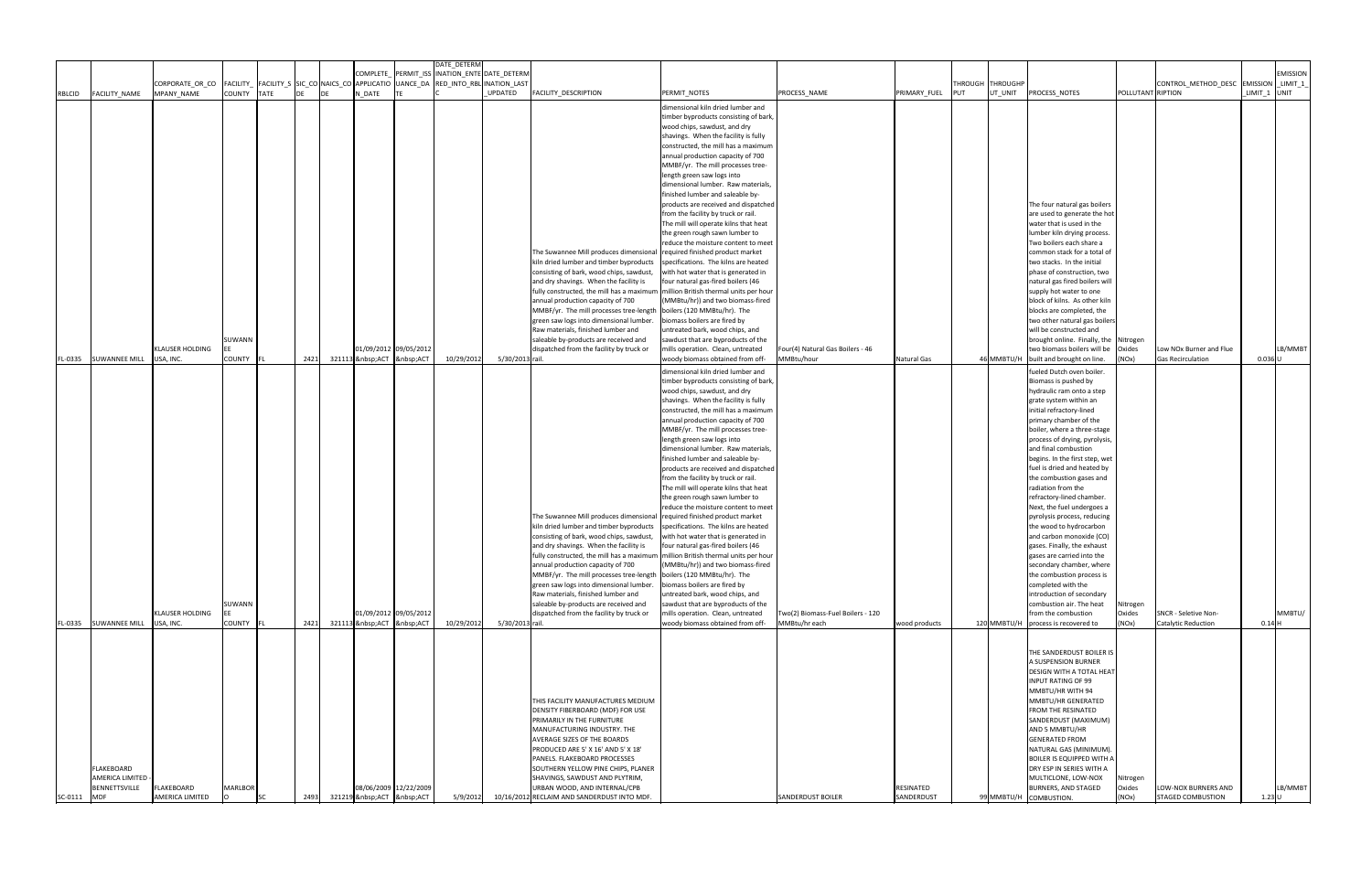|                 |                                     |                                 |                |           |      |                       |           | THIS FACILITY MANUFACTURES MEDIUM           |                             |                    |                               |          |                        |           |
|-----------------|-------------------------------------|---------------------------------|----------------|-----------|------|-----------------------|-----------|---------------------------------------------|-----------------------------|--------------------|-------------------------------|----------|------------------------|-----------|
|                 |                                     |                                 |                |           |      |                       |           | DENSITY FIBERBOARD (MDF) FOR USE            |                             |                    |                               |          |                        |           |
|                 |                                     |                                 |                |           |      |                       |           | <b>PRIMARILY IN THE FURNITURE</b>           |                             |                    |                               |          |                        |           |
|                 |                                     |                                 |                |           |      |                       |           | MANUFACTURING INDUSTRY. THE                 |                             |                    |                               |          |                        |           |
|                 |                                     |                                 |                |           |      |                       |           | <b>AVERAGE SIZES OF THE BOARDS</b>          |                             |                    |                               |          |                        |           |
|                 |                                     |                                 |                |           |      |                       |           | PRODUCED ARE 5' X 16' AND 5' X 18'          |                             |                    |                               |          |                        |           |
|                 |                                     |                                 |                |           |      |                       |           | <b>PANELS. FLAKEBOARD PROCESSES</b>         |                             |                    | NATURAL GAS FIRED, LOW-       |          |                        |           |
|                 |                                     |                                 |                |           |      |                       |           |                                             |                             |                    |                               |          |                        |           |
|                 | FLAKEBOARD                          |                                 |                |           |      |                       |           | SOUTHERN YELLOW PINE CHIPS, PLANER          |                             |                    | NOX BURNER USED IN THE        |          |                        |           |
|                 | AMERICA LIMITED -                   |                                 |                |           |      |                       |           | SHAVINGS, SAWDUST AND PLYTRIM,              |                             |                    | <b>PRIMARY FACE DRYER OF</b>  | Nitrogen |                        |           |
|                 | <b>BENNETTSVILLE</b>                | FLAKEBOARD                      | <b>MARLBOR</b> |           |      | 08/06/2009 12/22/2009 |           | URBAN WOOD, AND INTERNAL/CPB                |                             |                    | AN MDF MANUFACTURING   Oxides |          |                        |           |
| $SC-0111$ MDF   |                                     | <b>AMERICA LIMITED</b>          |                |           |      | 2493 321219  ACT  ACT | 5/9/2012  | 10/16/2012 RECLAIM AND SANDERDUST INTO MDF. | <b>FACE PRIMARY DRYER</b>   | <b>NATURAL GAS</b> | 45 MMBTU/H PROCESS            | (NOx)    | <b>LOW-NOX BURNERS</b> |           |
|                 |                                     |                                 |                |           |      |                       |           |                                             |                             |                    |                               |          |                        |           |
|                 |                                     |                                 |                |           |      |                       |           | THIS FACILITY MANUFACTURES MEDIUM           |                             |                    |                               |          |                        |           |
|                 |                                     |                                 |                |           |      |                       |           | DENSITY FIBERBOARD (MDF) FOR USE            |                             |                    |                               |          |                        |           |
|                 |                                     |                                 |                |           |      |                       |           | <b>PRIMARILY IN THE FURNITURE</b>           |                             |                    |                               |          |                        |           |
|                 |                                     |                                 |                |           |      |                       |           | MANUFACTURING INDUSTRY. THE                 |                             |                    |                               |          |                        |           |
|                 |                                     |                                 |                |           |      |                       |           | <b>AVERAGE SIZES OF THE BOARDS</b>          |                             |                    |                               |          |                        |           |
|                 |                                     |                                 |                |           |      |                       |           | PRODUCED ARE 5' X 16' AND 5' X 18'          |                             |                    |                               |          |                        |           |
|                 |                                     |                                 |                |           |      |                       |           | <b>PANELS. FLAKEBOARD PROCESSES</b>         |                             |                    | NATURAL GAS FIRED, LOW-       |          |                        |           |
|                 | FLAKEBOARD                          |                                 |                |           |      |                       |           | SOUTHERN YELLOW PINE CHIPS, PLANER          |                             |                    | NOX BURNER USED IN THE        |          |                        |           |
|                 | <b>AMERICA LIMITED -</b>            |                                 |                |           |      |                       |           | SHAVINGS, SAWDUST AND PLYTRIM,              |                             |                    | <b>PRIMARY CORE DRYER OF</b>  | Nitrogen |                        |           |
|                 | BENNETTSVILLE                       | FLAKEBOARD                      | <b>MARLBOR</b> |           |      | 08/06/2009 12/22/2009 |           | URBAN WOOD, AND INTERNAL/CPB                |                             |                    | AN MDF MANUFACTURING   Oxides |          |                        |           |
| SC-0111   MDF   |                                     | <b>AMERICA LIMITED</b>          |                |           | 2493 | 321219  ACT    ACT    | 5/9/201   | 10/16/2012 RECLAIM AND SANDERDUST INTO MDF. | <b>CORE PRIMARY DRYER</b>   | NATURAL GAS        | 45 MMBTU/H PROCESS            | (NOx)    | <b>LOW-NOX BURNERS</b> |           |
|                 |                                     |                                 |                |           |      |                       |           |                                             |                             |                    |                               |          |                        |           |
|                 |                                     |                                 |                |           |      |                       |           |                                             |                             |                    |                               | Nitrogen |                        |           |
|                 | <b>KLAUSNER</b>                     | KLAUSNER HOLDING   ORANGEB      |                |           |      | 03/28/2012 01/03/2013 |           | 700 MILLION BOARD FOOT PER YEAR             |                             | WET BARK,          |                               | Oxides   |                        | LB/MMBT   |
|                 | SC-0149  HOLDING USA, INC USA, INC  |                                 | URG            |           |      | 2421 321113  ACT  ACT | 8/29/201  | 8/27/2014 LUMBER MILL                       | <b>BIOMASS BOILER EU001</b> | <b>WOOD</b>        | 120 MMBTU/H                   | (NOx)    | <b>SNCR</b>            | $0.14$ U  |
|                 |                                     |                                 |                |           |      |                       |           |                                             |                             |                    |                               |          |                        |           |
|                 |                                     |                                 |                |           |      |                       |           |                                             |                             |                    |                               | Nitrogen |                        |           |
|                 | KLAUSNER                            | KLAUSNER HOLDING   ORANGEB      |                |           |      | 03/28/2012 01/03/2013 |           | 700 MILLION BOARD FOOT PER YEAR             |                             | WET BARK,          |                               | Oxides   |                        | LB/MMBT   |
|                 | SC-0149 HOLDING USA, INC USA, INC   |                                 | URG            | SC        | 2421 | 321113  ACT  ACT      | 8/29/201  | 8/27/2014 LUMBER MILL                       | <b>BIOMASS BOILER EU002</b> | <b>WOOD</b>        | 120 MMBTU/H                   | (NOx)    | <b>SNCR</b>            | $0.14$ U  |
|                 |                                     |                                 |                |           |      |                       |           |                                             |                             |                    |                               |          |                        |           |
|                 |                                     |                                 |                |           |      |                       |           |                                             |                             |                    |                               | Nitrogen |                        |           |
|                 | KLAUSNER                            | KLAUSNER HOLDING   ORANGEB      |                |           |      | 03/28/2012 01/03/2013 |           | 700 MILLION BOARD FOOT PER YEAR             |                             |                    |                               | Oxides   |                        | LB/MMBT   |
|                 | SC-0149  HOLDING USA, INC USA, INC  |                                 | JRG            |           | 2421 | 321113  ACT  ACT      | 8/29/2013 | 8/27/2014 LUMBER MILL                       | NATURAL GAS BOILER EU003    | NATURAL GAS        | 46 MMBTU/H                    | (NOx)    |                        | $0.036$ U |
|                 |                                     |                                 |                |           |      |                       |           |                                             |                             |                    |                               |          |                        |           |
|                 |                                     |                                 |                |           |      |                       |           |                                             |                             |                    |                               | Nitrogen |                        |           |
|                 | KLAUSNER                            | KLAUSNER HOLDING   ORANGEB      |                |           |      | 03/28/2012 01/03/2013 |           | 700 MILLION BOARD FOOT PER YEAR             |                             |                    |                               | Oxides   |                        | LB/MMBT   |
|                 | SC-0149  HOLDING USA, INC USA, INC  |                                 | URG            |           | 2421 | 321113  ACT  ACT      | 8/29/2013 | 8/27/2014 LUMBER MILL                       | NATURAL GAS BOILER EU004    | <b>NATURAL GAS</b> | 46 MMBTU/H                    | (NOx)    |                        | $0.036$ U |
|                 |                                     |                                 |                |           |      |                       |           |                                             |                             |                    |                               |          |                        |           |
|                 |                                     |                                 |                |           |      |                       |           |                                             |                             |                    |                               | Nitrogen |                        |           |
|                 | KLAUSNER                            | KLAUSNER HOLDING   ORANGEB      |                |           |      | 03/28/2012 01/03/2013 |           | 700 MILLION BOARD FOOT PER YEAR             |                             |                    |                               | Oxides   |                        | LB/MMBT   |
|                 | SC-0149  HOLDING USA, INC USA, INC  |                                 | URG            |           | 2421 | 321113  ACT  ACT      | 8/29/2013 | 8/27/2014 LUMBER MILL                       | NATURAL GAS BOILER EU005    | <b>NATURAL GAS</b> | 46 MMBTU/H                    | (NOx)    |                        | $0.036$ U |
|                 |                                     |                                 |                | <b>SC</b> |      |                       |           |                                             |                             |                    |                               |          |                        |           |
|                 |                                     |                                 |                |           |      |                       |           |                                             |                             |                    |                               | Nitrogen |                        |           |
|                 |                                     |                                 |                |           |      |                       |           |                                             |                             |                    |                               |          |                        |           |
|                 | KLAUSNER                            | KLAUSNER HOLDING   ORANGEB      |                |           |      | 03/28/2012 01/03/2013 |           | 700 MILLION BOARD FOOT PER YEAR             |                             |                    |                               | Oxides   |                        | LB/MMBT   |
|                 | SC-0149   HOLDING USA, INC USA, INC |                                 | URG            |           | 2421 | 321113  ACT  ACT      | 8/29/201  | 8/27/2014 LUMBER MILL                       | NATURAL GAS BOILER EU006    | <b>NATURAL GAS</b> | 46 MMBTU/H                    | (NOx)    |                        | $0.036$ U |
|                 |                                     |                                 |                |           |      |                       |           |                                             |                             |                    |                               |          |                        |           |
|                 | ERACHEM                             |                                 |                |           |      |                       |           | MANGANESE PRODUCTS                          |                             |                    |                               | Nitrogen | <b>GOOD COMBUSTION</b> | LB/MMBT   |
|                 |                                     | <b>ERACHEM COMILOG, HUMPHRE</b> |                |           |      | 07/24/2008 01/28/2009 |           |                                             |                             |                    |                               | Oxides   | <b>PRACTICES</b>       |           |
| TN-0159 COMILOG |                                     | INC.                            |                |           | 2819 | 325199  ACT  ACT      | 6/4/2009  | 6/9/2009 MANUFACTURING                      | <b>WOOD-FIRED BOILER</b>    | <b>WOOD</b>        | 69.3 MMBTU/H                  | (NOx)    |                        | $0.25$ U  |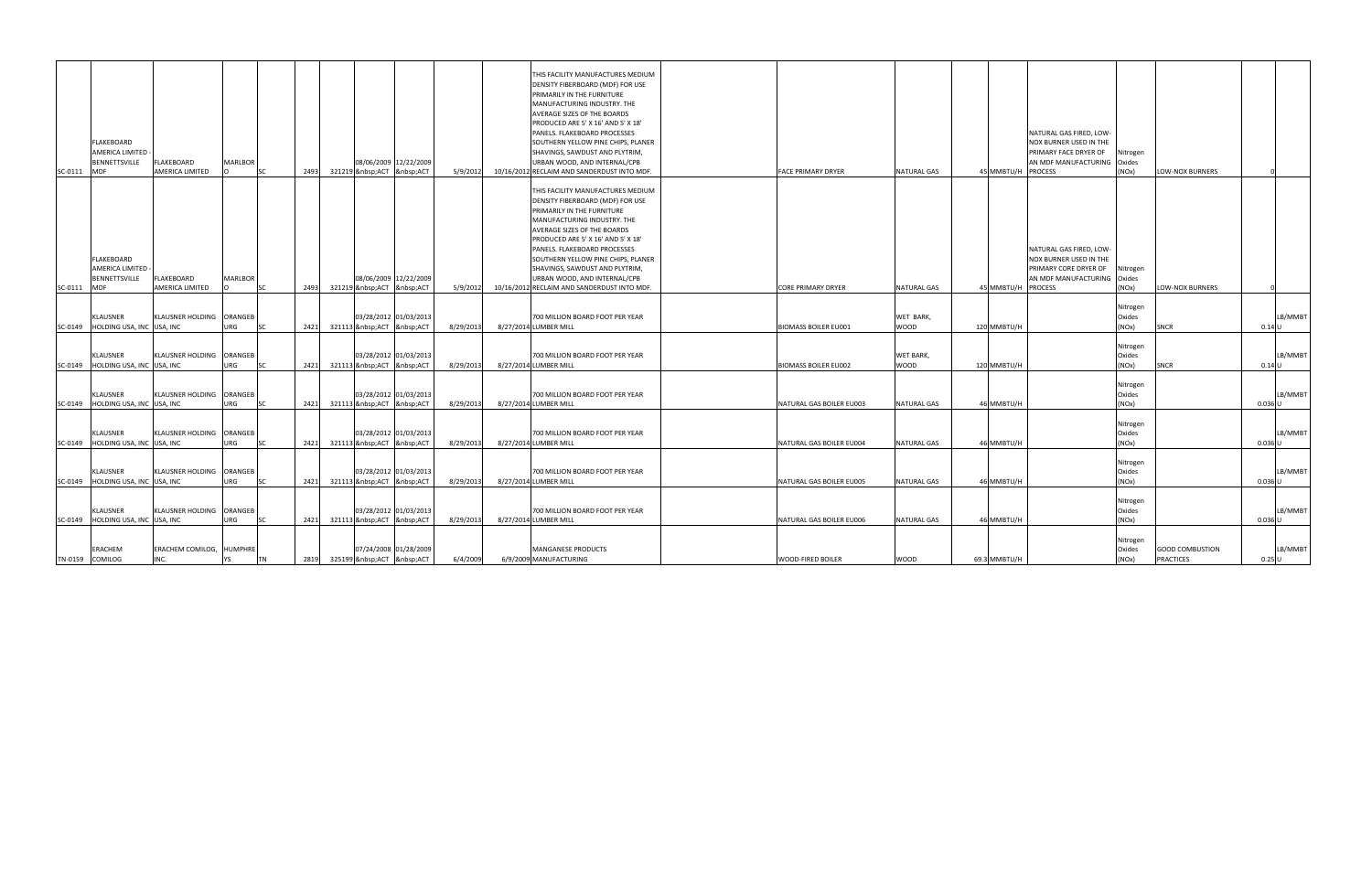| Boilers B11 and B12 are                                                                                                                                                                                                                                                               |                    |                                  |             |
|---------------------------------------------------------------------------------------------------------------------------------------------------------------------------------------------------------------------------------------------------------------------------------------|--------------------|----------------------------------|-------------|
| Konus thermal oil heaters                                                                                                                                                                                                                                                             |                    |                                  |             |
| which heat oil for circulation                                                                                                                                                                                                                                                        |                    |                                  |             |
| Louisiana-Pacific is retiring electrified<br>to the Line 1 wafer press                                                                                                                                                                                                                |                    |                                  |             |
| filter beds (EFB) on two of its Konus<br>and the log conditioning                                                                                                                                                                                                                     |                    |                                  |             |
| thermal oil heaters and re-routing the<br>ponds and provide heat for                                                                                                                                                                                                                  |                    |                                  |             |
| exhaust through its two dryers and<br>other plant operations. The                                                                                                                                                                                                                     |                    |                                  |             |
| subsequently their respective control<br>primary fuel is wood waste                                                                                                                                                                                                                   |                    |                                  |             |
| devices. Since EFB's were<br>which is fed to the burners                                                                                                                                                                                                                              |                    |                                  |             |
| specifically required under the<br>from a storage bin by a                                                                                                                                                                                                                            | Nitrogen           |                                  |             |
| LOUISIANA-PACIFIC LOUISIANA-PACIFIC<br>02/24/2015 04/02/2015<br>previous PSD BACT, this project<br>screw auger. Throughput is $\alpha$ Oxides                                                                                                                                         |                    |                                  |             |
| 2493 321211  ACT $\alpha$ nbsp;ACT<br>7/1/2019<br>19.4 mmBTU/hr $\vert$ 19.4 mmBTU/hr each.<br>CORPORATION<br>triggered a new BACT determination.   B11 & amp; B12 Boilers<br><b>*WI-0276 CORPORATION</b><br>SAWYER WI<br>7/1/2019 Production of oriented strand board.<br>Wood Waste | (NOx)              | <b>Good Combustion Practices</b> | $8.9$ LB/HR |
|                                                                                                                                                                                                                                                                                       |                    |                                  |             |
|                                                                                                                                                                                                                                                                                       |                    |                                  |             |
|                                                                                                                                                                                                                                                                                       |                    |                                  |             |
|                                                                                                                                                                                                                                                                                       |                    |                                  |             |
|                                                                                                                                                                                                                                                                                       |                    |                                  |             |
|                                                                                                                                                                                                                                                                                       |                    |                                  |             |
|                                                                                                                                                                                                                                                                                       |                    |                                  |             |
|                                                                                                                                                                                                                                                                                       |                    |                                  |             |
|                                                                                                                                                                                                                                                                                       |                    |                                  |             |
|                                                                                                                                                                                                                                                                                       |                    |                                  |             |
|                                                                                                                                                                                                                                                                                       |                    |                                  |             |
|                                                                                                                                                                                                                                                                                       |                    |                                  |             |
|                                                                                                                                                                                                                                                                                       |                    |                                  |             |
|                                                                                                                                                                                                                                                                                       |                    |                                  |             |
| Boilers B21 and B22 are                                                                                                                                                                                                                                                               |                    |                                  |             |
| Konus thermal oil heaters                                                                                                                                                                                                                                                             |                    |                                  |             |
| which heat oil for                                                                                                                                                                                                                                                                    |                    |                                  |             |
| circulation to the Line 2                                                                                                                                                                                                                                                             |                    |                                  |             |
| Louisiana-Pacific is retiring electrified<br>wafer press and the log                                                                                                                                                                                                                  |                    |                                  |             |
| filter beds (EFB) on two of its Konus<br>conditioning ponds and                                                                                                                                                                                                                       |                    |                                  |             |
| thermal oil heaters and re-routing the<br>provide heat for other plant                                                                                                                                                                                                                |                    |                                  |             |
| exhaust through its two dryers and<br>operations. The primary fuel                                                                                                                                                                                                                    |                    |                                  |             |
| is wood waste which is fed<br>subsequently their respective control                                                                                                                                                                                                                   |                    |                                  |             |
|                                                                                                                                                                                                                                                                                       |                    |                                  |             |
|                                                                                                                                                                                                                                                                                       |                    |                                  |             |
| devices. Since EFB's were<br>to the burners from a                                                                                                                                                                                                                                    |                    |                                  |             |
| specifically required under the<br>storage bin by a screw<br>02/24/2015 04/02/2015<br>LOUISIANA-PACIFIC LOUISIANA-PACIFIC<br>previous PSD BACT, this project<br>auger. Throughput is 23.8                                                                                             | Nitrogen<br>Oxides |                                  |             |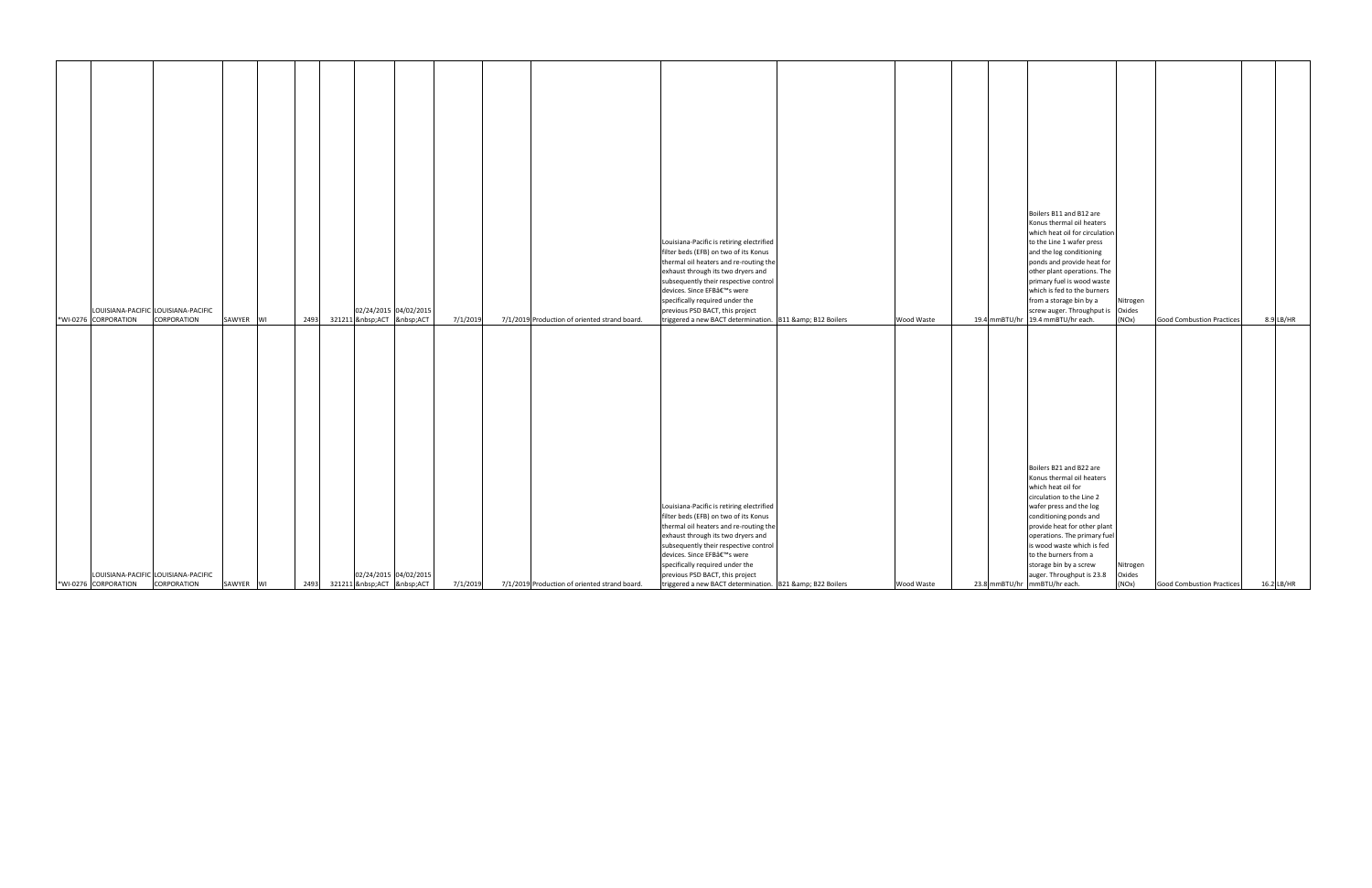---------------------------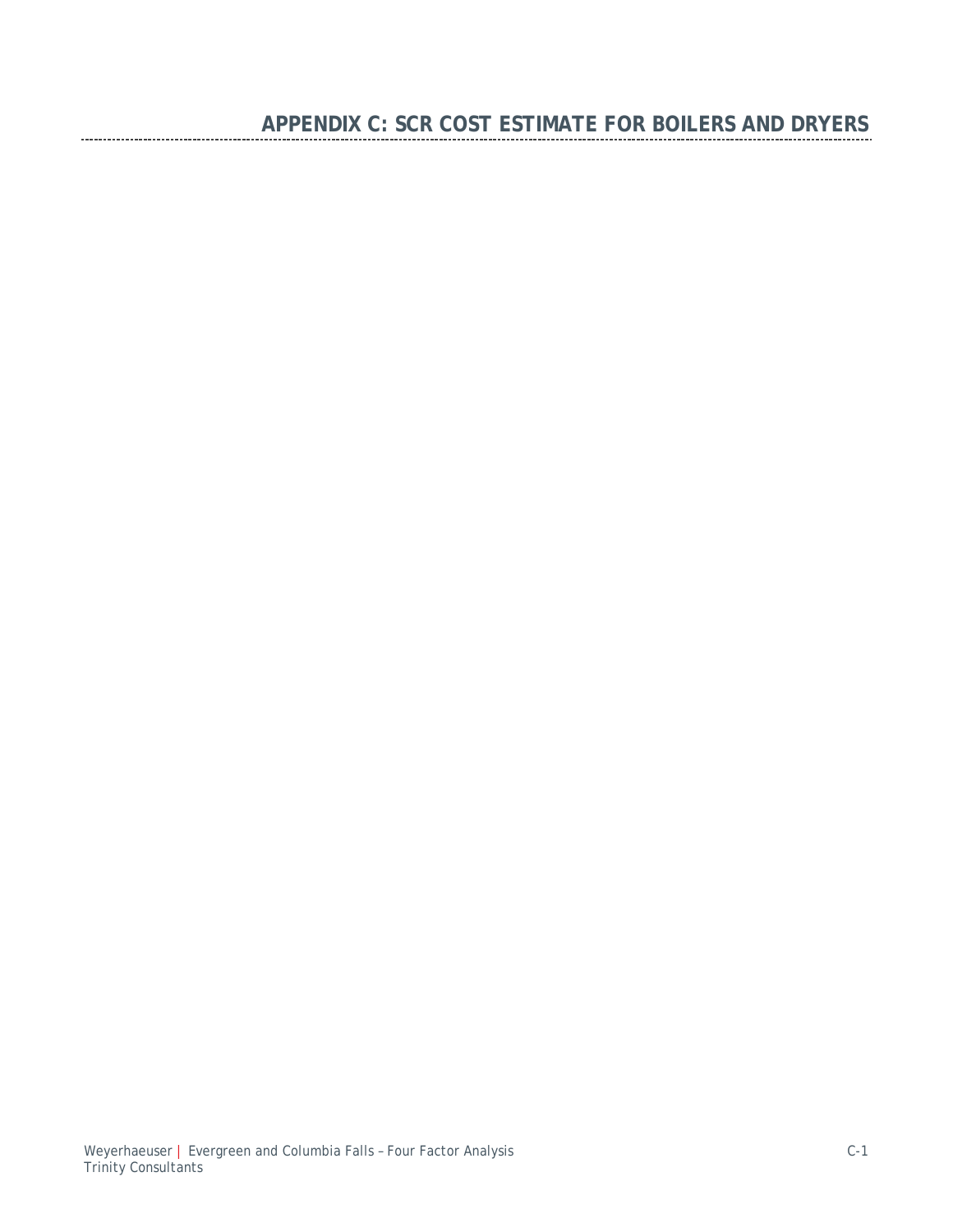#### **Table C-1. Cost Analysis Supporting Information for Tail-end SCR**

| <b>Columbia Falls Boiler</b>                    |             |                |                   |                      |                          |
|-------------------------------------------------|-------------|----------------|-------------------|----------------------|--------------------------|
| <b>Parameter</b>                                | 90% Control | 80% Control    | 70% Control       | <b>Units</b>         | Note(s)                  |
| <b>Boiler Firing Rate</b>                       | 292         | 292            |                   | 292 MMBtu/hr         | 1                        |
| <b>Potential NO<sub>x</sub></b> Emission Factor | 0.458       | 0.458          |                   | 0.458 lb/MMBtu       | 1                        |
| Potential $NOx$ Emissions                       | 587         | 587            | 587               | tpy                  | 1                        |
| Removal Efficiency                              | 90          | 80             | 70 %              |                      | $\mathbf{2}$             |
| Pollutant Removed @ % control                   | 528         | 470            | 411 tpy           |                      | 3                        |
| <b>NOx Removal Factor (NRF)</b>                 | 1.13        | 1.00           | 0.88              |                      | 14                       |
| SCR Inlet Airflow (before reheating)            | 151,000     | 151,000        | 151,000 acfm      |                      | $\overline{4}$           |
| SCR Inlet Temperature (before reheating)        | 500         | 500            | 500               | $\rm ^{\circ}$ F     | $\overline{4}$           |
| SCR Inlet Temperature (after reheating)         | 700         | 625            | 575 °F            |                      | $\overline{\mathcal{L}}$ |
| <b>SCR Inlet Flow Rate</b>                      | 393,500     | 393,500        | 393,500 lb/hr     |                      | 6                        |
| Additional heat required                        | 49.95467235 | 31.2           |                   | 18.7 Btu/lb          | 7                        |
|                                                 | 20          | 12             |                   | 7 MMBtu/hr           |                          |
|                                                 | 172,197     | 107,622.97     |                   | 64,573.78 MMBtu/yr   | 8                        |
| <b>Natural Gas Cost</b>                         | 5.53        | 5.53           |                   | 5.53 \$/MMBtu        | $\overline{4}$           |
| <b>Fuel Sulfur Content</b>                      | 0.01        | 0.01           | 0.01%             |                      | 5                        |
| Ammonia Slip Allowed                            | 5           | 5              |                   | 5 ppm                | 6                        |
| Volume of Catalyst                              | 1,240       | 1,240          | 1,240 $ft^3$      |                      | 6                        |
| Mass Flow Rate of Reagent                       | 46.87       | 41.66          | 36.45 lb/hr       |                      | 6                        |
| Concentration of Stored Reagent Solution        | 19          | 19             |                   | 19 % Reagent         | 6                        |
| Pressure Drop Across the SCR and Ductwork       | 7.5         | 7.5            |                   | 7.5 inches of $H_2O$ | 6                        |
| <b>Electricity Usage</b>                        | 162         | 162            | 162 kW            |                      | 9                        |
| Number of Hours of Operator Labor               | 4           | $\overline{4}$ |                   | 4 hrs/day            | 15                       |
| Labor Rate (Including Benefits)                 | 60          | 60             |                   | 60 \$/hr             | 15                       |
| Catalyst Cost, Initial                          | 252.73      | 252.73         | 252.73 $$/ft^3$   |                      | 10                       |
| Catalyst Cost, Replacement                      | 252.73      | 252.73         | $252.73$ $$/ft^3$ |                      | 10                       |
| 19% Ammonia Solution Cost                       | 0.04        | 0.04           | $0.04$ \$/lb      |                      | 10                       |
| <b>Electricity Cost</b>                         | 0.046       | 0.046          |                   | $0.046$ \$/kW-hr     | 11                       |
| <b>SCR Equipment Life</b>                       | 20          | 20             |                   | 20 years             | 12                       |
| <b>Interest Rate</b>                            | 5.25%       | 5.25%          | 5.25% %           |                      | 12                       |
| 2016 \$                                         | 541.7       | 541.7          | 541.7 n/a         |                      | 13                       |
| 2018 \$                                         | 603.1       | 603.1          | $603.1$ n/a       |                      | 13                       |

1. Heat input based on specified maximum tons of fuel burned and HHV of fuel. Inlet emissions based on uncontrolled emissions in flue gas data provided by Mitchell Leu in January 2011.

2. Based on call with EPA Region 8 and Anna Henolson (Trinity) on November 30, 2011, EPA requested that SCR cost calculations be presented for three different case scenarios: for control efficiencies at 70, 80 and 90%.

3. Pollutant Removed (tpy) = (Removal Efficiency, %)  $\times$  (Potential Emissions, tpy).

4. Reheated boiler exhaust temperatures based on EPA Cost Manual, Section 4.2, Figure 2.2. Inlet temperature before reheating based on maximum boiler outlet temperature data provided by Mitchell Leu in January 2011. Cost of natural gas from most recent U.S. Energy Information Administration data for Montana.

5. Sulfur content based on fuel composition sample analysis from December 2008.

6. SCR design specifications based on vendor quote from Fuel Tech, Inc. to Anna Henolson (Trinity) on 12/19/2011. Pressure drop across the SCR system was provided in vendor quote as 5 inches in WC. It is assumed that the pressure drop across the ductwork is an additional 2.5 in WC. The mass flowrate of reagant for different control efficiencies was scaled based on the mass of pollutant removed.

7. An average heat capacity of 0.249773361735809 Btu/lb-F is used to calculate the heat needed to raise the temperature of flue gas.

8. The boiler's maximum outlet temperature is 500 F. The boiler operates for 8760 hours / yr.

9 . Electricity usage requirement based on equation 2.61 of EPA Cost Control Manual, Section 4.2

10. Catalyst costs based on example problem in EPA Cost Manual, Section 4.2, 2.5 Example problem #1. Costs converted from 2016 \$ to 2018 \$.

11. Cost based on most recent (June 2019) average MT electricity cost, per EIA (https://www.eia.gov/electricity/monthly/epm\_table\_grapher.php?t=epmt\_5\_6\_a).

12. Assumed an average rate of interest of 5.25% based on bank prime rate on 8/21/19 (https://www.federalreserve.gov/releases/h15/)

13. Values based on Chemical Engineering's Plant Cost Index (CEPCI)

14. Per explanation of variables in EPA Cost Manual, Section 4.2, Equation 2.48

15. Per example problem number two in EPA Cost manual, Section 4.2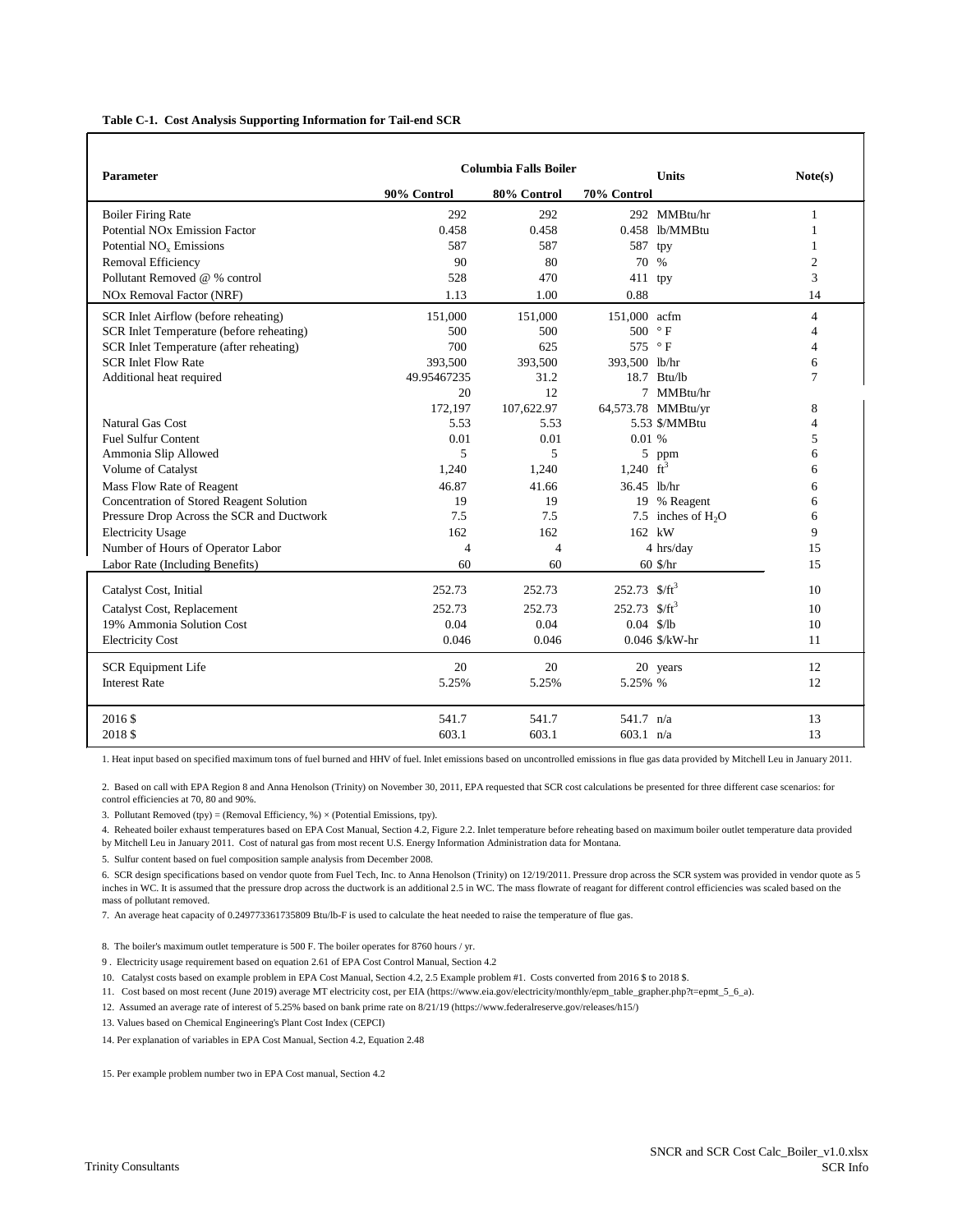**Table C-2. Cost Analysis for SCR**

| <b>Capital Cost</b>                          |             | <b>Columbia Falls Boiler</b> |             | <b>EPA Cost Manual SCR</b><br><b>Section Equation</b> <sup>2</sup> | <b>Notation</b>                                                            |
|----------------------------------------------|-------------|------------------------------|-------------|--------------------------------------------------------------------|----------------------------------------------------------------------------|
|                                              | 90% Control | 80% Control                  | 70% Control |                                                                    |                                                                            |
| <b>Total Capital Investment</b> <sup>7</sup> | 6,292,791   | 6,292,791                    | 6,292,791   | 2.53                                                               | $TCI = 10,530 \times (1,640/Q_B)^{0.35} \times Q_B \times ELEVF \times RF$ |
| <b>Operating Cost</b>                        |             | <b>Columbia Falls Boiler</b> |             |                                                                    | <b>Notation</b>                                                            |
| Direct Annual Costs                          |             |                              |             |                                                                    |                                                                            |
| Operating and Supervisory Labor              | 87,600      | 87,600                       | 87,600      |                                                                    | <b>OSL</b>                                                                 |
| <b>Annual Maintenance Cost</b>               | 31,464      | 31,464                       | 31,464      | 2.57                                                               | <b>AMC</b>                                                                 |
| Annual Reagent Cost                          | 34,460      | 30,631                       | 26,802      | 2.58                                                               | <b>ARC</b>                                                                 |
| <b>Annual Electricity Cost</b>               | 24,003      | 24,003                       | 24,003      | 2.61                                                               | AEC                                                                        |
| Annual Catalyst Cost <sup>1</sup>            | 99,128      | 99,128                       | 99,128      | 2.64, 2.65, 2.66                                                   | $\mathbf{ACC}$                                                             |
| Annual Air Reheat Natural Gas Cost           | 951,527     | 594,704                      | 356,823     |                                                                    | <b>ANGC</b>                                                                |
| <b>Total Direct Annual Costs</b>             | 1,228,182   | 867,531                      | 625,820     | 2.56 (modified) $3$                                                | $DAC = OSL + AMC + ARC + AEL + ACC + ANGC$                                 |
| <b>Indirect Annual Costs</b>                 |             |                              |             |                                                                    |                                                                            |
| <b>Administrative Charges</b>                | 2,666       | 2,666                        | 2,666       | 2.69                                                               | AC                                                                         |
| Capital Recovery                             | 515,709     | 515,709                      | 515,709     | 2.7, 2.71                                                          | <b>CR</b>                                                                  |
| <b>Total Indirect Annual Costs</b>           | 518,374     | 518,374                      | 518,374     | 2.68                                                               | $IDAC = AC + CR$                                                           |
| <b>Total Annual Cost</b>                     | 1,746,556   | 1,385,905                    | 1,144,194   | 2.72                                                               | $TAC = DAC + IDAC$                                                         |
| Pollutant Removed (tpy) @ % control          | 528         | 470                          | 411         |                                                                    | tpy                                                                        |
| Cost per ton of $NOX$ Removed @ % control    | 3,306       | 2,952                        | 2,785       | 2.73                                                               | $\$/ton = TAC / Pollutant$ Removed                                         |

1. Catalyst replacement cost assumes 24,000 hours of operational life and 8760 hours per year of SCR operation.

2. U.S. EPA, EPA Air Pollution Control Cost Manual (7th Edition), April 2019, Section 4, Chapter 1. Equations noted for each cost in the eq. ref. column.

3. Modified equation 2.56 to account for labor costs and the cost to reheat the flue gas for a tail-end SCR application.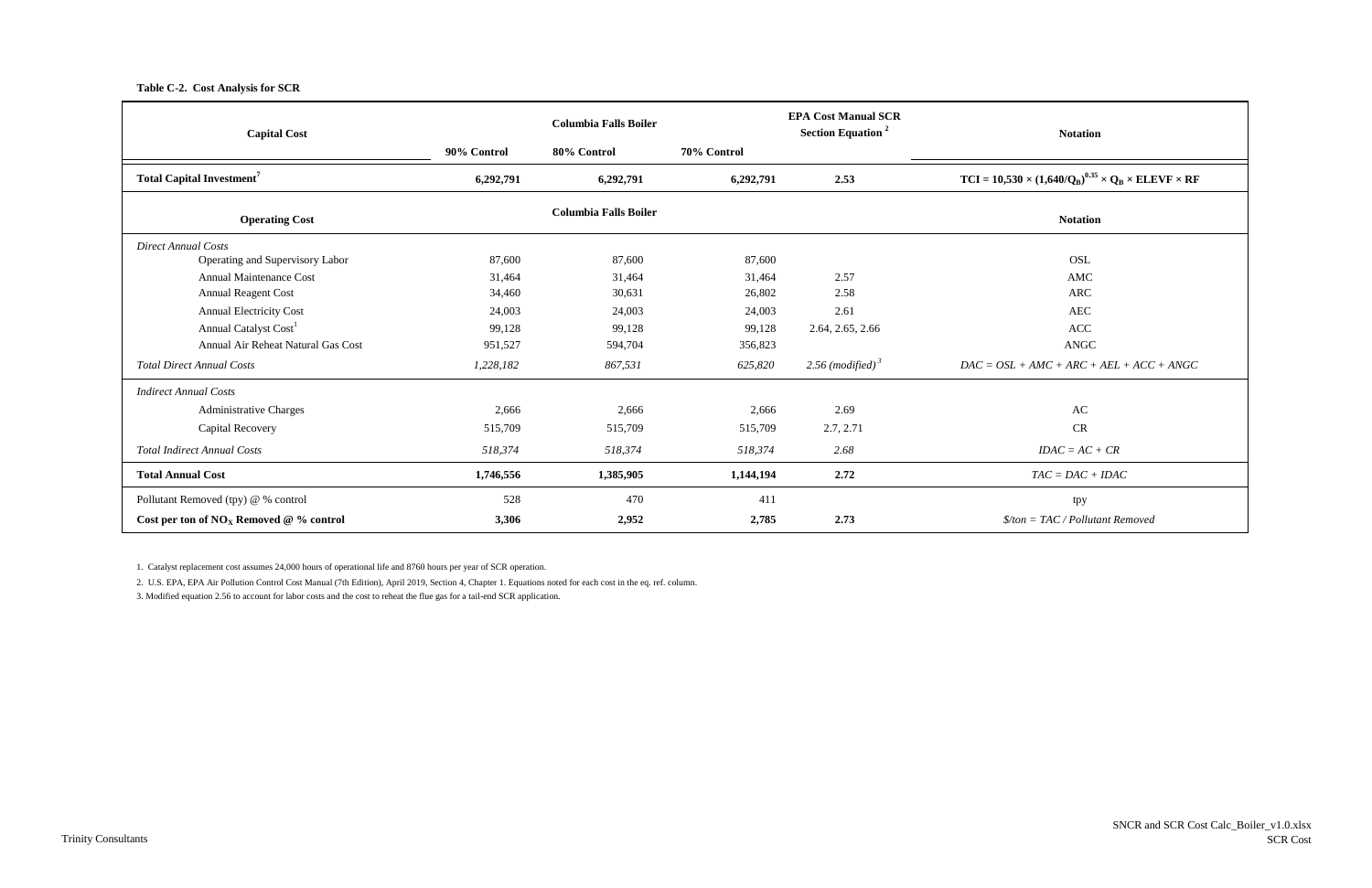#### **Table C-3. Cost Analysis Supporting Information for SCR**

| Parameter                                       | <b>Evergreen Boiler</b> |             |                    | <b>Units</b>         | Note(s)        |
|-------------------------------------------------|-------------------------|-------------|--------------------|----------------------|----------------|
|                                                 | 90% Control             | 80% Control | 70% Control        |                      |                |
| Maximum Boiler Capacity                         | 196                     | 196         |                    | 196 MMBtu/hr         | 1              |
| <b>Potential NO<sub>x</sub></b> Emission Factor | 0.189                   | 0.189       |                    | 0.189 lb/MMBtu       | 1              |
| Potential $NOx$ Emissions                       | 162                     | 162         | 162                | tpy                  | 1              |
| Removal Efficiency                              | 90                      | 80          | 70 %               |                      | $\overline{2}$ |
| Pollutant Removed @ % control                   | 146                     | 130         | 113 tpy            |                      | 3              |
| <b>NOx Removal Factor (NRF)</b>                 | 1.13                    | 1.00        | 0.88               |                      | 14             |
| SCR Inlet Airflow (before reheating)            | 55,500                  | 55,500      | 55,500 acfm        |                      | 4              |
| SCR Inlet Temperature (before reheating)        | 430                     | 430         | 430 °F             |                      | 4              |
| SCR Inlet Temperature (after reheating)         | 700                     | 625         | 575 °F             |                      | $\overline{4}$ |
| <b>SCR Inlet Flow Rate</b>                      | 240,300                 | 240,300     | 240,300 lb/hr      |                      | 6              |
| Additional heat required                        | 67.43880767             | 48.70580554 | 36.21713745 Btu/lb |                      | 7              |
|                                                 | 16                      | 12          |                    | 9 MMBtu/hr           |                |
|                                                 | 141,961                 | 102,527     |                    | 76,238 MMBtu/yr      | 8              |
| <b>Natural Gas Cost</b>                         | 5.53                    | 5.53        |                    | 5.53 \$/MMBtu        | 4              |
| <b>Fuel Sulfur Content</b>                      | 0.01                    | 0.01        | 0.01 %             |                      | 5              |
| Ammonia Slip Allowed                            | 5                       | 5           |                    | 5 ppm                | 6              |
| Volume of Catalyst                              | 607                     | 607         | $607 \text{ ft}^3$ |                      | 6              |
| Mass Flow Rate of Reagent                       | 12.94                   | 11.50       | $10.07$ lb/hr      |                      | 6              |
| Concentration of Stored Reagent Solution        | 19                      | 19          |                    | 19 % Reagent         | 6              |
| Pressure Drop Across the SCR and Ductwork       | 6.0                     | 6.0         |                    | 6.0 inches of $H_2O$ | 6              |
| <b>Electricity Usage</b>                        | 108.5                   | 108.5       | 108.5 kW           |                      | 9              |
| Number of Hours of Operator Labor               | 4                       | 4           |                    | 4 hrs/day            | 15             |
| Labor Rate (Including Benefits)                 | 60                      | 60          |                    | 60 \$/hr             | 15             |
| Catalyst Cost, Initial                          | 252.73                  | 252.73      | 252.73 $$/ft^3$    |                      | 10             |
| Catalyst Cost, Replacement                      | 252.73                  | 252.73      | $252.73$ $$/ft^3$  |                      | 10             |
| 19% Ammonia Solution Cost                       | 0.04                    | 0.04        | $0.04$ \$/lb       |                      | 10             |
| <b>Electricity Cost</b>                         | 0.05                    | 0.05        |                    | $0.05$ \$/kW-hr      | 11             |
| <b>SCR Equipment Life</b>                       | 20                      | 20          |                    | 20 years             | 12             |
| <b>Interest Rate</b>                            | 5.25%                   | 5.25%       | 5.25% %            |                      | 12             |
| 2016 \$                                         | 541.7                   | 541.7       | 541.7 n/a          |                      | 13             |
| 2018 \$                                         | 603.1                   | 603.1       | 603.1 $n/a$        |                      | 13             |

1. Heat input based on specified maximum tons of fuel burned and HHV of fuel. Inlet emissions based on uncontrolled emissions in flue gas data provided by Mitchell Leu in January 2011.

2. Based on call with EPA Region 8 and Anna Henolson (Trinity) on November 30, 2011, EPA requested that SCR cost calculations be presented for three different case scenarios: for control efficiencies at 70, 80 and 90%.

3. Pollutant Removed (tpy) = (Removal Efficiency, %)  $\times$  (Potential Emissions, tpy).

4. Reheated boiler exhaust temperatures based on EPA Cost Manual, Section 4.2, Figure 2.2. Inlet temperature before reheating based on maximum boiler outlet temperature data provided by Mitchell Leu in January 2011. Cost of natural gas from most recent U.S. Energy Information Administration data for Montana.

5. Sulfur content based on fuel composition sample analysis from December 2008.

6. SCR design specifications based on vendor quote from Fuel Tech, Inc. to Anna Henolson (Trinity) on 12/19/2011. Pressure drop across the SCR system was provided in vendor quote as 5 inches in WC. It is assumed that the pressure drop across the ductwork is an additional 2.5 in WC. The mass flowrate of reagant is calculated using EPA Cost Manual, Section 4.2, Equation 2.35.

7. An average heat capacity of 0.249773361735809 Btu/lb-F is used to calculate the heat needed to raise the temperature of flue gas.

8. The boiler's maximum outlet temperature is 500 F. The boiler operates for 8760 hours / yr.

9 . Electricity usage requirement based on equation 2.61 of EPA Cost Control Manual, Section 4.2

10. Catalyst costs based on example problem in EPA Cost Manual, Section 4.2, 2.5 Example problem #1. Costs converted from 2016 \$ to 2018 \$.

11. Cost based on most recent (June 2019) average MT electricity cost, per EIA (https://www.eia.gov/electricity/monthly/epm\_table\_grapher.php?t=epmt\_5\_6\_a).

12. Assumed an average rate of interest of 5.25% based on bank prime rate on 8/21/19 (https://www.federalreserve.gov/releases/h15/)

13. Values based on Chemical Engineering's Plant Cost Index (CEPCI)

14. Per explanation of variables in EPA Cost Manual, Section 4.2, Equation 2.48

15. Per example problem number two in EPA Cost manual, Section 4.2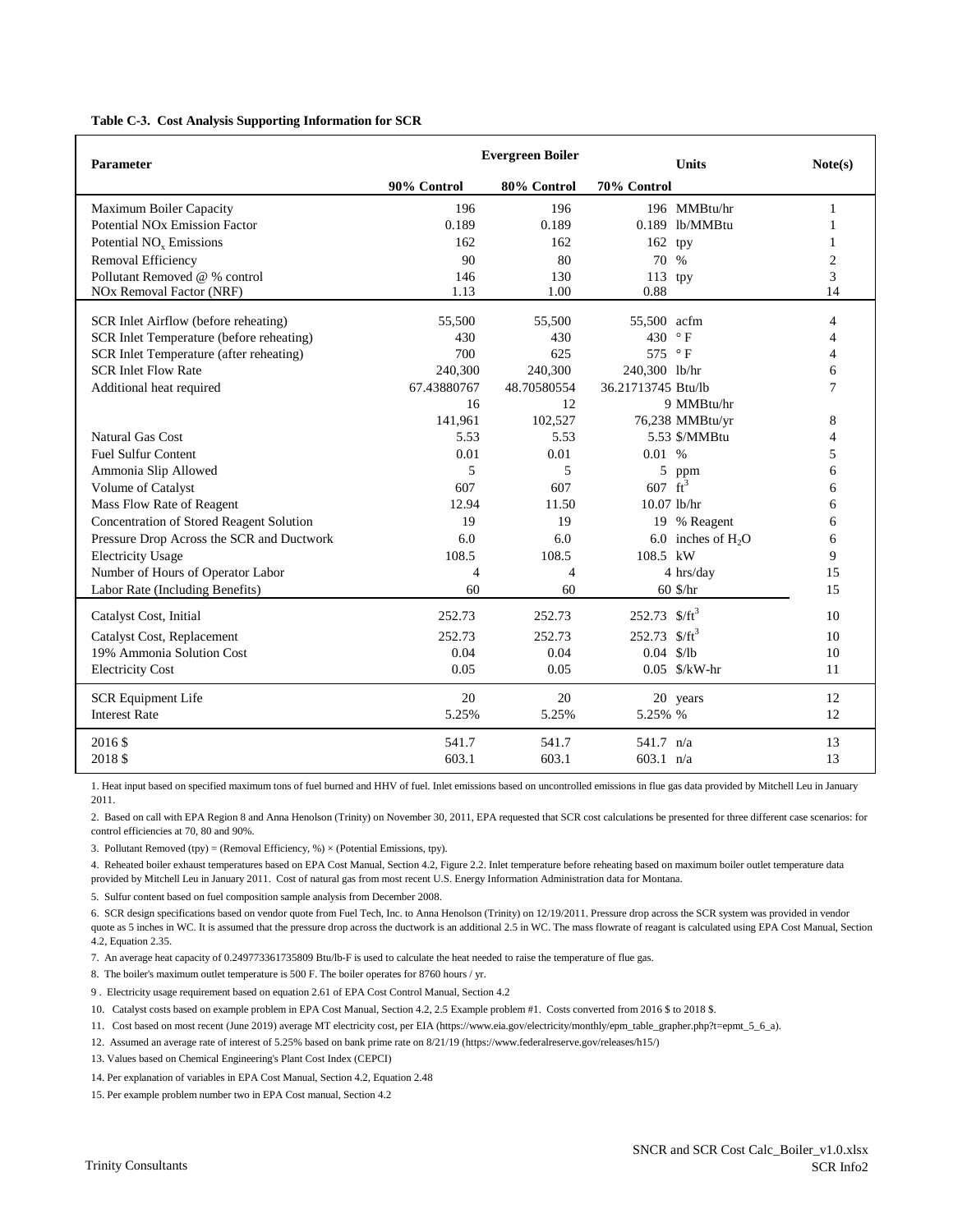#### **Table C-4. Cost Analysis for SCR**

#### **Section Equation <sup>2</sup> Notation**

 $640/Q_B^{0.35} \times Q_B \times ELEVF \times RF$ 

| <b>Capital Cost</b>                          | Evergreen Boiler |             |             | <b>EPA Cost Manual SCR</b><br><b>Section Equation</b> <sup>2</sup> | <b>Notat</b>                      |
|----------------------------------------------|------------------|-------------|-------------|--------------------------------------------------------------------|-----------------------------------|
|                                              | 90% Control      | 80% Control | 70% Control |                                                                    |                                   |
| <b>Total Capital Investment</b> <sup>7</sup> | 4,825,309        | 4,825,309   | 4,825,309   | 2.53                                                               | $TCI = 10,530 \times (1,640/Q_B)$ |

| <b>Operating Cost</b>                     | <b>Evergreen Boiler</b> |           |         | <b>Notation</b>     |                                            |
|-------------------------------------------|-------------------------|-----------|---------|---------------------|--------------------------------------------|
| <b>Direct Annual Costs</b>                |                         |           |         |                     |                                            |
| Operating and Supervisory Labor           | 87,600                  | 87,600    | 87,600  |                     | <b>OSL</b>                                 |
| <b>Annual Maintenance Cost</b>            | 24,127                  | 24,127    | 24,127  | 2.57                | <b>AMC</b>                                 |
| <b>Annual Reagent Cost</b>                | 8,214                   | 7,302     | 6,389   | 2.58                | <b>ARC</b>                                 |
| <b>Annual Electricity Cost</b>            | 13,890                  | 13,890    | 13,890  | 2.61                | <b>AEC</b>                                 |
| Annual Catalyst Cost <sup>1</sup>         | 48,576                  | 48,576    | 48,576  | 2.64, 2.65, 2.66    | <b>ACC</b>                                 |
| Annual Air Reheat Natural Gas Cost        |                         |           | 421,277 |                     | <b>ANGC</b>                                |
|                                           | 784,448                 | 566,545   |         |                     |                                            |
| <b>Total Direct Annual Costs</b>          | 966,854                 | 748,040   | 601,859 | 2.56 (modified) $3$ | $DAC = OSL + AMC + ARC + AEL + ACC + ANGC$ |
|                                           |                         |           |         |                     |                                            |
| <b>Indirect Annual Costs</b>              |                         |           |         |                     |                                            |
| <b>Administrative Charges</b>             | 2,657                   | 2,657     | 2,657   | 2.69                | AC                                         |
| Capital Recovery                          | 395,445                 | 395,445   | 395,445 | 2.7, 2.71           | <b>CR</b>                                  |
| <b>Total Indirect Annual Costs</b>        | 398,102                 | 398,102   | 398,102 | 2.68                | $IDAC = AC + CR$                           |
| <b>Total Annual Cost</b>                  | 1,364,956               | 1,146,142 | 999,961 | 2.72                | $TAC = DAC + IDAC$                         |
|                                           |                         |           |         |                     |                                            |
| Pollutant Removed (tpy) @ % control       | 146                     | 130       | 113     |                     | tpy                                        |
| Cost per ton of $NOx$ Removed @ % control | 9,358                   | 8,840     | 8,815   | 2.73                | $\$/ton = TAC / Pollutant$ Removed         |

1. Catalyst replacement cost assumes 24,000 hours of operational life and 8760 hours per year of SCR operation.

2. U.S. EPA, EPA Air Pollution Control Cost Manual (7th Edition), April 2019, Section 4, Chapter 1. Equations noted for each cost in the eq. ref. column.

3. Modified equation 2.56 to account for labor costs and the cost to reheat the flue gas for a tail-end SCR application.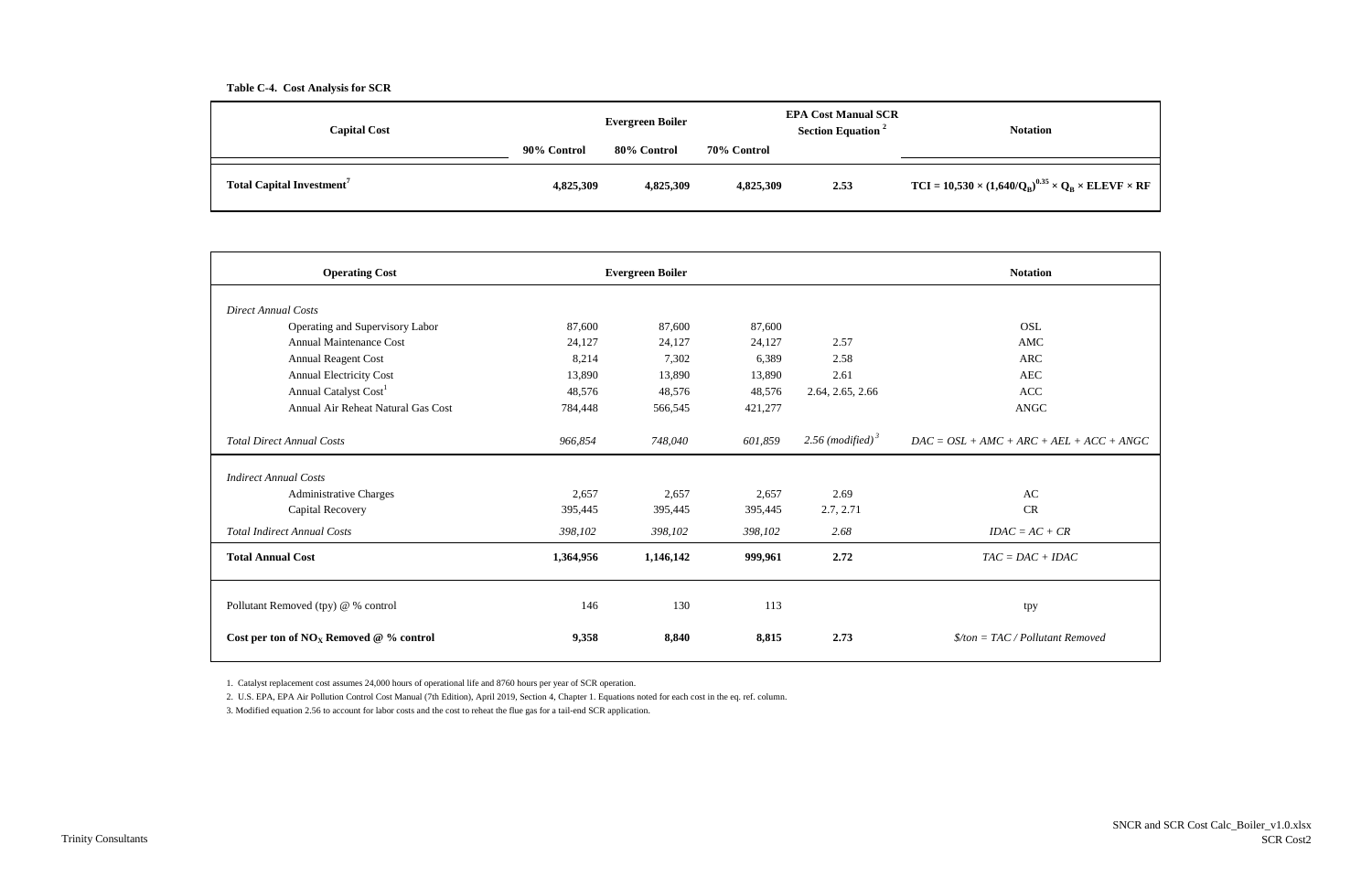| <b>Parameters</b>                               | Line 1 Dryer | <b>Line 2 Dryer</b> | Unit                          |
|-------------------------------------------------|--------------|---------------------|-------------------------------|
|                                                 |              |                     |                               |
| <b>Maximum Dryer Capacity</b>                   | 100          | 85                  | MMBtu/hr                      |
| <b>Potential NO<sub>x</sub></b> Emission Factor | 0.75         | 0.54                | lb/MMBtu                      |
| <b>Potential Emissions</b>                      | 329          | 200                 | tpy                           |
| Maximum Removal Efficiency                      | 90           | 90                  | $\%$                          |
| Pollutant Removed                               | 296          | 180                 | tpy                           |
| SCR Inlet Airflow (before reheating)            | 900,000      | 600,000             | acfm                          |
| SCR Inlet Temperature (before reheating)        | 104          | 104                 | $^{\circ}$ F                  |
| SCR Inlet Airflow (after reheating)             | 1,851,064    | 1,234,043           | acfm                          |
| SCR Inlet Temperature (after reheating)         | 700          | 700                 | $\rm ^{\circ}$ F              |
| <b>Mass Flow Rate</b>                           | 3,801,337    | 2,534,225           | lb/hr                         |
| Additional heat required                        | 151.98       | 151.98              | Btu/lb                        |
|                                                 | 577.73       | 385.15              | MMBtu/hr                      |
|                                                 | 5,060,891    | 3,373,927           | MMBtu/yr                      |
| Natural gas cost                                | 5.53         | 5.53                | \$/MMBtu                      |
| <b>Total Reheating Cost</b>                     | 27,965,534   | 18,643,689          | S                             |
| Reheat Cost per ton NO <sub>x</sub> removed     | 94,590       | 103,717             | $\frac{\text{S}}{\text{ton}}$ |
|                                                 |              |                     |                               |

#### **Table C-5. Cost Estimation to Reheat Flue Gas Post Bio-Filter in Dryers**

Molecular weight of dry air 28.95 lb/lbmol Volume of 1 lbmol air @ 68F 385 ft3/lbmol Average heat capacity of air 0.255 Btu/lb\*F

#### **Table C-6. Cost Estimation to Reheat Flue Gas Pre Bio-Filter in Dryers**

| <b>Parameters</b>                               | <b>Line 1 Dryer</b> | Line 2 Dryer | Unit                          |
|-------------------------------------------------|---------------------|--------------|-------------------------------|
|                                                 |                     |              |                               |
| <b>Maximum Dryer Capacity</b>                   | 100                 | 85           | MMBtu/hr                      |
| <b>Potential NO<sub>x</sub></b> Emission Factor | 0.75                | 0.54         | lb/MMBtu                      |
| <b>Potential Emissions</b>                      | 329                 | 200          | tpy                           |
| Maximum Removal Efficiency                      | 90                  | 90           | $\%$                          |
| <b>Pollutant Removed</b>                        | 296                 | 180          | tpy                           |
| SCR Inlet Airflow (before reheating)            | 268,000             | 198,000      | acfm                          |
| SCR Inlet Temperature (before reheating)        | 140                 | 130          | $\circ$ F                     |
| SCR Inlet Airflow (after reheating)             | 518,133             | 389,288      | acfm                          |
| SCR Inlet Temperature (after reheating)         | 700                 | 700          | $\circ$ F                     |
| Mass Flow Rate (before reheating)               | 1,064,037           | 799,441      | 1 <sub>b</sub> /hr            |
| Additional heat required                        | 142.8               | 145.35       | Btu/lb                        |
|                                                 | 151.94              | 116.20       | MMBtu/hr                      |
|                                                 | 1,331,033           | 1,017,901    | MMBtu/yr                      |
| Natural gas cost                                | 5.53                | 5.53         | \$/MMBtu                      |
| <b>Total Reheating Cost</b>                     | 7,355,040           | 5,624,727    | \$                            |
| Reheat Cost per ton NO <sub>x</sub> removed     | 24,878              | 31,291       | $\frac{\text{S}}{\text{ton}}$ |

Footnotes:

Molecular weight of dry air 28.95 lb/lbmol Vol ume of 1 lbmol air @ 68F 385 ft3/lbmol Average heat capacity of air 0.255 Btu/lb\*F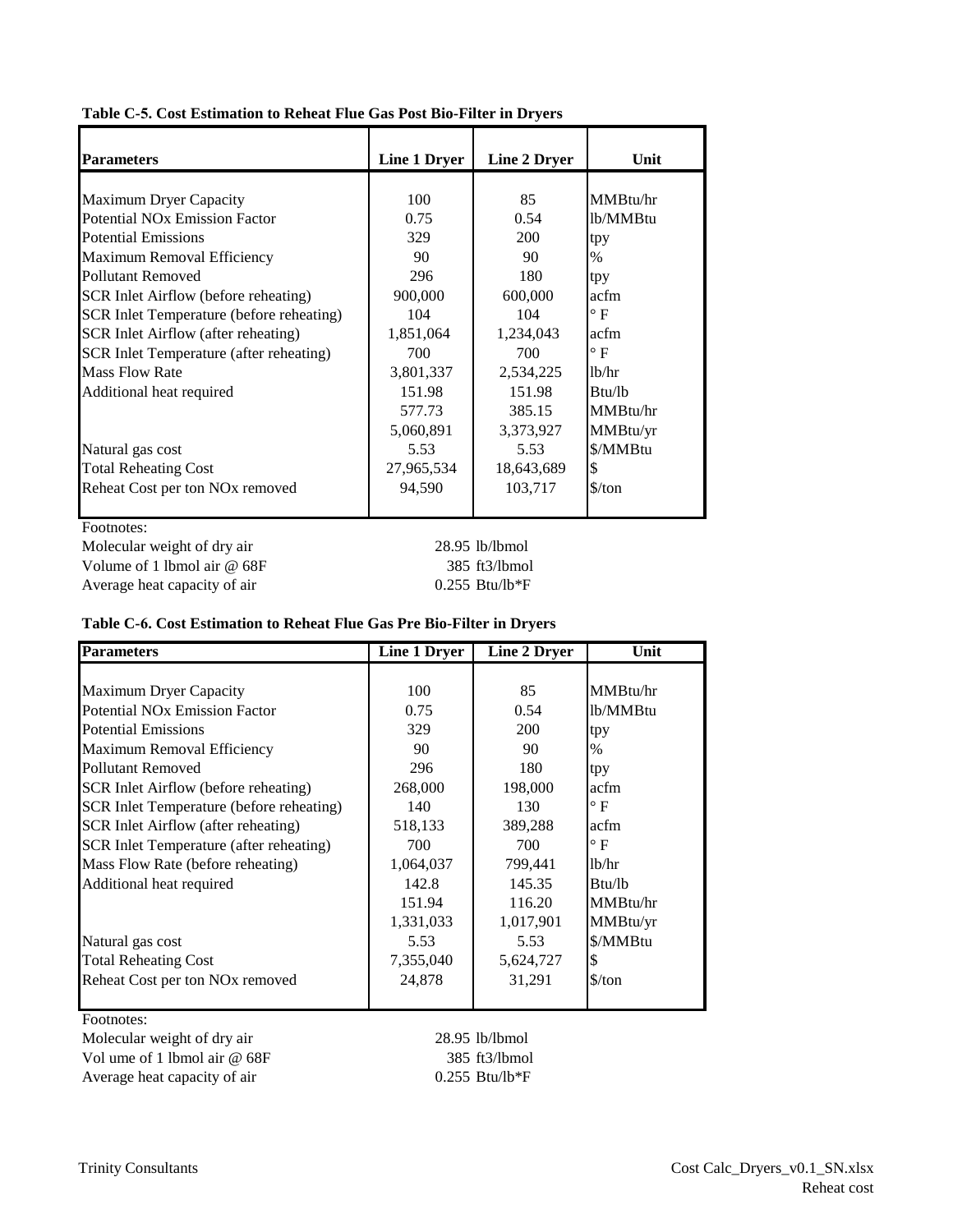#### **Table C-7. Cost Estimate to Install New Firebox in Line 1 Dryers**

| <b>Parameters</b>                         | Line 1 Dryer | Unit                          |
|-------------------------------------------|--------------|-------------------------------|
|                                           |              |                               |
| Dryer Fuel Usage <sup>a</sup>             | 100          | MMBtu/hr                      |
| Potential NO <sub>x</sub> Emission Factor | 0.75         | lb/hr                         |
| <b>Potential Emissions</b>                | 329          | tpy                           |
| Maximum Removal Efficiency <sup>b</sup>   | 23.0         | %                             |
| <b>Pollutant Removed</b>                  | 76           | tpy                           |
| Capital Cost of Burner <sup>c</sup>       | 4,379,811    | \$                            |
| Equipment Life                            | 20           | years                         |
| <b>Interest Rate</b>                      | 5.25         | $\%$                          |
| Capital Recovery Factor                   | 0.082        |                               |
| <b>Annualized Burner Cost</b>             | 358,936      | \$                            |
| Cost per ton NO <sub>x</sub> removed      | 4,751        | $\frac{\text{S}}{\text{ton}}$ |

<sup>a</sup> Maximum dryer capacity

<sup>b</sup> Removal efficiency based on Line 2 Dryers design control efficiency

<sup>c</sup> Capital cost of burner was estimated by Weyerhaeuser during Regional Haze Rule Round 1 based on Line 2 capital projects and bids. Is scaled up from 2010 estimated value using the Chemical Engineering's Plant Cost Index (CEPCI).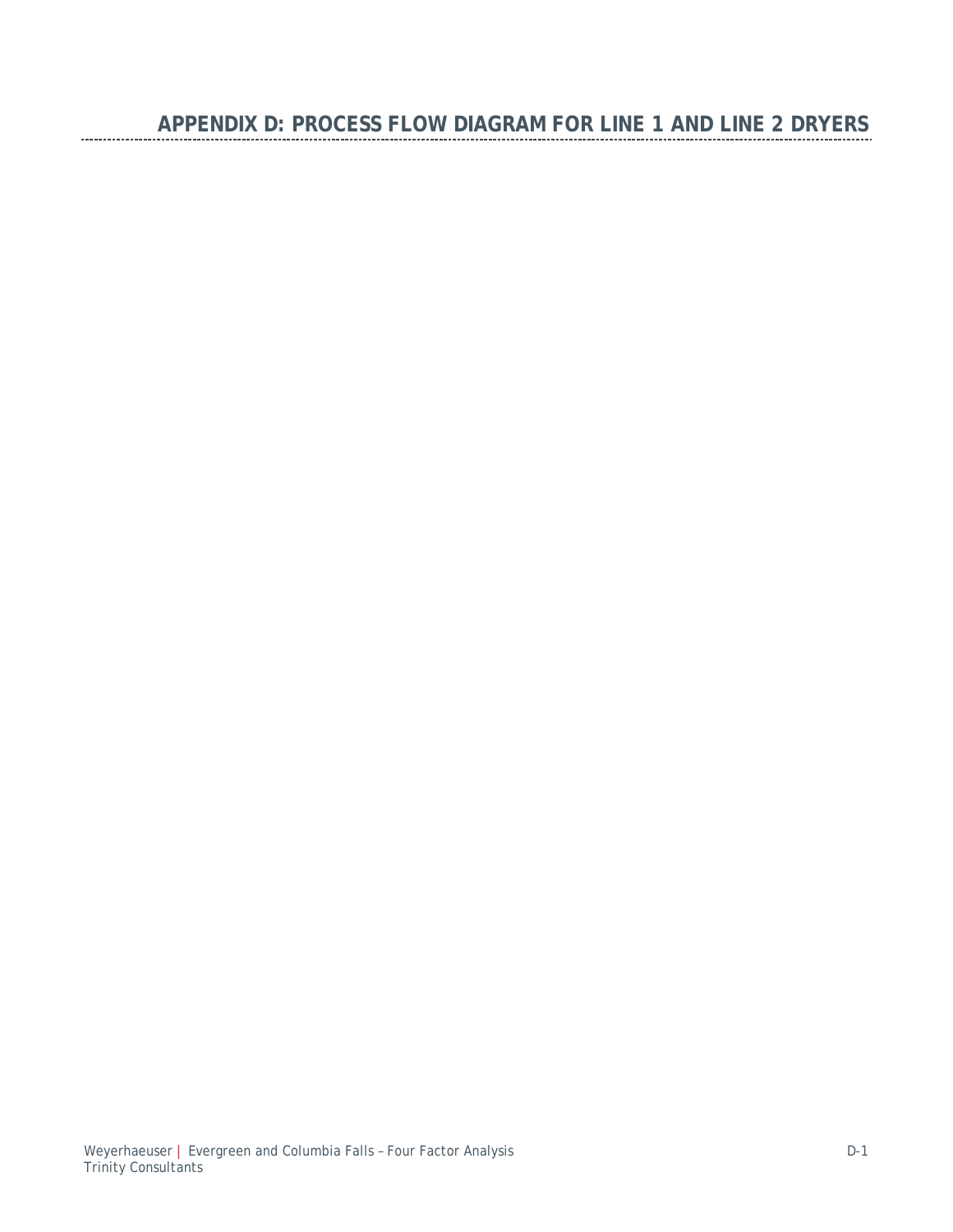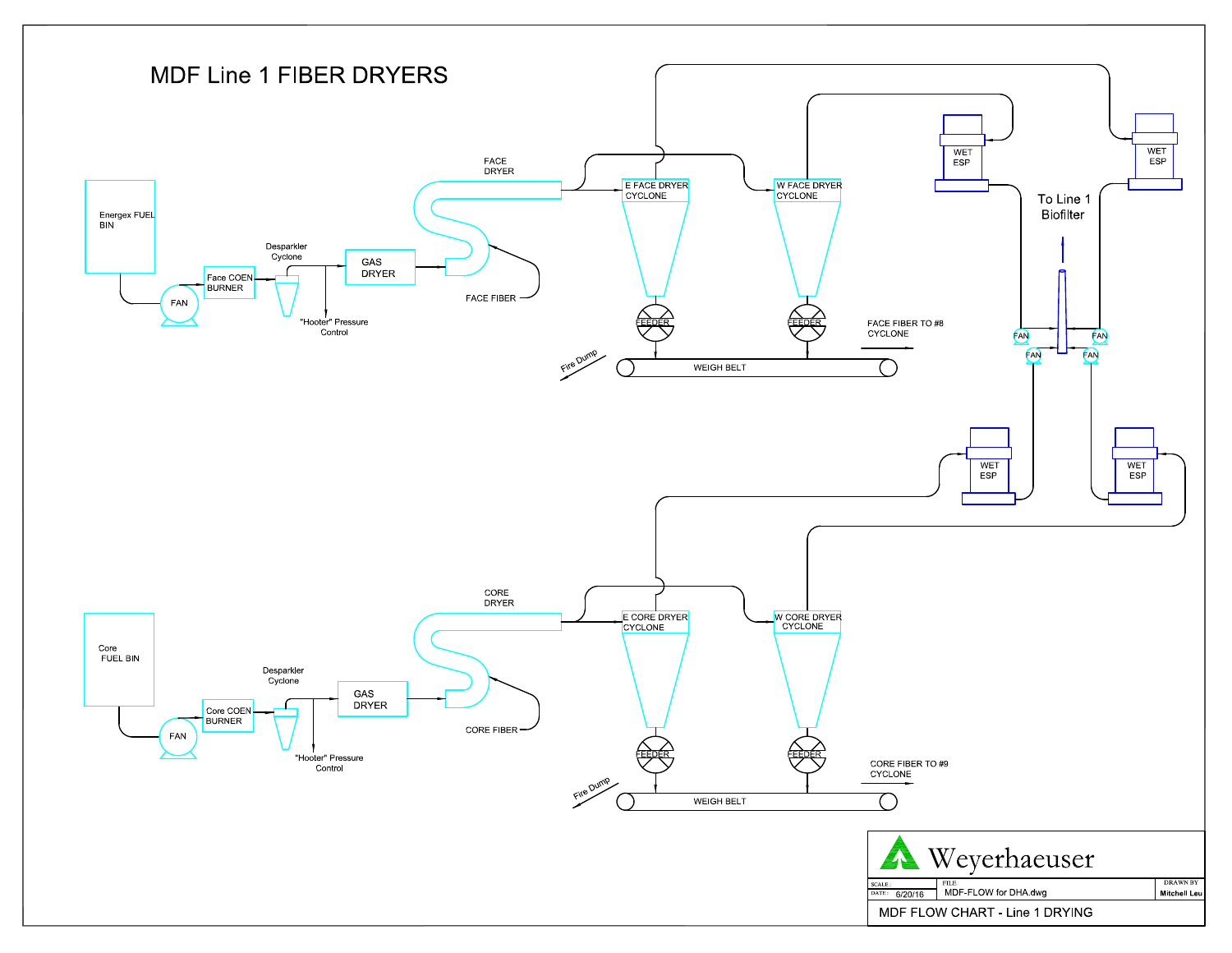